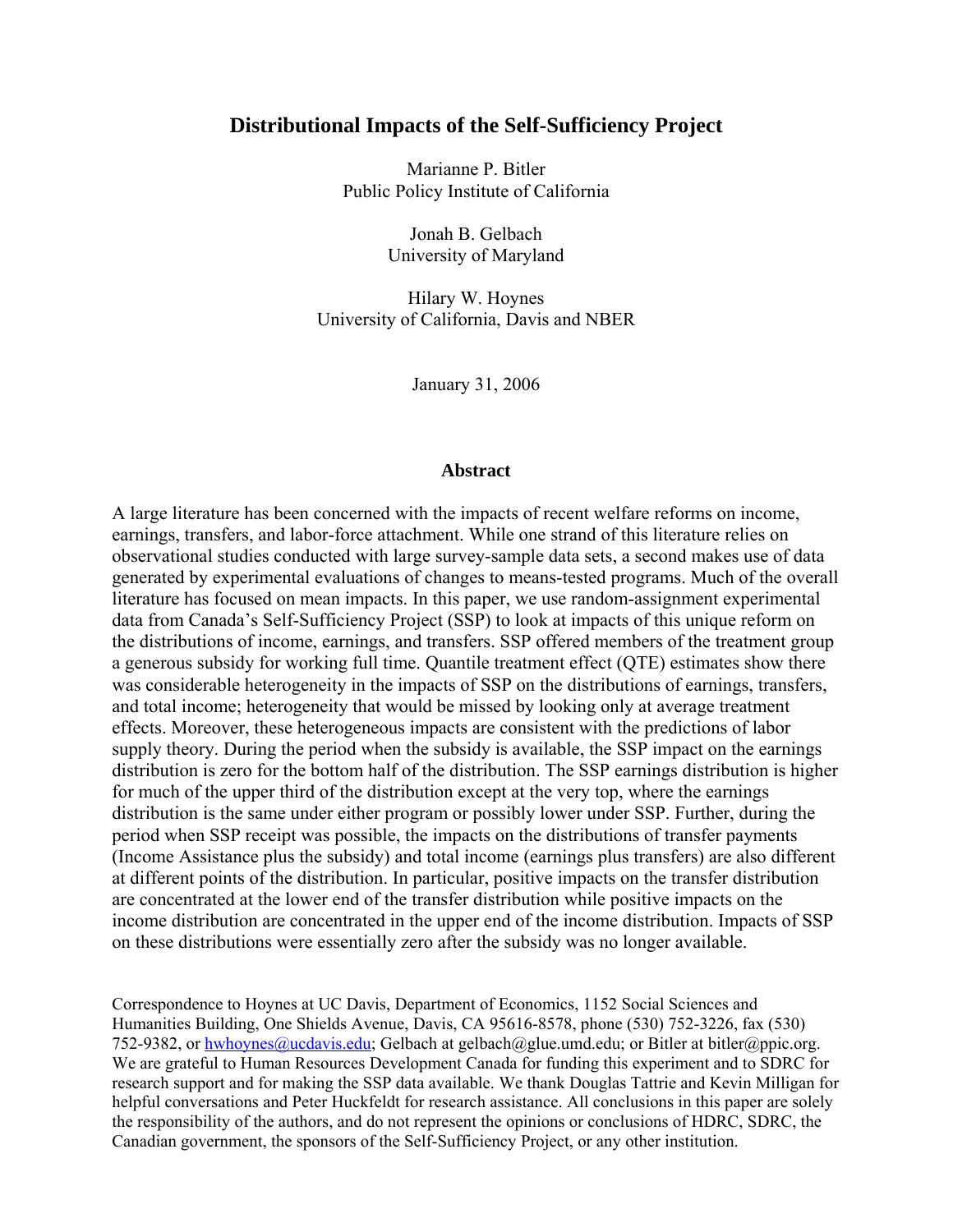## **I. Introduction**

 $\overline{a}$ 

As we move into the 21st century, government assistance for poor families has undergone major reform across Europe, Canada and the United States. In some cases, changes have taken place within traditional government welfare programs (e.g., the SSP demonstration in Canada and welfare reform in the United States) to reduce the negative work incentives embodied in programs that taxed away welfare benefits at a high rate with each extra dollar in earnings. In other cases, new programs have been added or expanded providing in-work subsidies for low income workers and families. Prominent examples of these policies are the United States' Earned Income Tax Credit and the United Kingdom's Working Family Tax Credit. Further, a recent report identifies nine OECD countries (including the United States and United Kingdom) that offer in-work subsidies (Owens 2005). A common feature of these program changes is expanding the financial gains to working. In so doing, the goal of the policy changes is to 'make work pay' and increase self sufficiency.

In this dynamic policy environment, a large literature has developed.<sup>1</sup> A common feature of this literature is the focus on the mean impacts of the policy of interest. In this paper, we make an important contribution to the literature by using a simple nonparametric estimator — quantile treatment effects, or QTEs — to estimate the impact of an important policy change on the distribution of earnings and income outcomes.

Many governments have conducted randomized experiments to assess the impacts of generous financial incentives for work on welfare and employment among cash assistance recipients. One such experiment, the Self-Sufficiency Project (SSP), has received an enormous

<sup>&</sup>lt;sup>1</sup> For example, in the United States, Grogger & Karoly (2005) provide a summary of welfare reform and Hotz & Scholz (2003) and Eissa & Hoynes (Forthcoming) provide reviews of the Earned Income Tax Credit. Blundell & Hoynes (2004) compare the United States' and United Kingdom's in-work policies, and evaluations of the Working Family Tax Credit appear in Blundell et al., (2005), Brewer et al., (2005), Francesconi & van der Klauw (2004), Gregg & Harkness (2003), and Leigh (2004). Bargain & Orsini (2004) and Smith et al., (2003) use cross-country data to evaluate European reforms.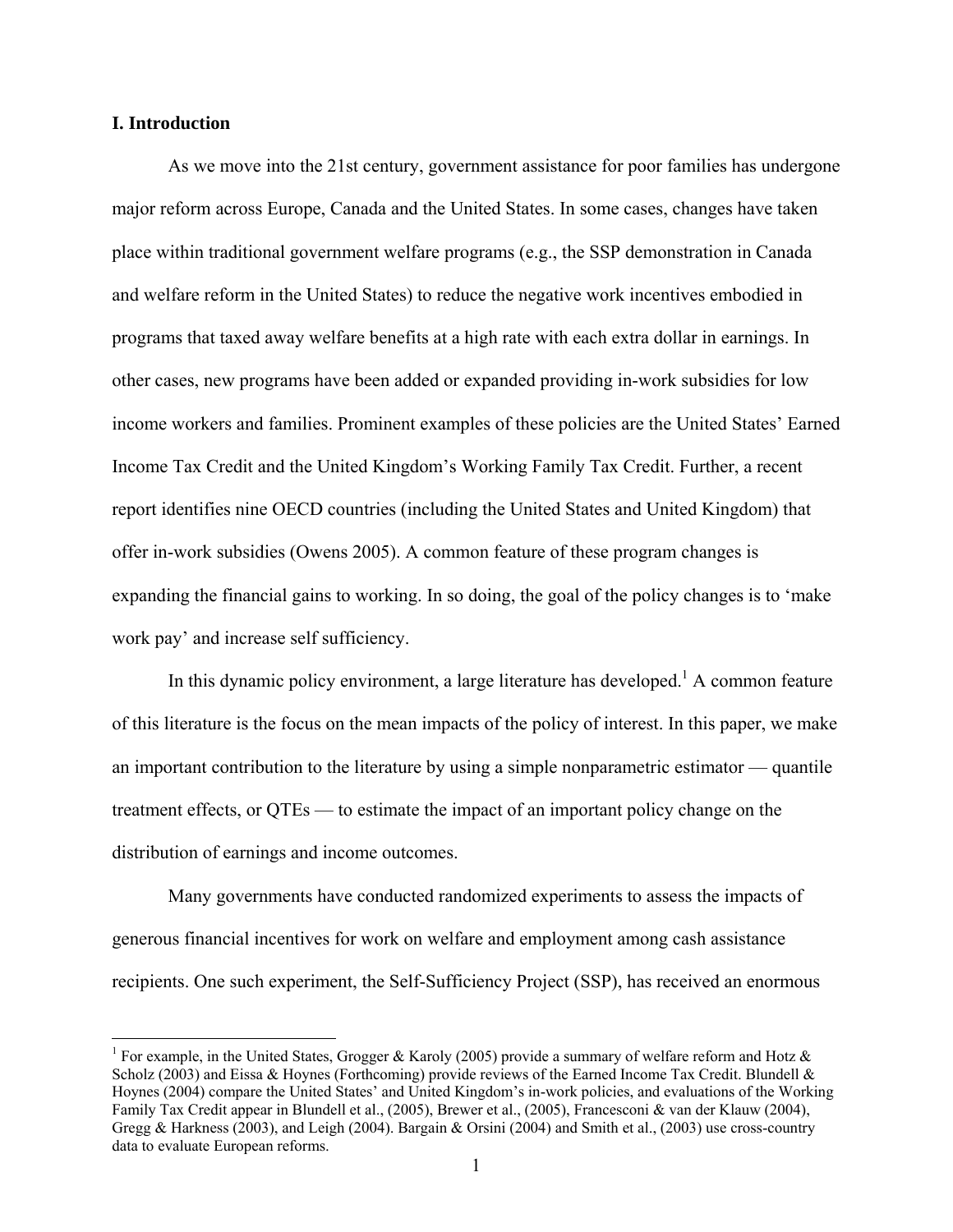amount of attention due to its ability to increase earnings and income. For example, findings about SSP were cited in numerous U.K. government documents as inspiration for reforms instituted by the Labour government in the late 1990s. SSP was sponsored by Human Resources Development Canada and conducted by the Social Research Demonstration Corporation. SSP was designed to test the impact of a generous earnings subsidy for full-time work on long-term welfare participants.

Between 1992 and 1995, SSP randomly assigned a group of single-parent recipients and applicants for income assistance (IA) in two provinces, New Brunswick and British Columbia, to treatment and control groups. Control group members faced the rules of IA in their home province. Treatment group members who had been on IA for 12 of the previous 13 months were eligible for a generous earnings supplement if they could find full time work (at least 30 hours a week) at or above the minimum wage within a year. The earnings supplement was one-half the difference between their earnings and a benchmark earnings level (\$30,000 in New Brunswick and \$37,000 in British Columbia) and was available for 36 months. Persons receiving the supplement had to forego their IA payments, although if they gave up the supplement, they could receive IA if they were otherwise eligible.

Several final reports (Michalopoulos et al., 2002 and Ford et al., 2003), and a large number of research papers (e.g., Blank et al., 2000; Card & Hyslop, 2004; Card et al., 2001; Connolly & Gottschalk, 2003; Foley, 2004; Foley & Schwartz 2002; Harknett & Gennetian, 2003; Kamionka & Lacroix, 2003; Lise et al., 2005; Michalopoulos et al., 2005; Zabel et al., 2004) have looked at the overall impacts of the SSP experiment on income, earnings, labor force attachment, unemployment durations, wages, wage growth, job choice, and marriage. These papers find that the program increased employment, earnings, and income considerably during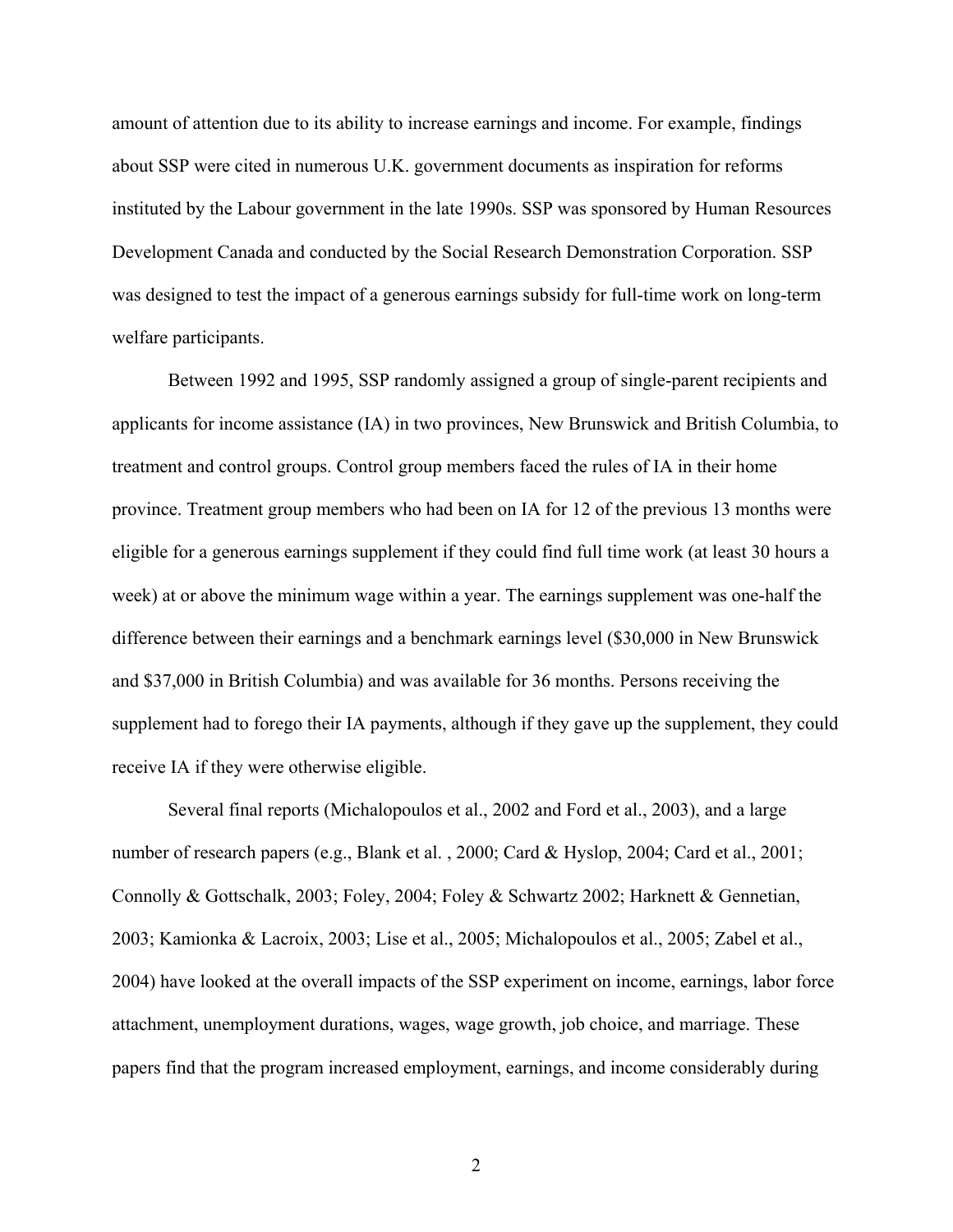the years when the supplement was available, while having little or no impacts after the supplement was no longer available.

Existing literature focuses on SSP's mean impacts, in the full sample and in demographic subgroups. Mean impacts, however, may conceal heterogeneous impacts across the distribution of earnings and income. For example, SSP generates an increase in total income and net wages at 30 hours of work and above. The income gains are substantial — most families had after-tax annual incomes \$3,000–\$7,000 higher with SSP than they would have had if they had worked the same number of hours under IA (Michalopoulos et al., 2002). Static labor supply theory predicts that this increase in nonlabor income would lead some recipients to increase work and leave IA, thereby increasing earnings and income. On the other hand, workers who would work full-time under IA-only assignment receive a windfall payment under SSP, which could lead to much smaller (and possibly negative) earnings effects based on standard labor supply analysis.

In this paper, we move beyond mean impacts and examine the impacts of SSP on the distribution of earnings, transfers, and income using QTE estimation.<sup>2</sup> We estimate the QTEs very simply as the difference in outcomes at various quantiles of the treatment (SSP) and control (IA-only) group distributions. Thus, QTEs tell us how the earnings *distribution* changes when we assign SSP treatment randomly. The QTE is a simple nonparametric estimator that requires only that the treatment is randomly assigned. As we discuss in more detail below, QTEs identify only the impact of treatment on the distribution; this impact is distinct from, and in general not equal to, the distribution of treatment effects (as well as other interesting estimates, such as the treatment effect on people whose control-group outcome would have been the median, etc.).

<sup>&</sup>lt;sup>2</sup> A host of authors have used QTEs (e.g., Heckman, Smith, & Clements, 1997; Firpo, 2004). Friedlander & Robins (1997) estimate QTEs to evaluate the impact of employment training programs in early welfare-reform experiments. Bitler, Gelbach, & Hoynes (Forthcoming) examine the impact of a welfare-reform experiment in Connecticut in the mid-1990s on AFDC and Food Stamp payments, earnings, and total income.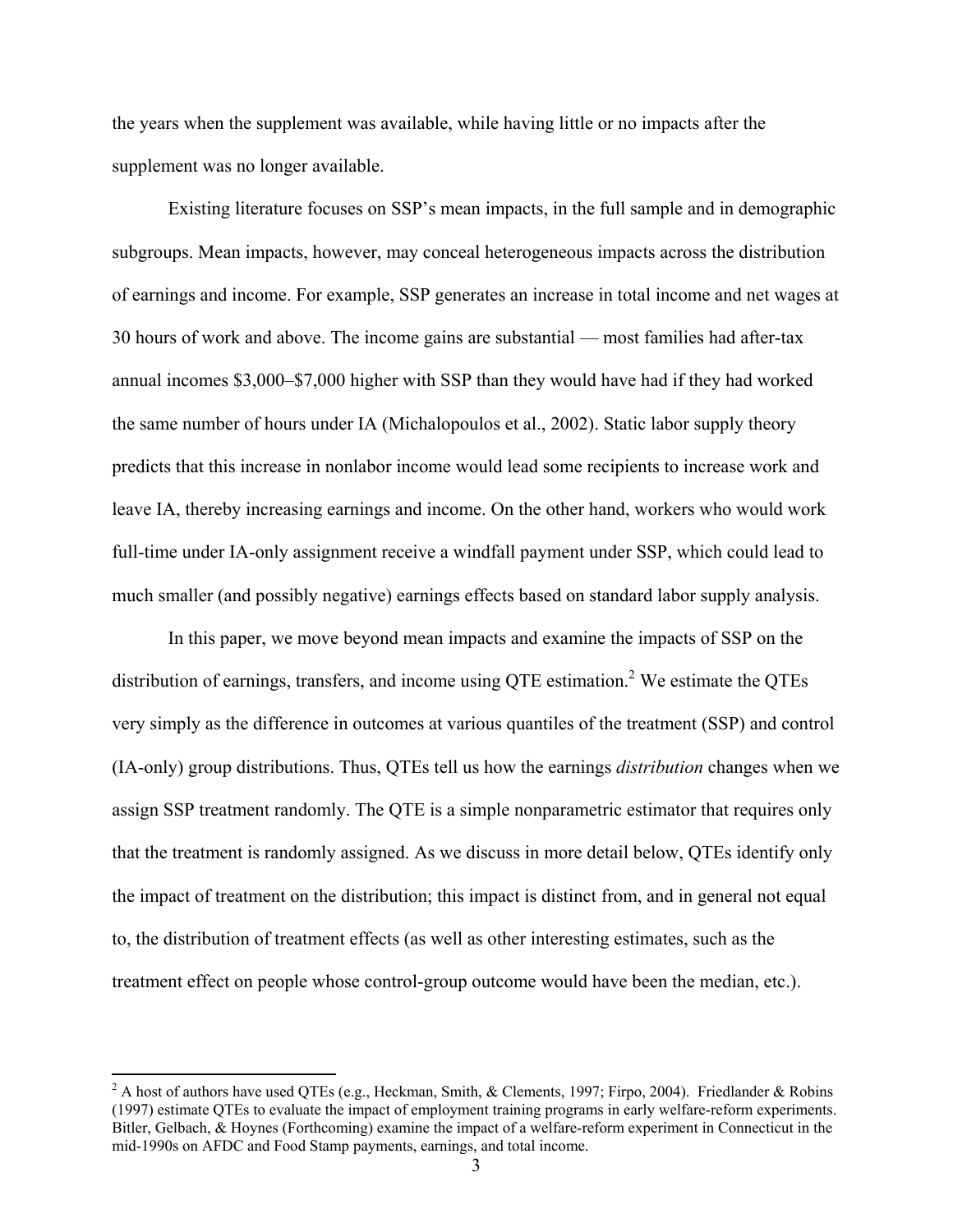In this paper, we contribute to the literature on the impacts of financial incentives on labor supply and to the existing experimental literature including our own earlier work (Bitler et al., Forthcoming) in three ways. First, SSP is an important policy that has received a great deal of attention in the international policy arena, influencing adoption of new policies and experiments in Europe. The minimum work requirement and relatively generous benefits make the policy unique and have important implications for the impacts of the policy. For example, SSP moved long term recipients into the labor force much more quickly than they would have under Income Assistance while nearly paying for itself, costing a scant \$4000 more per recipient over a 5-year period than Income Assistance (Michalopoulos et al., 2002). Our distributional analysis adds to our understanding of SSP in a fundamental way.<sup>3</sup> Second, the SSP experiment is unusual in that it provides data on wages and hours thereby allowing for a much richer analysis of the labor supply implications relative to our earlier work (Bitler et al., Forthcoming). Finally, to our knowledge we are the first to explore empirically the validity of the *rank preservation*  assumption — that is the assumption that one's spot in the distribution of income (or earnings or transfers) is invariant to program assignment. If rank preservation holds, then the QTEs we present are identical to the distribution of treatment effects, and can be used to assess how individuals at various points in a distribution are affected by the program. Understanding the extent to which people move across the distribution is important for interpretation of the results.

 Our results show that the SSP program indeed had heterogeneous impacts across the earnings, transfer, and income distributions. During the period when the subsidy is available, the impact of SSP on the earnings distribution is zero for the bottom half of the distribution. The SSP

 $3$  Michalopoulos et al. (2002, 2005) examine the impact of SSP on poverty rates and on ranges of hours worked and hourly wage rates. While this provides some insight into the distributional analysis, our analysis is more comprehensive in that it also analyzes impacts on earnings, income, and transfers. We also examine the full 54 month follow-up period rather than analyzing data from a few months, making our results more representative of the longer run impacts of SSP. Finally, their analyses focus on wages among the employed. By contrast, we consider the distribution of wages for everyone, which takes account of the changes in employment rates and allows for more clean interpretation of the results.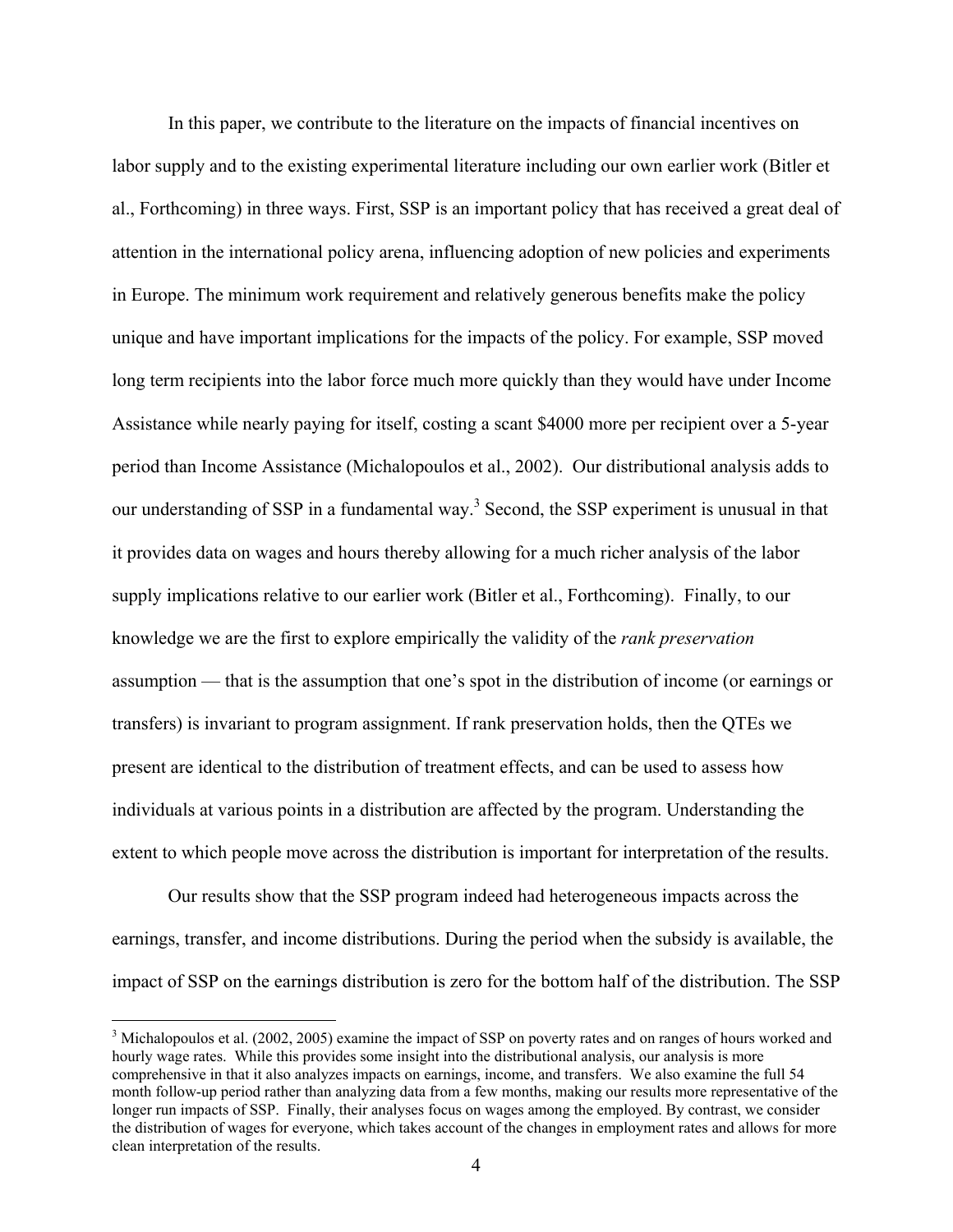earnings distribution is higher for much of the upper third of the distribution except at the very top, where the earnings distribution is the same under either program or possibly lower under SSP. Further, during the SSP receipt period, the impacts on the distributions of transfer payments (IA plus the subsidy) and total income (earnings plus transfers) are also different at different points of these distributions. Positive impacts on the transfer distribution are concentrated at the lower end of the transfer distribution. By contrast, positive impacts on the income distribution are concentrated at the upper end of the income distribution, suggesting that within this group of long term welfare recipients, the program benefited the top of the distribution more than the bottom.<sup>4</sup> Impacts of SSP on these distributions were essentially zero or negative after the subsidy was no longer available. $5$ 

We argue that these findings are consistent with labor supply theory — workers respond to the financial incentives by changing their hours worked and, in some cases, reducing the reservation wages at which they will just be willing to take a job. We can explore these pathways more convincingly in this setting because we have data on wages and hours.

Finally, our tests of rank preservation suggest that there is some evidence of rank reversal (along observable dimensions).

The remainder of this paper is organized as follows. In Section II, we discuss the SSP experiment and the financial incentives in IA and SSP. In Section III, we use theoretical predictions about labor supply to discuss the expected effects of SSP on labor supply, welfare receipt, and income. Section IV discusses the empirical methods and Section V describes our data and presents descriptive statistics and reviews the mean treatment effects. Our main QTE

<sup>&</sup>lt;sup>4</sup> As we discuss below, a person whose transfer payments are at the bottom of the transfers distribution will not necessarily have income at the bottom of the income distribution (in fact, we would typically expect the opposite to be true).

 $<sup>5</sup>$  Note that persons assigned to the supplement group could always obtain Income Assistance (indefinitely) if they</sup> were income eligible and not receiving the supplement. This suggests that we might not see large "losers" in the supplement group as IA provided a safety net. This is in contrast to the findings for welfare recipients facing time limits in the post-TANF policy setting in the U.S. (Bitler et al., Forthcoming).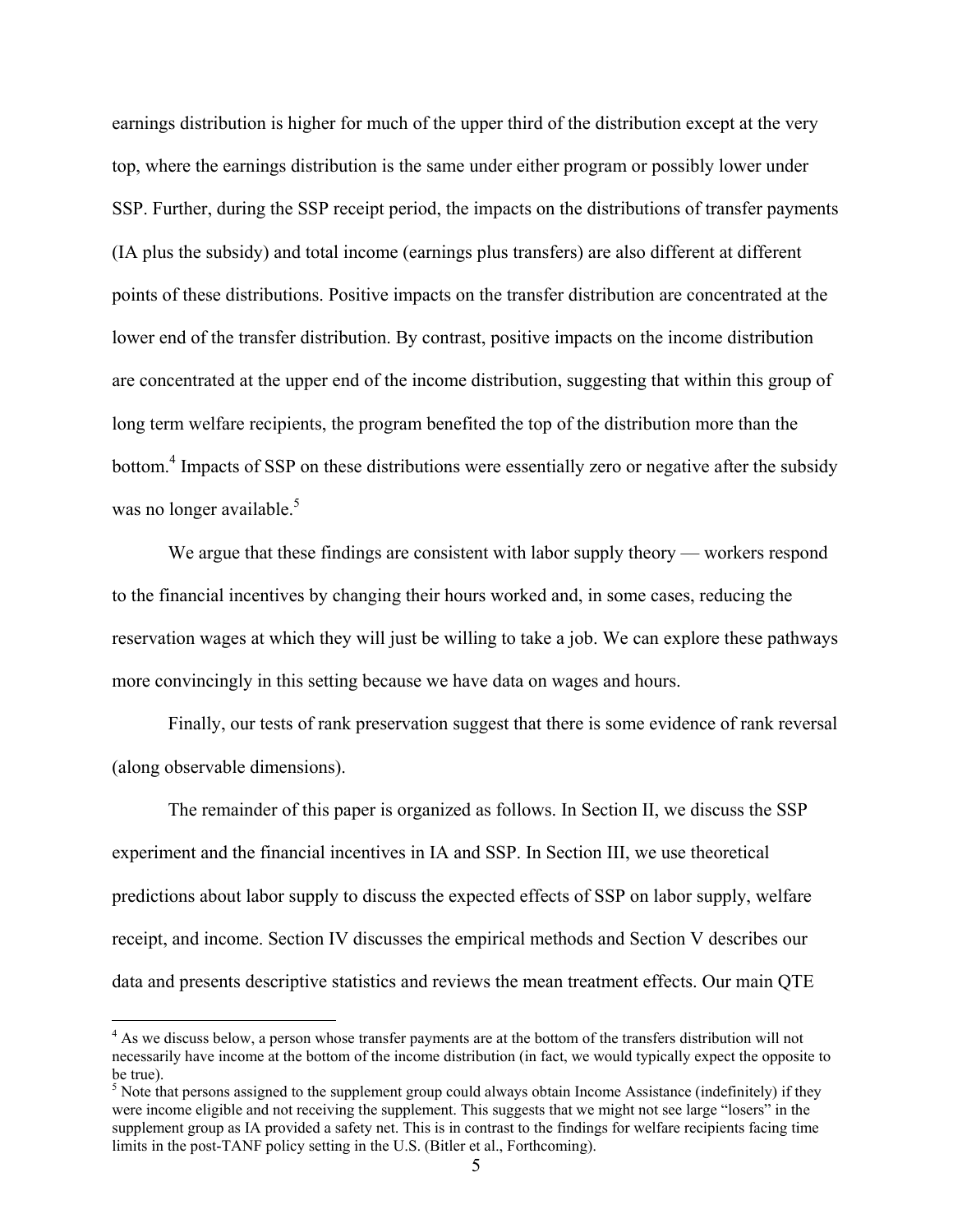results are presented in Section VI. We explore the validity of the rank preservation assumption in Section VII and we conclude in Section VIII.

## **II. SSP, Income Assistance, and the SSP Experiment**

 $\overline{a}$ 

The SSP experiment randomly assigned welfare recipients to a treatment group — who could obtain SSP — or a control group — who had access only to the existing Income Assistance (IA) program. In this paper, we use data from the SSP Recipient sample which consists of about 6,000 single parents aged 19 or older in British Columbia and New Brunswick who had been on IA for at least 12 month of the last 13 months.<sup>6</sup> Random assignment began in November 1992 and ended in March 1995. We begin by describing the financial incentives in IA and SSP. This will provide background for discussing the expected impact of SSP, which we cover in the next section.

Income assistance was (at the time of the SSP experiment) Canada's universal cash safety net program.<sup>7</sup> The program covers all demographic groups and, in particular, is available to families without children as well as those with children. Benefits are means tested using income and asset tests, and eligibility thresholds and benefit levels vary by province and family size. The IA benefit structure is typical of means-tested transfer programs and is characterized by a guaranteed income (the benefit received if the family has no other income) and a benefit reduction rate or phase-out rate which dictates how the benefit is reduced as earned income increases. The IA program is quite generous — in 1992 the annual guarantee for a single-parent family with one child was \$13,752 in British Columbia and \$8,964 in New Brunswick. As is

<sup>&</sup>lt;sup>6</sup> We exclude the SSP Plus sample (293 observations) from our analysis because we wish to focus on the impact of the financial incentives in SSP alone, which may be confounded with the effects of the employment services also offered in SSP Plus (e.g., Michalopoulos et al., 2002). We also ignore the SSP Applicant sample, made up of new applicants at the time of random assignment, who had to stay on welfare for 12 months to become eligible for the supplement.

<sup>&</sup>lt;sup>7</sup> Information about IA is drawn from Barrett, Doiron, Green, & Riddell, 1996; Michalopoulos et al., 2002; and Ford et al., 2003.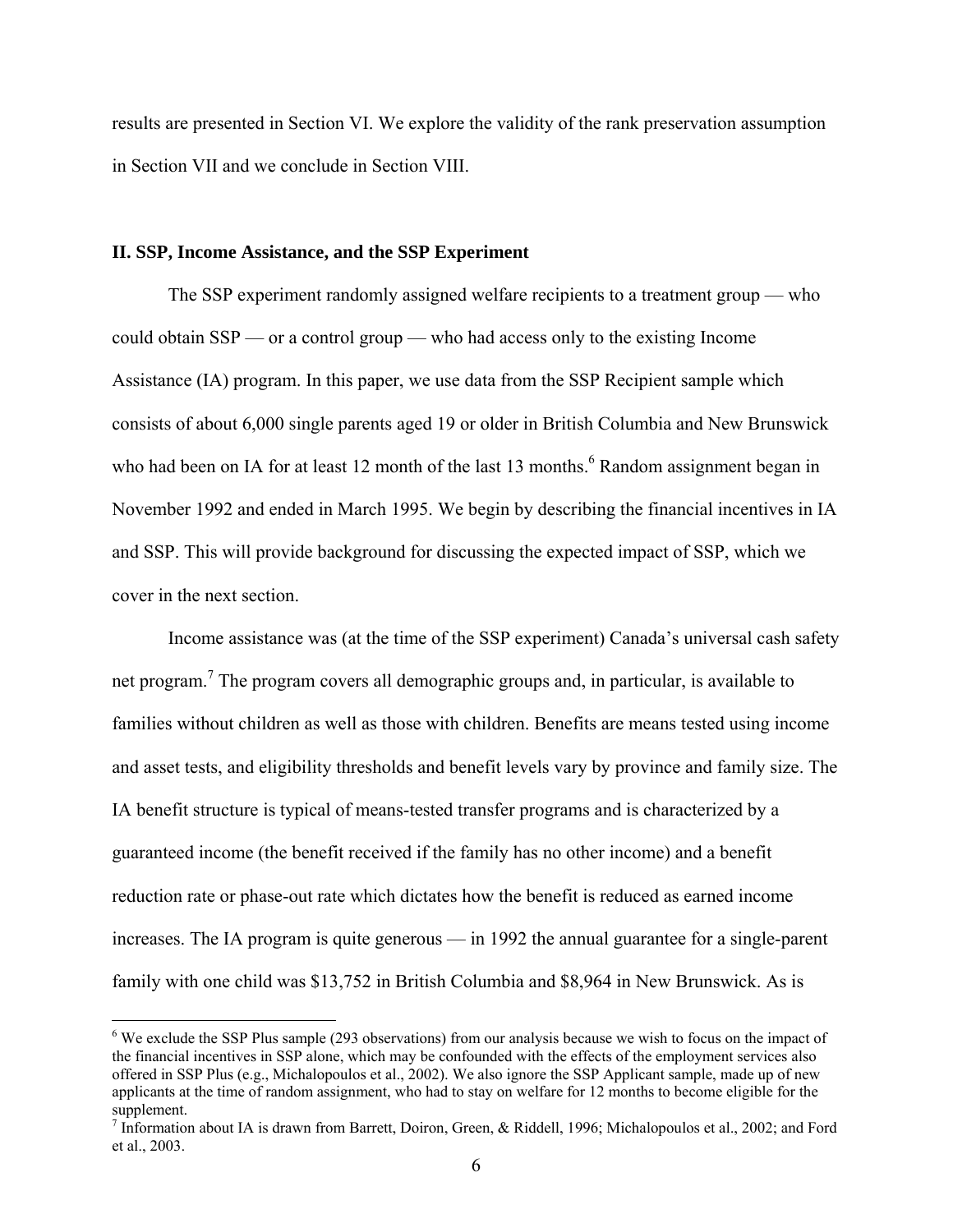common with welfare programs, the long-run benefit reduction rate was very high, leading to large work disincentives. Specifically, in 1992, IA recipients in New Brunswick faced a 100 per cent benefit reduction rate for every dollar earned over \$200 per month. In British Columbia, the disregard was also \$200 a month while the benefit reduction rate was 75 per cent for 12 out of each 36 months and 100 per cent for the other 24 months out of 36.<sup>8</sup>

The SSP earnings supplement is a negative-income-tax style transfer payment with a minimum hours of work restriction. In particular, to be eligible for a supplement payment, one had to work full-time (an average of at least 30 hours a week over a four-week period) at one or more jobs paying at least the minimum wage. During the experimental period, the minimum wage in British Columbia started at \$5.50 an hour and increased to \$7.15 in 1998 and the minimum wage in New Brunswick ranged from \$5.00 an hour at the beginning of the period to \$5.50 in 1996. Supplement recipients could not receive IA at the same time as they received the supplement, but supplement recipients could return to IA at any time (if income and otherwise eligible) and could also rejoin the supplement group if they met the hours and wage restrictions while the supplement was available. The ongoing IA eligibility suggests that members of the treatment group had a safety net if they could not find work. Lastly, to target the program to long-term welfare recipients, eligibility for the supplement required having been on IA for 12 of the past 13 months.

The supplement is equal to one-half the difference between recipient earnings and a benchmark earnings amount (unearned income was not considered when calculating the

<u>.</u>

 $8 \text{ In September 1995},$  New Brunswick increased the earnings disregard for the first 12 months on aid to a flat amount of \$200 or a 35 per cent disregard (whichever was larger) for 6 months and then \$200 or 30 per cent for 6 months. In April 1996, the flat disregard of \$200 per month was eliminated in British Columbia. In 1996, federal funding for IA was reduced and converted to a block grant. Some provinces — including British Columbia — responded by reducing benefit levels or tightening eligibility requirements. In 1996, British Columbia established sanctions for anyone who quit a job without just cause, barring IA eligibility for 6 months. Later in 1996, British Columbia made its eligibility determination process more stringent. In addition, in 1996, British Columbia created a "Family Bonus" of \$103 per child (for all low-income families with children), and reduced IA benefits by the same amount. New Brunswick introduced a similar Child Tax Benefit, but it was much smaller (up to \$250 per child per year).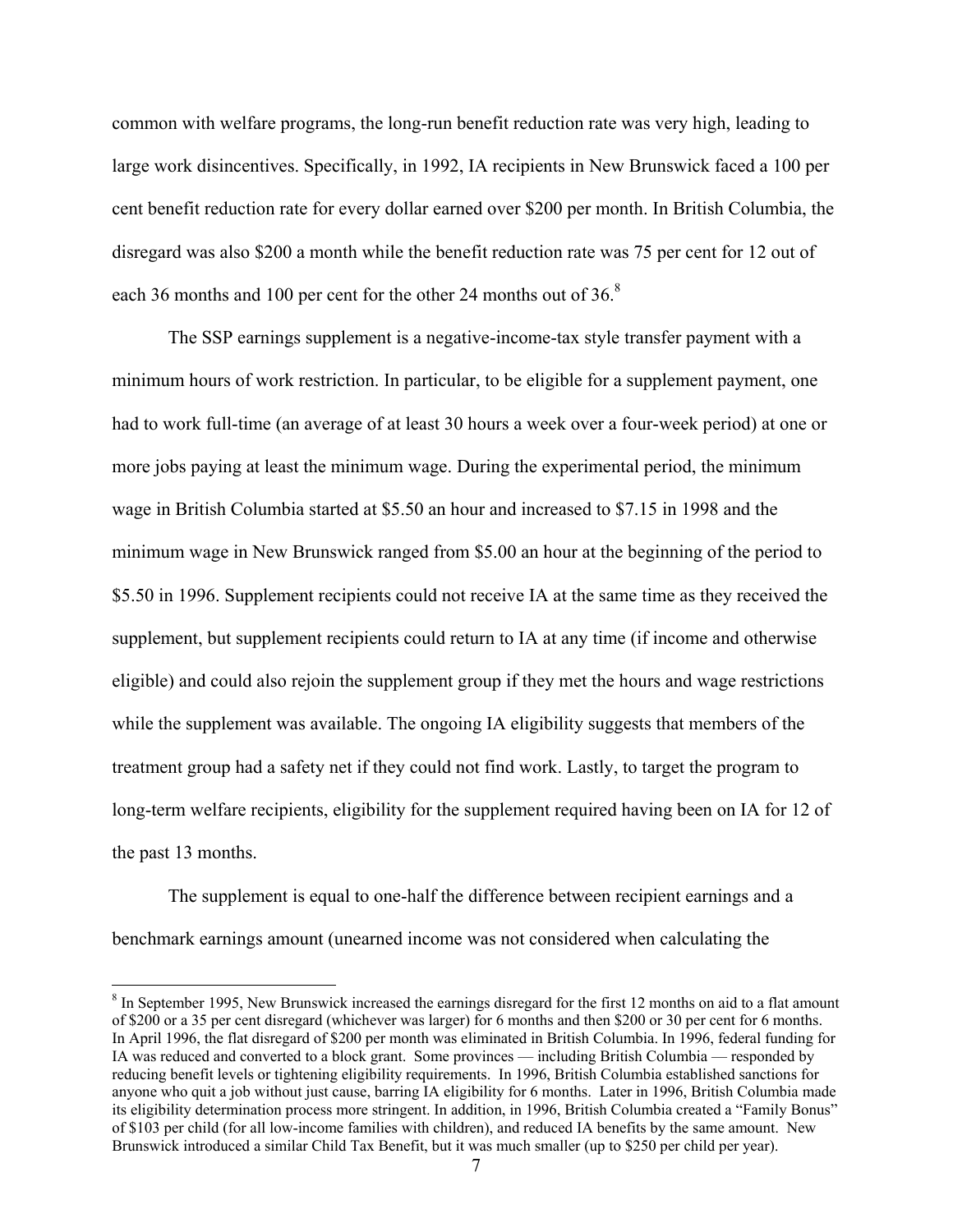supplement payment). At the beginning of the experiment, the benchmark was \$37,000 in British Columbia and \$30,000 in New Brunswick.<sup>9</sup> This benefit structure is equivalent to a guaranteed income which begins at an earnings level of the minimum hours point times the minimum wage and is then phased out using a 50 per cent benefit reduction rate with a breakeven point equal to the earnings benchmark. SSP represented a substantial increase in the financial incentives for work compared to the incentives in the IA program.

The SSP experiment gave recipients 12 months to establish full-time work and take up the supplement. If recipients did not take-up the supplement within 12 months, they were ineligible to obtain it at all. Employers were not informed of supplement receipt by the provinces and program participants had to mail in pay-stubs to obtain supplement payments. Takers could receive the supplement for up to three years from the time when it started. Importantly, they could not bank the supplement for later use.

## **III. Expected Impacts of the SSP Supplement**

 $\overline{a}$ 

To motivate our interest in measuring the impact of SSP on the distribution of earnings and income, it is useful to outline the incentives facing welfare recipients in the SSP and IA groups. We should note that this section describes incentives for individuals and does not, therefore, map directly into our QTE measures of impacts of SSP on the distributions.

We examine potentially heterogeneous impacts of SSP on earnings, transfers, and income through two channels. We begin with a static labor supply model where women can freely choose hours of work at the given offered wage and offered wages are constant.(Note that we use women to refer to persons in the experiment for expediency: 96 per cent of those in our final

<sup>&</sup>lt;sup>9</sup> The earnings benchmarks were adjusted each year for inflation. For more on the annual earnings benchmarks see Michalopoulos et al., (2002).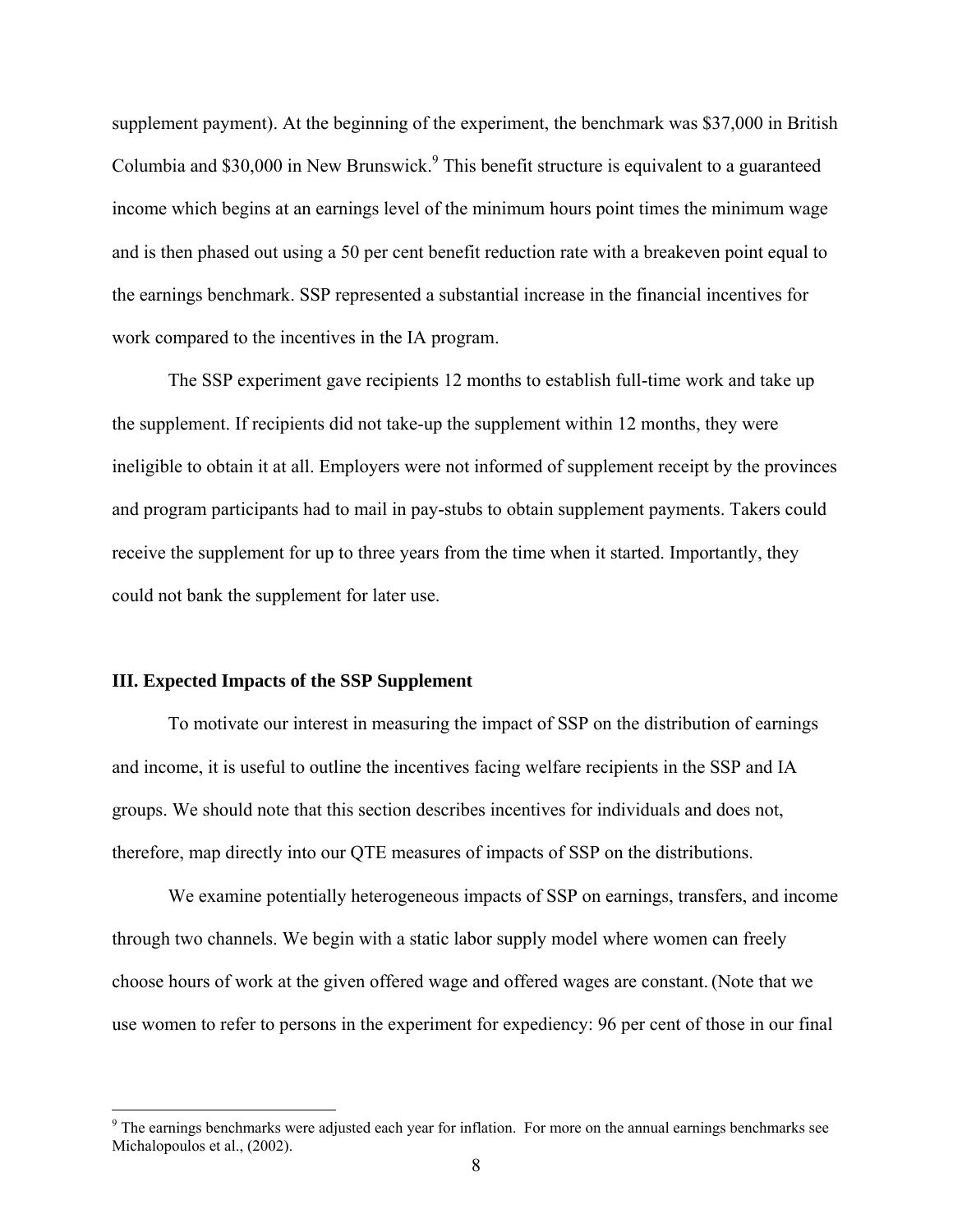sample were females.) We then discuss the expected impacts on wages using the dynamic search model in Card & Hyslop (2004).

To guide the discussion, Figure 1 presents a stylized budget constraint for IA and SSP. The figure plots hours of work on the horizontal axis and income (from IA/SSP and earnings) on the vertical axis. The IA portion of the budget set goes from hours of *0* to *H1* (the IA breakeven point): if the woman does not work, she gets the maximum IA benefit. Then, for each additional dollar in earnings, the IA benefit is reduced by one dollar resulting in a slope of *0* for the IA budget constraint.10 If assigned to the SSP group, a woman is eligible for SSP if she works beyond the hours restriction labeled *H\** in Figure 1. At *H\*,* income increases by the SSP supplement, which is equal to one-half of the difference between earnings and the benchmark earnings amount, labeled *E2*. Therefore, the slope of the SSP portion of the budget set is one-half of the hourly wage *w*. In this stylized figure, the minimum hours restriction is set below the IA breakeven point  $(H^* \leq H)$ . This may not be the case for all families — those with higher wages may have *H\*>H1*. 11

We begin by considering the static labor supply model with constant wages. The idea is to compare the labor supply incentives for someone facing IA-only to the counterfactual state of the world in which she is assigned to SSP. Consider the case in which a woman would choose not to work when assigned to IA only. Depending on her preferences, assignment to SSP may lead her to enter the labor market and work hours *H*, where *H2>H>H\**. Alternatively, she may continue to work zero hours and receive the maximum IA payment. The same qualitative predictions hold for a woman who, when assigned to IA only, chooses to receive IA and work below the hours restriction *H\**.

 $10$  This stylized budget constraint captures neither the flat earnings disregards in IA nor the lower than 100 per cent tax rate that held in some periods. These features do not alter the qualitative statements that we make here.  $11$  In addition, the stylized budget constraint shows that the SSP payment at H<sup>\*</sup> is larger than the IA guarantee which

is true for (at least) minimum-wage workers. In general, the maximum SSP payment is inversely related to the wage.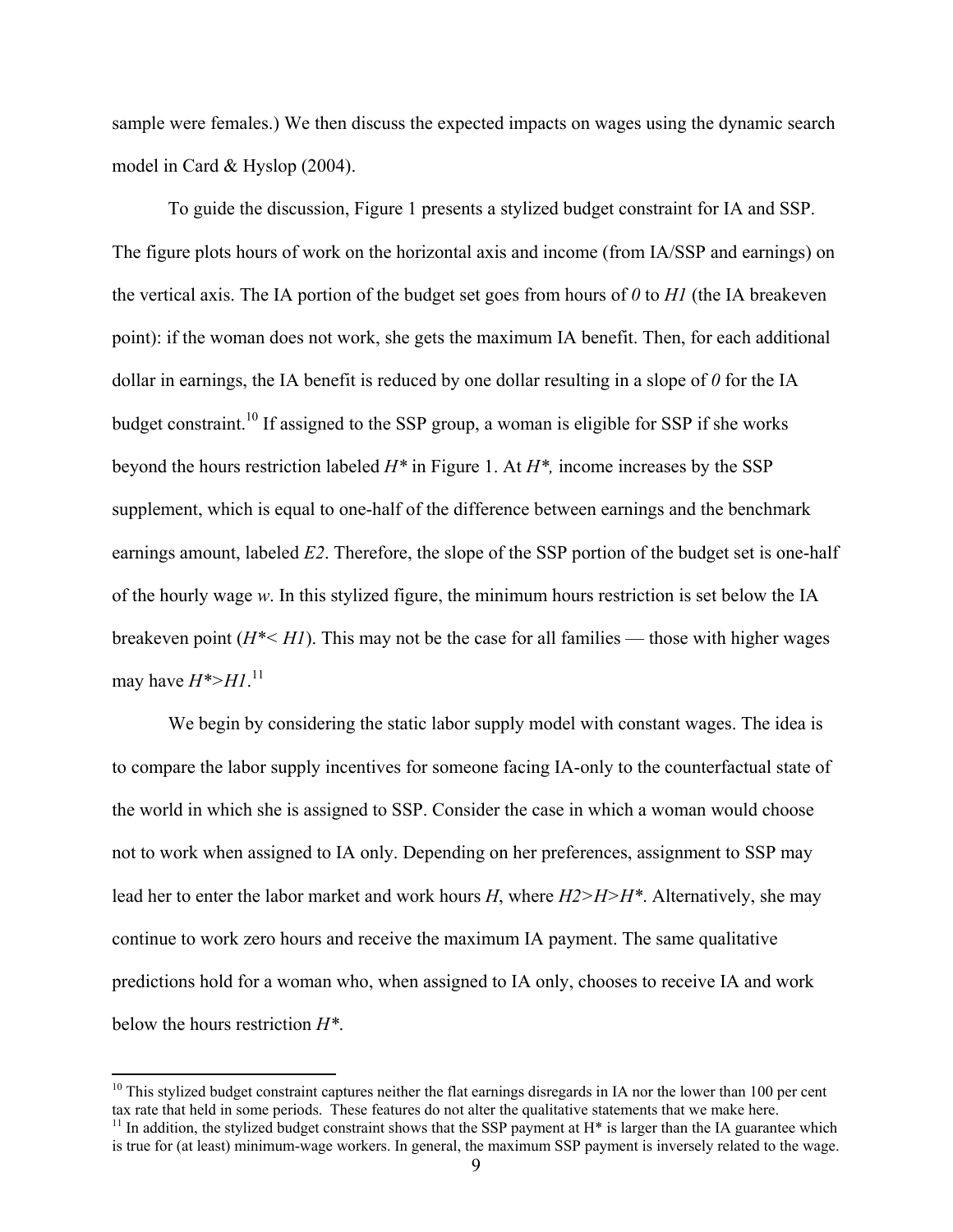We next consider a woman who, when assigned to the IA-only group, eventually leaves IA and works at hours levels above *H1*. In the counterfactual assignment to SSP, she finds herself in the "windfall" group where she is eligible for SSP and gains income without any change in behavior. Ashenfelter (1983) referred to this as a "mechanical" induced eligibility effect. This effect leads to an ambiguous impact on hours worked depending on whether or not the 30 hour per week requirement  $(H^*)$  is above or below the IA breakeven point  $(H1)$ . SSP leads to an increase in nonlabor income and a decrease in the net wage, both of which lead to a decrease in desired hours. However, if H\* is above H1 (not as drawn in Figure 1), it is possible that to obtain the SSP supplement, the woman may need to increase her hours. Importantly, for the vast bulk of women in this group, we do not expect the increase in desired hours that is experienced by the nonworking group discussed above. We instead expect hours to decrease for the bulk of the women. Lastly, consider a woman who might have eventually left IA and worked at a high level, say *H>H2* (yielding income too high for SSP eligibility). She may be induced to decrease her hours, compared to her counterfactual choice under IA only, to become eligible for SSP. Ashenfelter (1983) refers to this group as having a "behavioral" induced eligibility effect.<sup>12</sup>

Now consider the impact of SSP in the context of a dynamic search model. Card  $\&$ Hyslop (2004) outline such a model and find that SSP should induce women to search more intensely; they might also accept jobs with lower reservation wages than they would under counterfactual IA in order to become eligible for the supplement. Further, Card & Hyslop (2004) find that a woman's reservation wage decreases as she approaches the one-year time limit for establishing eligibility for SSP. These results need not imply that wages will decrease throughout the distribution, however. SSP requires work at the minimum wage or higher — so lower-skill

 $12$  During months 1–54, only 1.8 per cent of the British Columbia control sample, and 1.8 per cent of the New Brunswick control sample had monthly earnings that would make them ineligible for SSP (under randomassignment eligibility levels), suggesting that a small share of the overall distribution might face such a behavioral induced eligibility effect.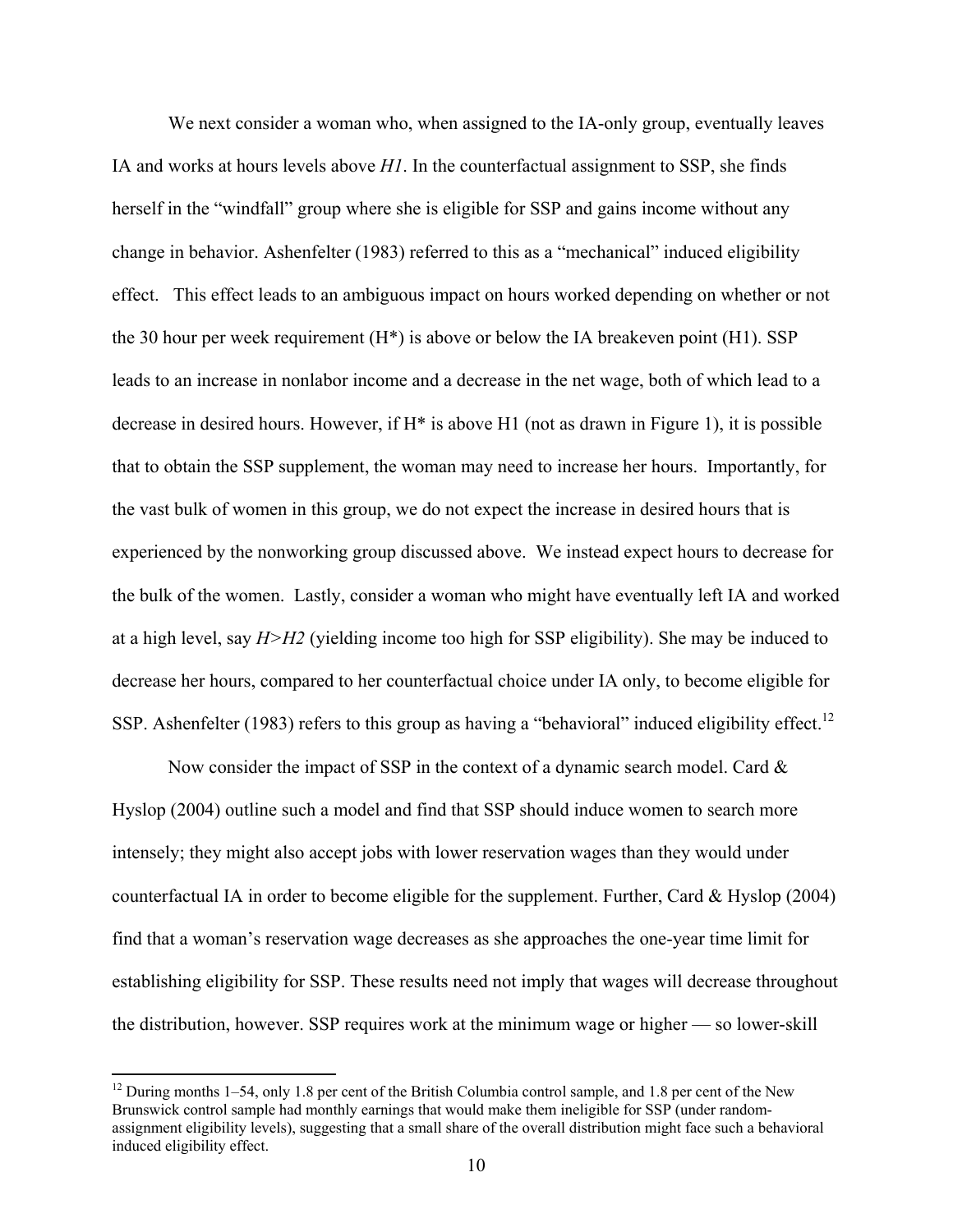women are unable to reduce their reservation wage below the minimum. Consequently, the reduction in wages will be concentrated at upper end of the wage distribution.

In sum, the expected impacts on earnings are heterogeneous and may be negative, zero, or positive. The static labor supply model predicts no change in earnings at the bottom of the distribution, an increase in earnings in the middle of the distribution, with little change (and possibly a reduction) in earning at the top of the distribution. There might also be reductions somewhat below the top of the earnings distribution, if income effects dominate for those women who would not receive IA when assigned to the control group but would be income-eligible for SSP holding constant their behavior. Further, the dynamic search model implies that earnings may decrease due to a reduction in reservation wages, and this is also likely to be concentrated at the top of the earnings distribution (if high-wage individuals are also high-earnings individuals). Therefore we can assess the contribution of these two channels — hours and wages — to the changes in earnings.

This discussion can also be extended to consider impacts of SSP on transfer income (IA plus SSP if eligible) and total income. The increase in transfers is likely to be concentrated at the bottom of the transfer distribution (among those with lower welfare use) with small or no gains at the top of the transfer distribution. The impact on the distribution of income depends on the relative change in earnings and transfers but is likely to be zero at the bottom of the distribution (where women stay on IA) and higher at the top of the distribution (where high-skill women get the windfall of SSP).

## **IV. QTE Methodology**

The evaluation reports present mean differences between treatments and controls for employment, income, wages, transfers, and children's outcomes at each of the follow-up surveys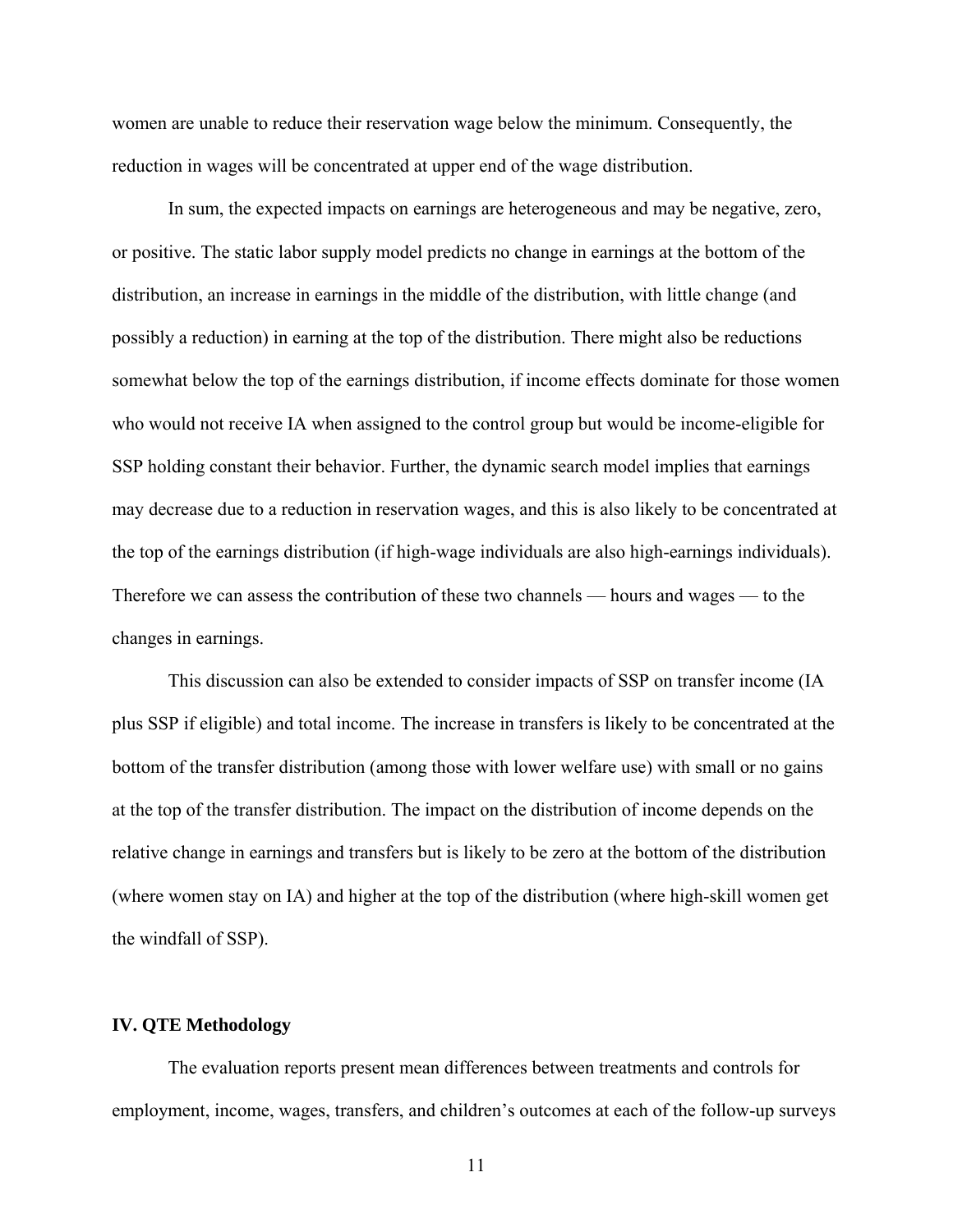(e.g., Michalopoulos et al., 2002). Given random assignment to the program, these mean differences are reliable estimates of the true mean impact of the program. The above discussion of the impacts of SSP suggest that mean impacts may conceal heterogeneous impacts across the distribution. Here we outline the quantile treatment effect (QTE) estimator that we use to examine the impact of SSP on the entire distribution of earnings (and transfer payments and total income).

The QTE for quantile *q* may be estimated very simply as the difference across treatment status in the quantiles of outcomes for the two groups (treatments and controls). To understand QTE, imagine that we take a large group of people — say, *N=N1+N0* in number — and randomly assign *N1* of them to SSP and *N0* of them to IA. For concreteness, suppose we are interested in the effect of SSP on the  $25<sup>th</sup>$  quantile of the earnings distribution. The  $25<sup>th</sup>$  quantile of the SSP group's earnings distribution is the smallest level of earnings such that at least 25 per cent of SSP-assigned people have earnings below that level. Similarly, the 25<sup>th</sup> quantile of the IA group's earnings distribution is the smallest level of earnings such that at least 25 per cent of IAassigned people have earnings below that level. The QTE at the  $25<sup>th</sup>$  quantile is the difference in these two earnings levels. Thus, QTEs tell us how the earnings *distribution* changes when we assign SSP treatment randomly. Other quantile treatment effects are estimated analogously, and we evaluate the distributions at 99 centiles.

One important methodological distinction is between quantile treatment effects and quantiles or other features of the treatment effect distribution. To understand the distinction, it will be helpful to briefly introduce a model of causal effects. Let  $T_i=1$  if observation *i* receives the treatment, and 0 otherwise. Let  $Y_i(t)$  be *i*'s counterfactual value of the outcome *Y* if *i* has  $T_i = t$ . The fundamental evaluation problem is that for any *i*, at most one element of the pair  $(Y_i(0))$ ,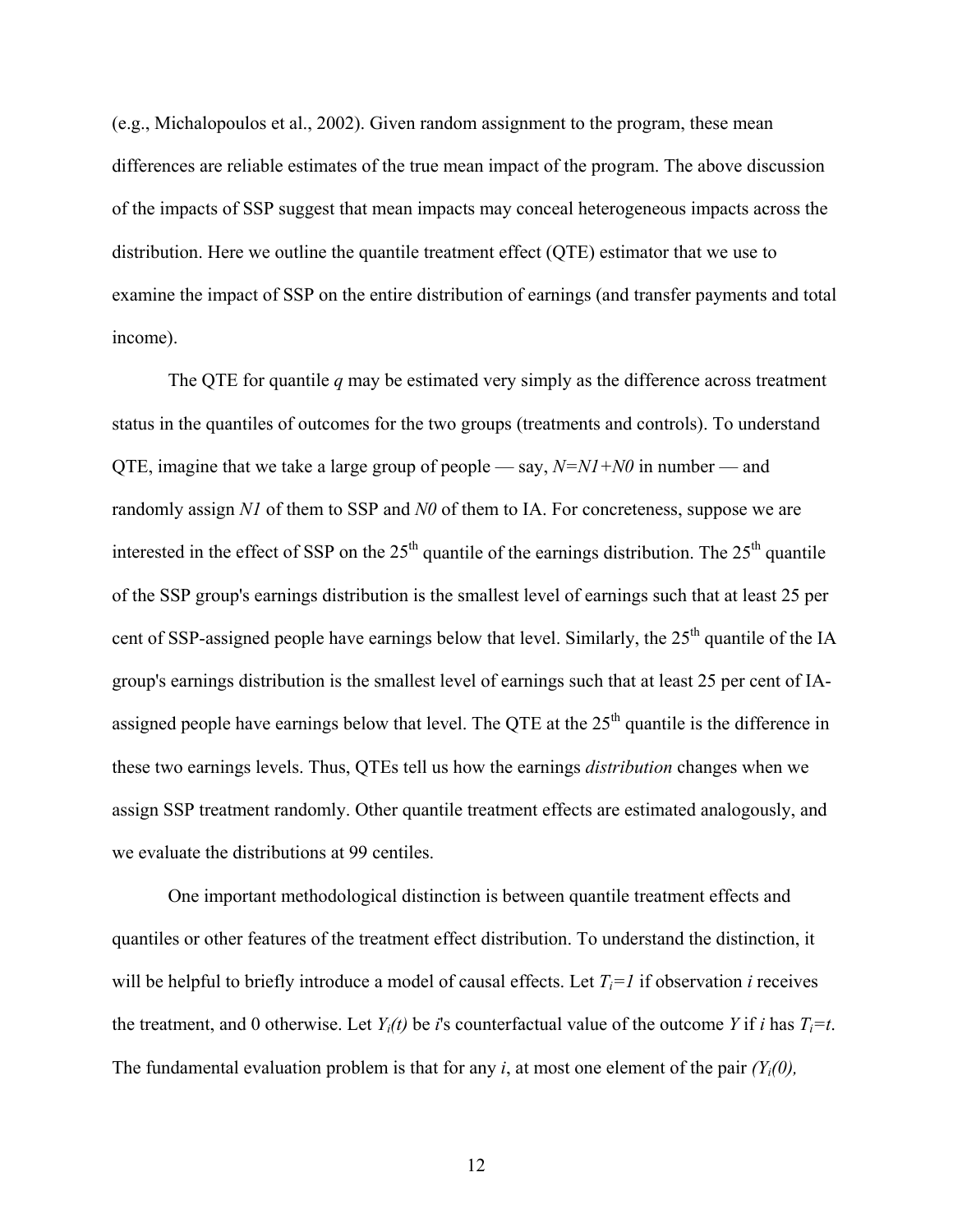*Yi(1))* can ever be observed: we cannot observe someone who is simultaneously treated and not treated.

Evaluation methodology focuses on inferences concerning various features of the joint distribution of  $(Y(0), Y(1))$ . In particular, the marginal distributions  $F_0(y)$  and  $F_1(y)$  are always identified, where  $F_t(y) = Pr[Y_i(t) \le y]$  for a randomly drawn *i*. There is an enormous literature concerning this model and the assumptions under which it is useful. See, for example, papers by Heckman et al., (1997) or Imbens & Angrist (1994) for further details.

Quantile treatment effects are features of the marginal distributions  $F_0(y)$  and  $F_1(y)$ . For treatment assignment *t*, the *q*th quantile of distribution  $F_t$  is defined as  $y_q(t) \equiv \inf\{y: F_t(y) \geq q\}$ . The quantile treatment effect for quantile *q* is then simply the difference in the two *q*th quantiles of the two distributions:

$$
\varDelta_q = y_q(1) - y_q(0).
$$

Our above example concerning the QTE for the  $25<sup>th</sup>$  quantile involves setting  $q=0$ . 25. Thus the estimated quantile treatment effect is the simple difference between quantiles of the distribution for the treatment and control groups

By contrast, for observation *i*, the treatment effect is  $\delta_i = Y_i(1) - Y_i(0)$ , and the cumulative distribution of treatment effects may be written as  $G(d) = Pr[\delta_i \le d]$  for randomly chosen *i*. Thus, unlike quantile treatment effects, quantiles of the distribution of treatment effects cannot be written as features of the marginal distributions. Rather, they require more detailed knowledge of the joint distribution (e.g., further assumptions about it).

Under some conditions, the distribution of treatment effects is recoverable from the quantile treatment effects. For example, if the treatment effect is equal for all observations then the distribution *G* is degenerate and is fully identified by the mean impact. However, the above discussion of labor supply impacts suggests that such a homogeneity restriction is not valid here.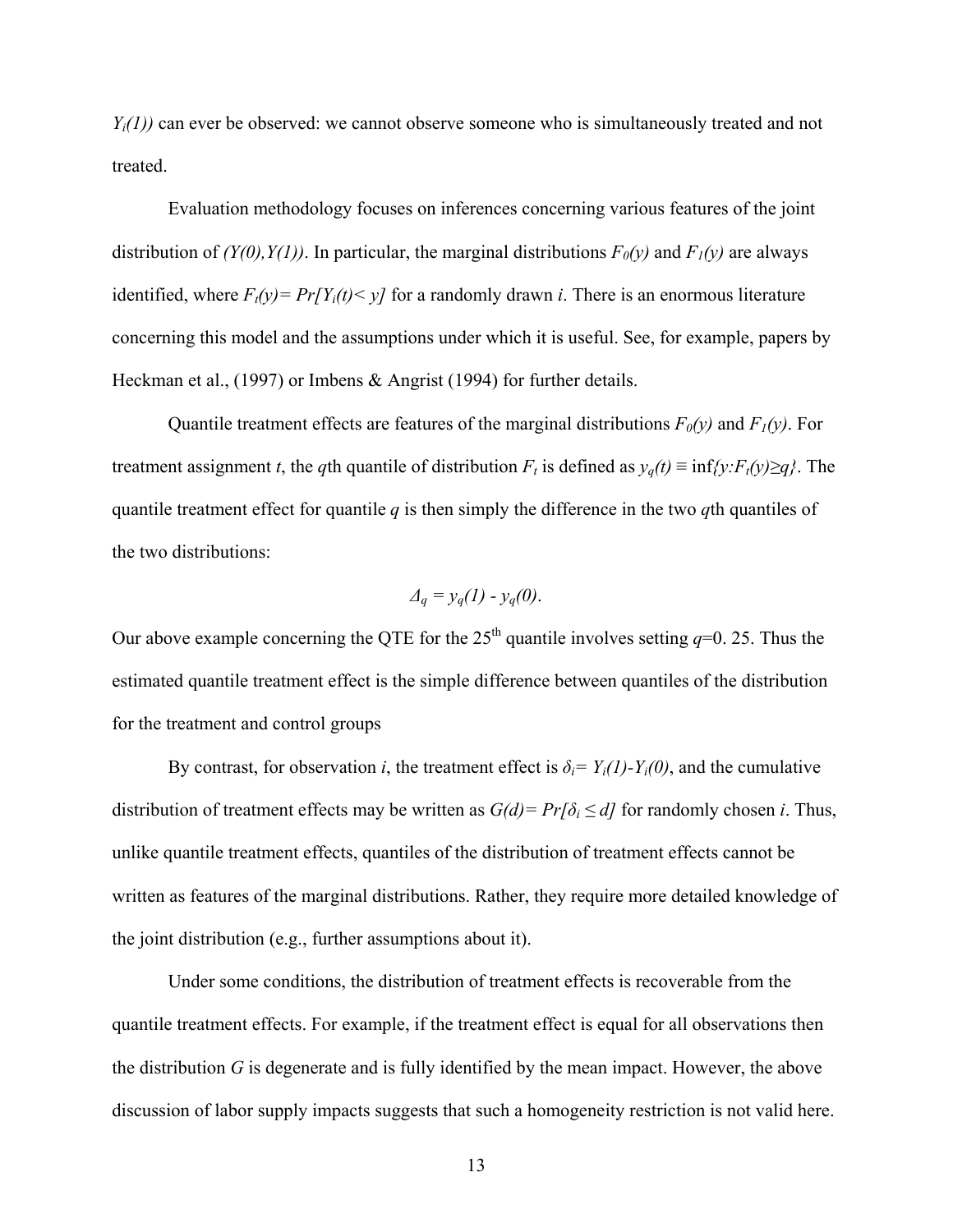Second, if people's ranks in the distributions are the same regardless of whether they are assigned to treatment or control group (e.g., there is rank preservation across treatment status), then the QTE at quantile  $q$  tells us the treatment effect for the person located at quantile  $q$  in the given distribution. Under rank preservation, all features of the distribution of treatment effects that can be associated with an observed characteristic are identified. Rank preservation is a strong assumption and will fail here if, for example, preferences for work do not map one-to-one with rank in the distribution.

In this project we present estimates of the QTE. We do not rely on the rank preservation assumption (although in section VII, we explore empirically the validity of this assumption). We fully recognize that this approach does not identify the distribution of treatment effects, nor does it identify the impact for people at given quantiles. In particular, the discussion of the expected effects of SSP above relies on an individual model of behavior that we cannot, in general, fully identify with only the QTEs. Instead, our method identifies the impact of the SSP treatment on the distributions of earnings, transfers, and income. Identifying these effects does allow one to examine some important issues — for example, how SSP affects the lower end of the earnings distribution compared to its effects on the higher end of the distribution. This knowledge can be very important in policy evaluation — where the distributions of outcomes in two different regimes are compared and social welfare calculations are applied. The advantage of our approach is that it is fully nonparametric and we require no further assumptions beyond random assignment of the treatment. In fact, this is the natural analog to estimating mean impacts in experimental studies by simply differencing means for the treatment and control groups.

As we will show below in Table 1, the SSP treatment and control samples are well balanced and there are few statistical differences in the observables in the two groups. Accordingly, we present simple QTEs and do not adjust for any covariates. Were there clearly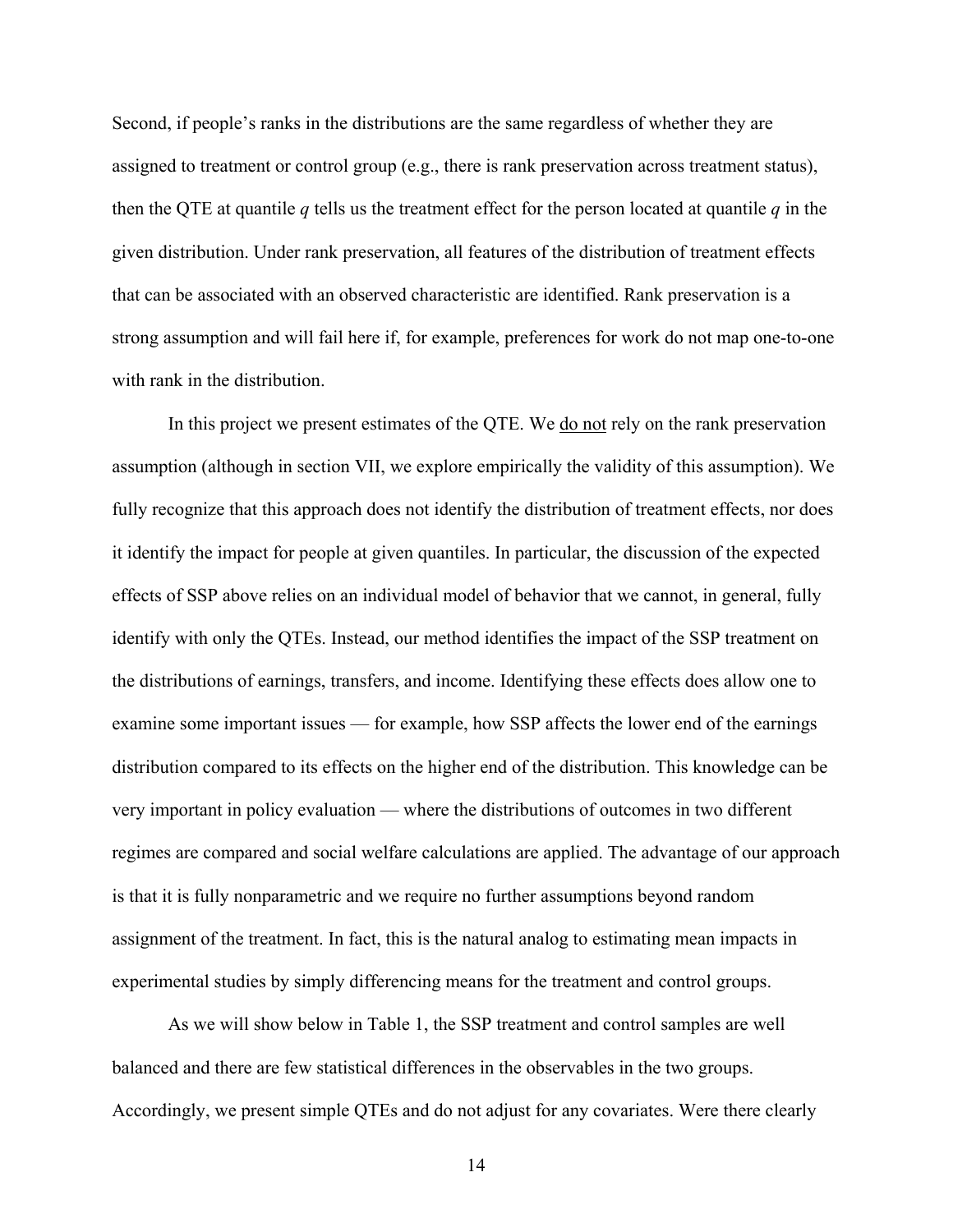significant differences in baseline characteristics between the two groups, we could appropriately adjust for them by using inverse propensity score weighting, as implemented in Bitler et al., (Forthcoming), and formally discussed in Firpo (2004) and Wooldridge (2003).

## **V. Data, Descriptive Statistics and Mean Impacts**

 $\overline{a}$ 

We use data made available by SRDC to outside researchers upon completion of an application process. SRDC obtained administrative data on IA participation and payment amounts from provincial records covering a period of up to 4 years before random assignment and as many as 95 months after. The experiment tracked SSP participation and supplement payment data. Information on monthly employment, earnings, usual hours, usual weeks, wages, and other outcomes come from retrospective surveys conducted at baseline, and at 18, 36, and 54 months after random assignment. This is one distinction between the SSP experiment and many U.S. experiments, where earnings data come from administrative records of the Unemployment Insurance system rather than self reports, while wages and hours are generally unavailable.

Demographic data — including information on the sample members' number of children, educational attainment, age, race and ethnicity, language, nativity, marital status, and work history — were collected at the baseline interview.

The full Recipient sample (excluding the 293 members of the SSP Plus sample) includes a total of 5,685 persons — 2,858 in the treatment (SSP) group and 2,827 in the control (IA-only) group. We limit our analysis to persons with complete data on earnings, hours, and wages for months  $1-54$ .<sup>13</sup> Our final estimation sample includes 3,875 persons — 1,991 in the SSP group and 1,884 in the IA-only group.<sup>14,15</sup>

<sup>&</sup>lt;sup>13</sup> Based on personal communication with Douglas Tattrie of SRDC, we have realigned the transfer data so that the months are consistent across the different outcome measures. We have aligned transfers relative to the month when earnings were received. We have replaced IA payments for a given month with those for the following month to reflect the fact that IA payments are issued for the preceding month's earnings. Supplement payments generally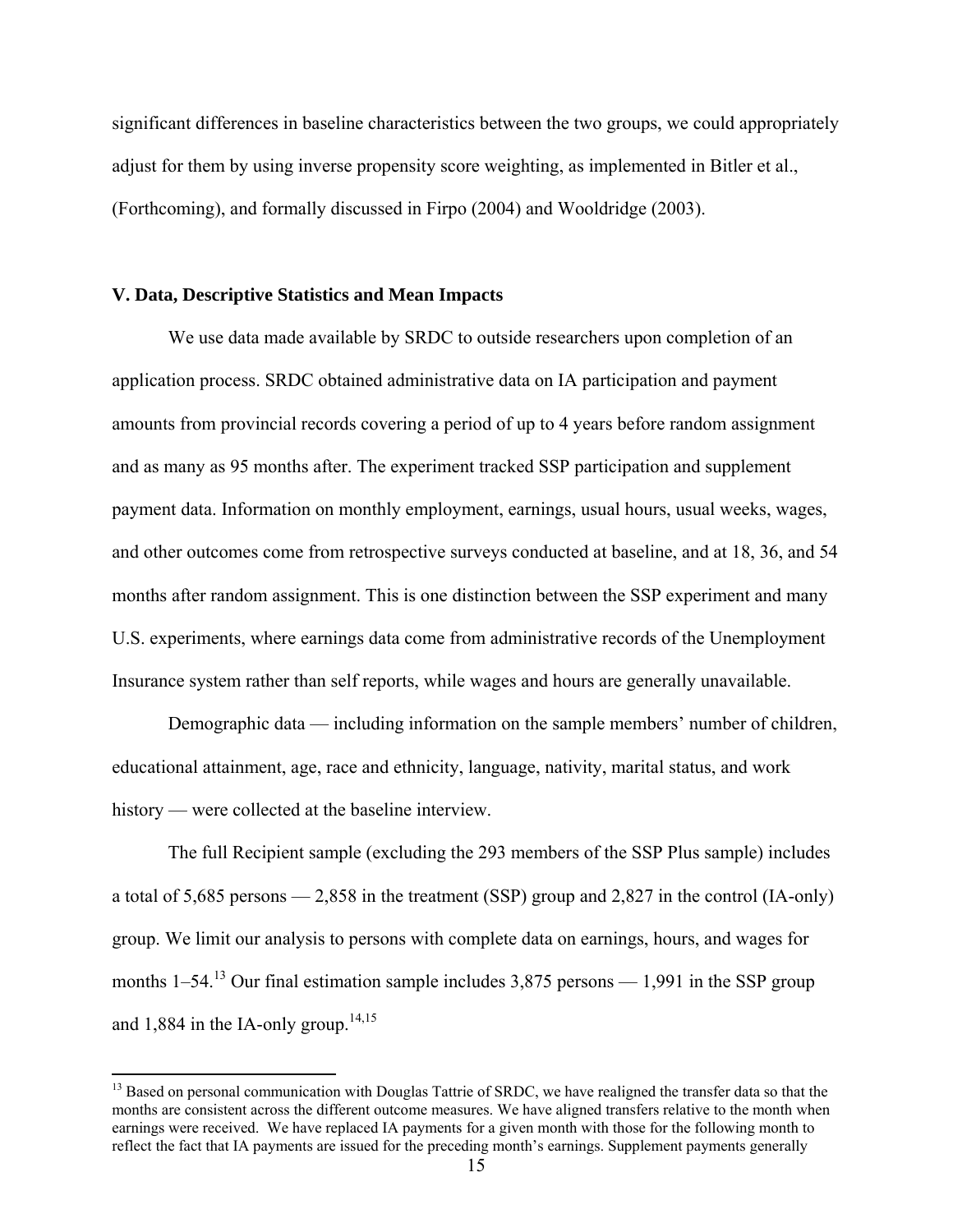Our unit of observation is the person-month, with 54 months of data leading to a sample of 209,250. We choose to analyze the data at the person-month level because IA and SSP benefits are calculated monthly. We have also estimated models using averages over various time periods and the results are qualitatively similar to those presented here (some of these are discussed below in Section VII).<sup>16</sup> Treatment group members could begin getting the supplement as soon as they began working full-time and gave up IA, but they had only one year to establish eligibility for the supplement. They could receive at most 36 months of supplement payments after the month when they first established eligibility. Thus, we examine two time periods: months 1–48, the period during which persons assigned to the treatment group could have gotten the supplement; and months 49–54, after which all supplement payments should have ended. Our outcome measures include: monthly earnings, average monthly wages (averaged over multiple jobs), usual weekly hours (for that month), total monthly transfers (IA payments plus supplement payments if eligible), and total monthly income (earnings + total transfers).<sup>17</sup>

correspond to the previous month's earnings or even at times to two months' previous earnings. We adjust the supplement payments to be those of the following month if the first supplement payment was in the first month after the month of random assignment and those of the second month after this month  $(t+2)$  if the first supplement payment was the second month after random assignment or after. This adjusts for the fact that there was a delay between processing the pay stubs and issuing the SSP supplements.

<sup>&</sup>lt;sup>14</sup> The first source for loss of observations is persons who do not complete the 54-month survey (833 observations). In addition, we also drop observations with a 54-month survey that have missing earnings or hours for any month in  $1-54$  and several hundred cases where the 54 month interview occurred before the  $54<sup>th</sup>$  month after random assignment (together these result in 977 observations being dropped, of which 336 were interviewed before month 54, 611 were missing an hours or earnings observation in months 1–54, and 30 were missing hours or earnings and were interviewed before month 54).

<sup>&</sup>lt;sup>15</sup> We examine the selectivity of our sample selection in several ways. First, the IA and SSP payments are available for all observations for all months. Our estimates for total transfers and IA alone using the full sample are virtually identical to those reported here as are estimates for total transfers and IA alone estimated for only the sample in the 54 month survey. Further, the probability of an observation being dropped from the sample does not statistically differ between the treatment and control group.

<sup>&</sup>lt;sup>16</sup> There are reasonable arguments in favor of using either person-months or person-level averages as the unit of analysis. In general, using person-months will increase the number of zero and outlying values, while using averages will reduce the incidence of zeros and outlying values.

<sup>&</sup>lt;sup>17</sup> We have also estimated QTEs for the highest wage during a given month and total monthly hours. The results were quite similar to those reported here for average wage and for weekly hours. We settled on presenting QTEs for weekly hours because this made it easier for us to examine the SSP supplement eligibility threshold (30 hours a week), and because the monthly hours (like the monthly earnings) have been standardized to reflect the average number of weeks per month.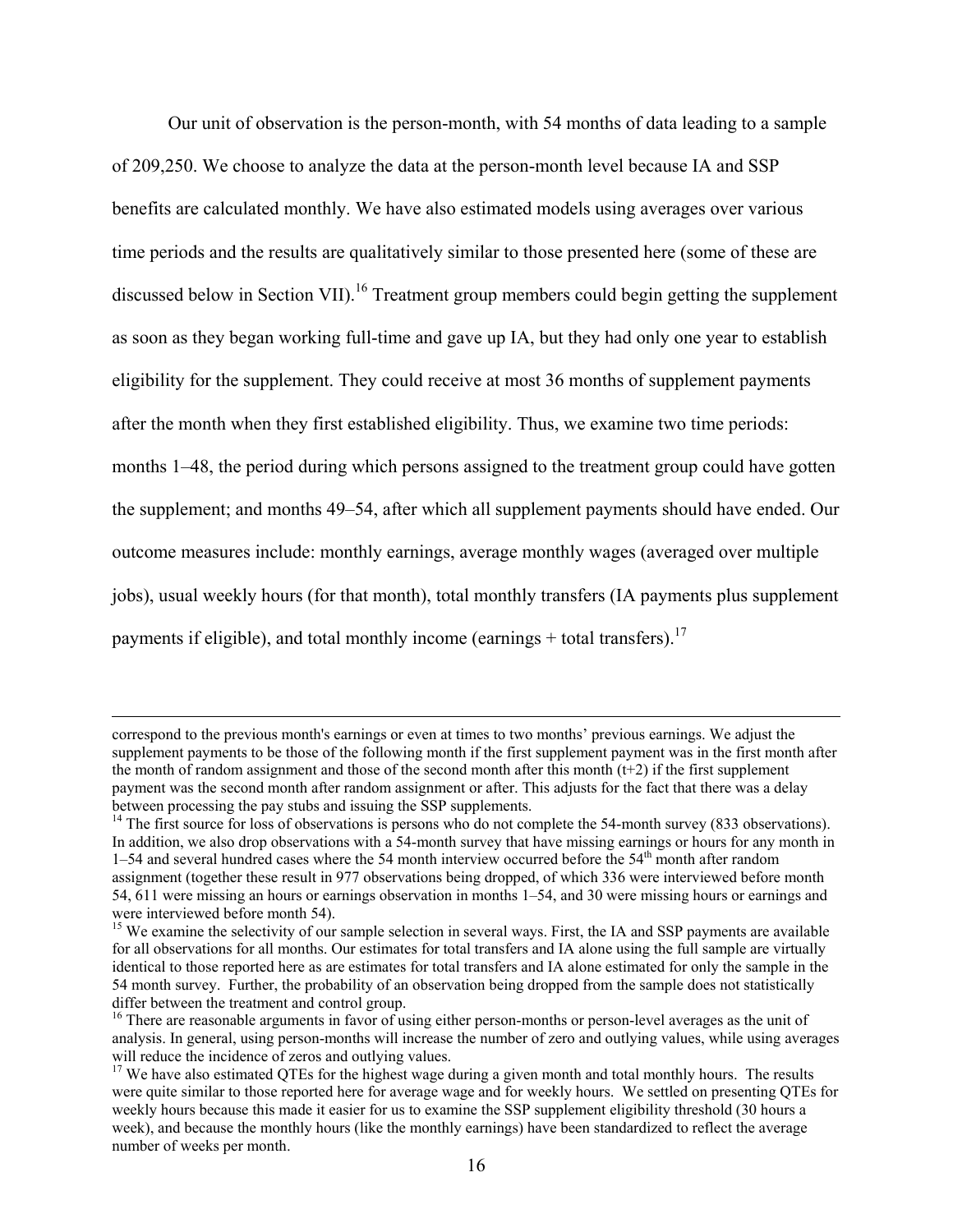Tables 1 and 2 present pre-reform and post-reform mean differences between the treatment and control groups. Standard errors for these tables are calculated using simple T-tests. All other standard error calculations in the paper (including those for QTEs and mean differences across quantile in demographic characteristics) account for within-person statistical dependence using bootstrapping. Our bootstrap procedure uses nonoverlapping person-level blocks (i.e., we resample persons in an *iid* fashion and then use the full profiles of each resampled woman's outcomes). We use 500 nonparametric bootstrap replications and then calculate standard errors using the percentile method. Thus, the endpoints for the 90 per cent confidence intervals for a particular quantile are the smallest bootstrap estimate for that quantile less than or equal to the  $5<sup>th</sup>$ percentile of the bootstrap estimates for that quantile and the largest bootstrap estimate for that quantile that is greater than or equal to the  $95<sup>th</sup>$  percentile of the bootstrap estimates for that quantile.

We begin by examining whether the treatment and control groups are well-balanced (as would be expected given random assignment). Table 1 presents means for a wide array of prerandom assignment measures separately for the treatment and control groups. There are several things to note from Table 1. First, as would be expected from the random assignment process, the characteristics of the SSP group are very similar to the characteristics of the IA group. T-tests of the equality of means suggest that for a vast array of pre-random assignment measures (including many more variables than we present in the table), the treatment and control groups do not differ in a statistically significant sense. There are three exceptions: the IA group is 3.0 percentage points less likely to have completed only high school (relative to high school dropout and some post-secondary) with a p-value of 0. 052; 2 percentage point more likely to be unemployed at baseline (p-value of 0.076); and the IA group received welfare for 0.6 fewer months out of the 36 preceding random assignment (p-value of 0.015). A joint test across the 16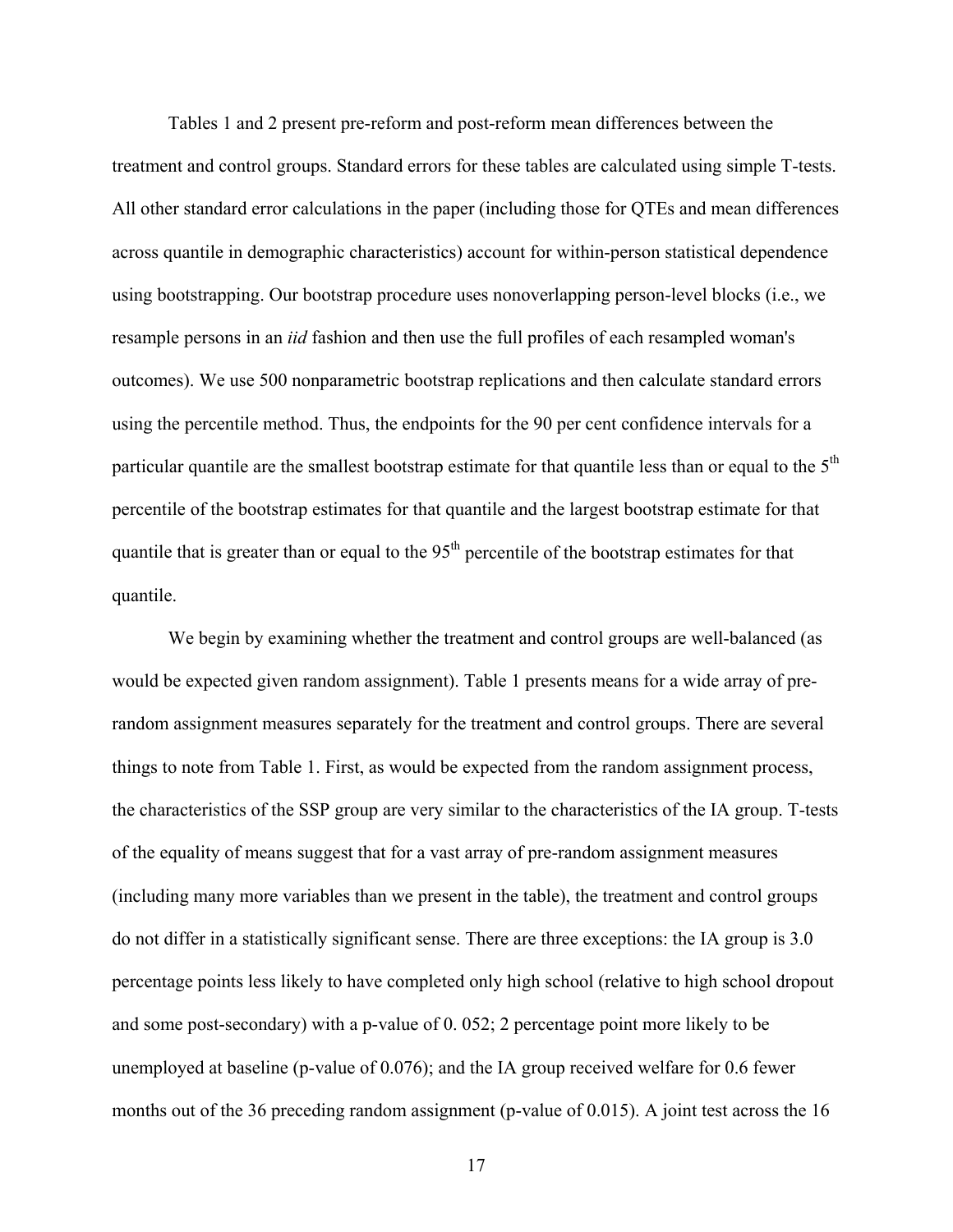pre-random assignment measures listed in Table 1 plus seven others denoting whether various measures are missing fails to reject equality of means (the  $\chi^2(23)=29$ . 78, with a p-value of 0.1559), suggesting that our sample is well balanced across the treatment and control groups.

Table 1 also demonstrates that these women are relatively disadvantaged. About one-half of the group has never been married and half have not completed high school. About half of each group is of Canadian descent (not shown), another 10 per cent of each group is of First Nations ancestry, around 1–2 per cent of each sample is Black, and around 5 per cent are Asian (not shown). Not surprisingly, given that they were all on IA for 12 of the previous 13 months, only about 6 per cent were working full-time and 10–11 per cent were working part-time at random assignment. The groups were fairly evenly split across the two provinces; 52 per cent of the control group was in British Columbia at random assignment versus 53 per cent of the treatment group.

 Table 2 presents mean impacts for the full sample and by province. We report means and treatment effects for months 1–48 and for months 49–54. The first four rows present average monthly values of earnings, weekly hours, average monthly wages, IA payments, total government payments (IA+SSP), and total income (earnings + total government transfers). (Note that earnings, hours, and wages are all 0 when the person is not working. This is not standard, especially for wages, but is the only available option if we want to avoid conditioning on working, which is obviously affected by random assignment.) The second and third panels present these same figures for British Columbia and New Brunswick.

The table shows that during the supplement receipt period, SSP led to substantial, statistically significant increases in employment and earnings. For example, in months 1–48 monthly earnings were, on average, \$72 higher per month in the SSP group. Availability of SSP led to a reduction of \$73 per month in IA benefits, but total government transfers were \$58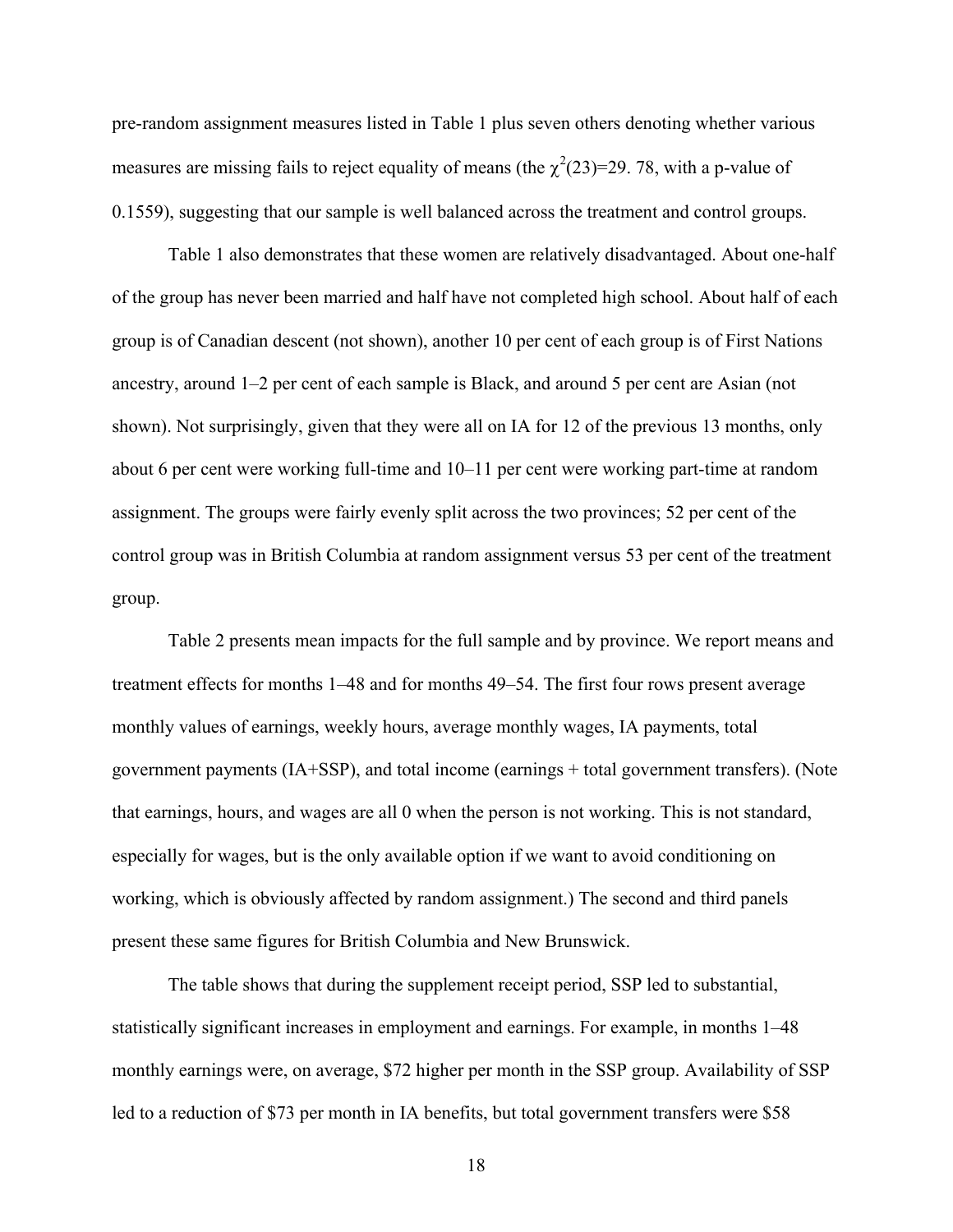higher for the SSP group. Overall, these results show that over the four years following random assignment, the impact of SSP on average total monthly income was \$130 (an increase of about 14 per cent compared to the estimated IA group baseline monthly income of \$922). The last three columns echo the findings widely noted by others that the earnings and income differences decrease substantially (and are no longer significant in the case of income) after the end of the supplement availability period (during months 49–54). The earnings and transfers rows show that the increase in average earnings of \$32 is offset by a decline of \$33 in average transfers.<sup>18</sup>

The  $2<sup>nd</sup>$  and  $3<sup>rd</sup>$  panels show that the mean impacts are larger and longer lasting in New Brunswick compared to British Columbia. For example in the first 48 months, the mean treatment effect on earnings is \$59 or 20 per cent of control group earnings in British Columbia compared to \$85 or 36 per cent in New Brunswick. After the end of the SSP period, no significant effects remain in British Columbia while the mean earnings effect in New Brunswick remains a statistically significant \$57. These differences echo the results in earlier research (Michalopoulos et al.,  $2002$ ).<sup>19</sup>

## **VI. Quantile Treatment Effects**

#### Earnings QTEs

 $\overline{a}$ 

Figures 2 and 3 introduce the QTE estimates. Figure 2 plots quantiles of the monthly earnings distribution using person-month observations for the SSP and IA groups for the SSP receipt period — the first 48 months following random assignment. (We also include horizontal lines for the means for the two groups for reference.) The solid line represents the SSP group and the dashed line represents the IA group. The vertical difference between the lines at a given

 $18$  Note that IA does not quite equal total transfers for months 49–54, the period when, in theory, no one should obtain the supplement. However, our method for aligning the supplement payments with earnings (discussed in footnote 14) is not perfect, and a very small share of persons still report supplement payments in months 49–54 even after realigning transfers.

<sup>&</sup>lt;sup>19</sup> Differences across provinces have also been found for family structure outcomes (Harknett & Gennetian, 2003).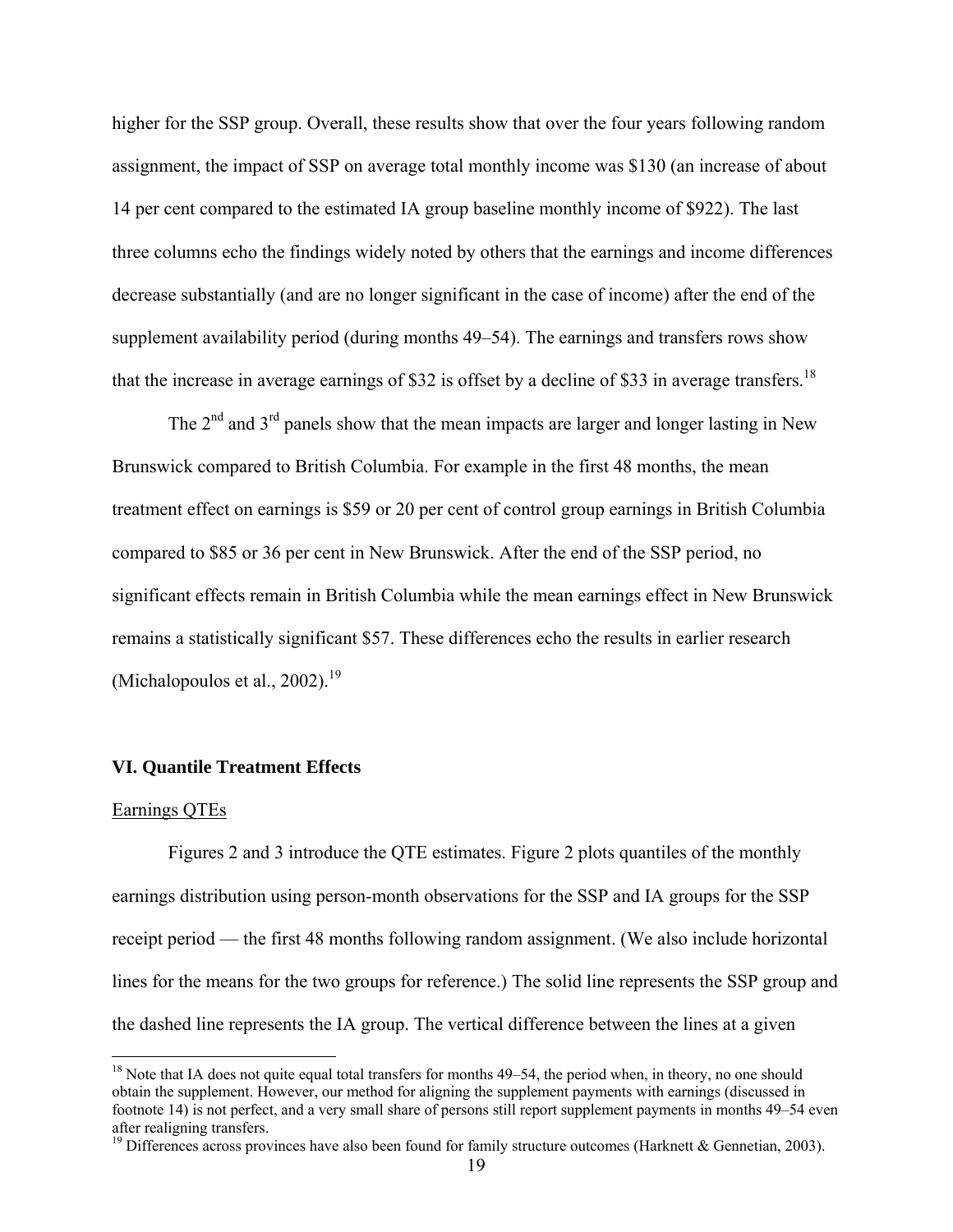quantile is an estimate of the SSP treatment effect on the earnings distribution at that quantile the QTE. These QTEs are plotted in Figure 3. For comparison purposes, the mean treatment effect is plotted as a horizontal (dashed) line, and the 0-line is provided for reference. Dotted lines represent the bootstrapped two-sided 90 per cent confidence intervals.<sup>20</sup> The variation in the impact across the quantiles of the distributions is unmistakably significant, both statistically and substantively. This figure shows that for monthly earnings in the SSP receipt period, the QTEs are zero for about two-thirds of all person-months. This result occurs because monthly earnings are identically 0 for 65 per cent of person-months in the SSP group over the first 48 months and 73 per cent of corresponding IA group person-months. For quantiles 66–94, SSP group earnings quantiles are greater than the control group earnings quantiles, yielding positive QTE estimates. For quantiles 96–99, IA group earnings quantiles exceed SSP group earnings quantiles, yielding negative (though insignificant) QTE estimates (the estimate for quantile 95 is zero).

The range of the QTE point estimates is quite large, from -\$165 to \$470, compared to a mean treatment effect of \$72. Under the null hypothesis of constant treatment effects, all QTE must be equal to the mean. As pointed out by Heckman et al., (1997) in the context of jobtraining programs, this null can be rejected simply if a large share of the QTE are 0. We can also test whether a constant treatment effect could lead to a range as large as that for our QTE point estimate. We do this as follows, using the bootstrap. We take 250 observations of our bootstrap sample of the control group distribution and add the estimated mean treatment effect to them to create a synthetic null treatment group distribution. We use the other 250 observations of our control group distribution along with our synthetic null treatment group to construct QTE for the

 $20$  Recall that the confidence intervals (CIs) are constructed by the percentile method, as the lowest bootstrapped quantile treatment effect estimate for the *q*th quantile at or below the 5<sup>th</sup> percentile of the bootstrap distribution of quantile treatment effect estimates for that quantile  $q$ , and the highest bootstrap estimate for the  $q$ th quantile treatment effect at or above the  $95<sup>th</sup>$  percentile of the bootstrap quantile treatment effect distribution for quantile  $q$ . Since we do not assume normality for the standard errors, the CIs need not be (and frequently are not) symmetric around the QTE.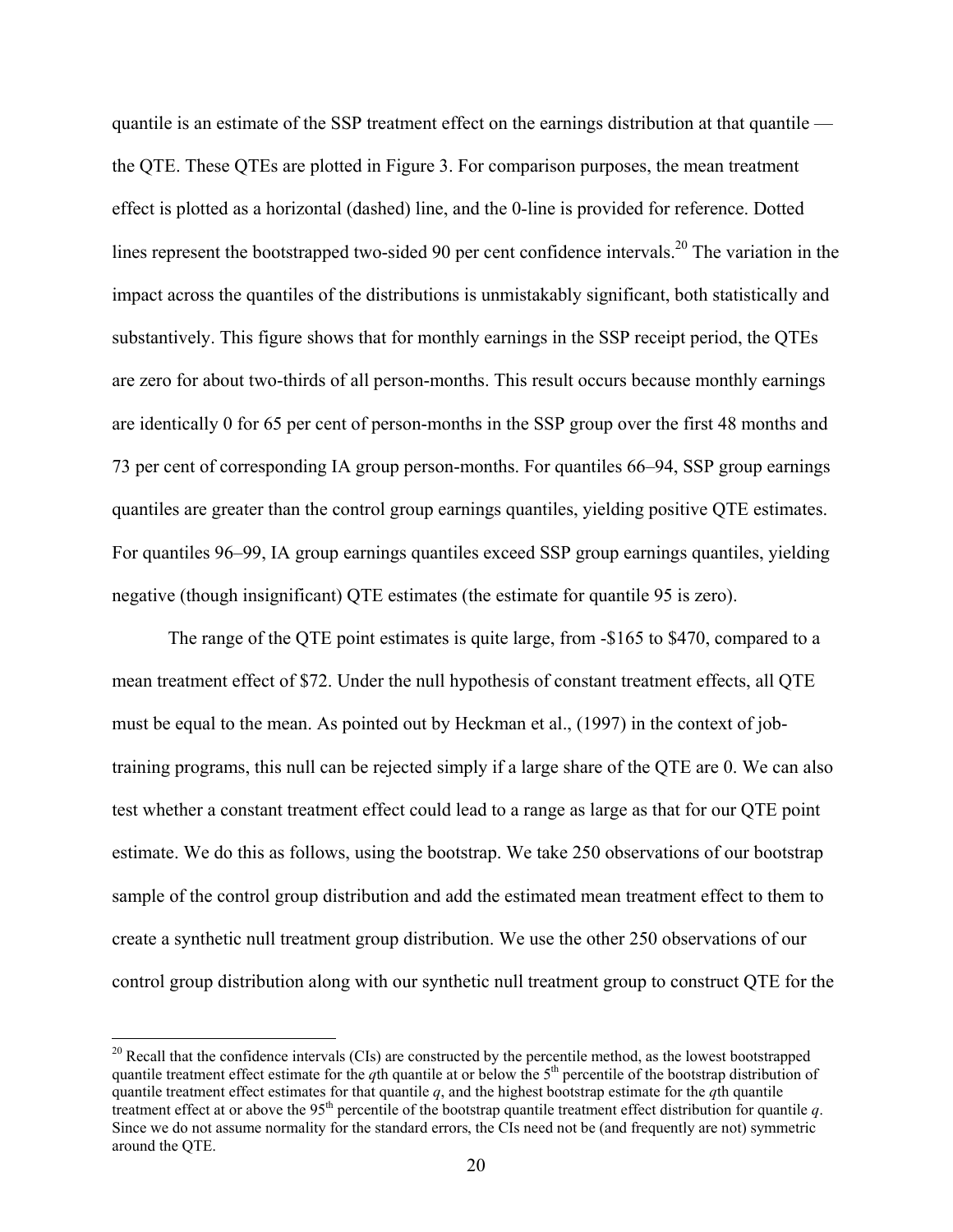null hypothesis. We can then use the order statistics of the resulting individual distributions for each quantile to generate a confidence interval for testing various features of the null such as the maximum minus minimum range. Such a test compares the distribution for the maximum minus minimum range for the null with our real-data QTE maximum minus minimum range. This comparison suggests that a confidence interval for the null constant treatment range is [54,342] at a confidence level above 99 per cent, while the range estimated using the data is 634. These results clearly show that the mean treatment effect is not sufficient to characterize SSP's effects on earnings.

These results are consistent with the predictions of labor supply theory, discussed above. That is, the QTEs at the low end are zero, they rise, and then they eventually become negative (although not statistically significantly so). To further explore the impacts of SSP on the distribution of earnings, we present QTEs for usual weekly hours (Figure 4) and average wages (Figure 5). The wage measure is an average across all jobs in a given month and zero if the recipient is not working. The structure of the figures is identical to Figure 3 — we present the mean treatment effect, the QTEs and the 90 per cent confidence interval of the QTEs. Both Figures 4 and 5 refer to the SSP receipt period — months 1–48.

Like the QTEs for earnings, the QTEs for hours and wages are zero through the  $65<sup>th</sup>$ quantile, reflecting the fact that for 65 per cent of person-months in the SSP group, the recipients are not working and earnings are zero.<sup>21</sup> For quantiles  $66-91$ , the QTEs for hours are positive and then the QTEs fall to essentially zero for the top 8 quantiles. This finding is consistent with the "SSP windfall" group having little hours response. It does not suggest a negative hours response among the behaviorally eligible group.

 $21$  Remember the sample includes nonworkers and workers. We have set wages to zero for nonworkers.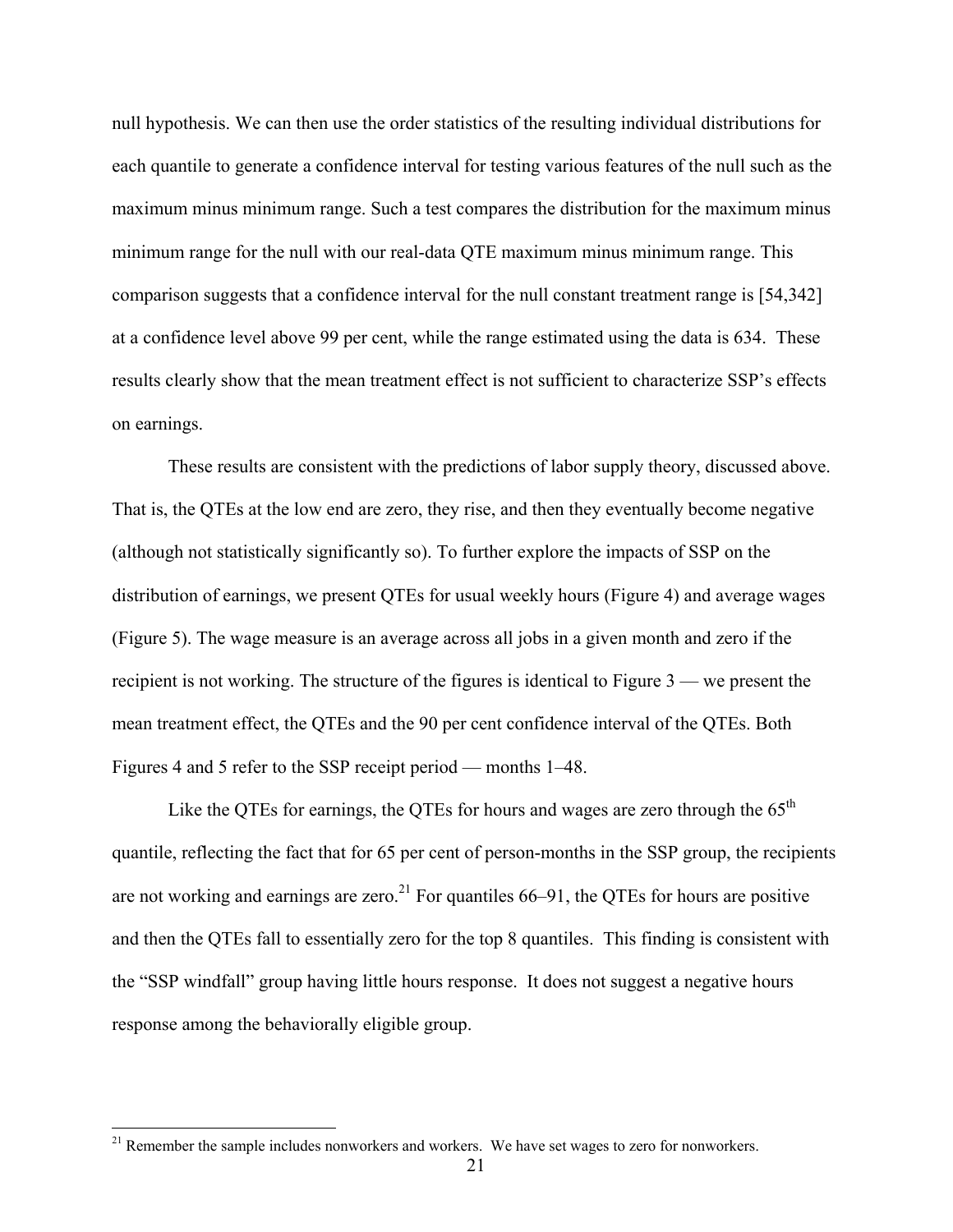Why might we not see a decline in hours quantiles in the top of the hours distribution? First, SSP requires full time work, so hours cannot fall below 30 hours per week. There is strong evidence of a behavioral response to the full-time requirement — 4.7 per cent of persons in the SSP group have exactly 30 hours per week compared to 1.9 per cent in the IA-only group (and the difference is significant at the 1 per cent level). Second, IA is a relatively generous program — recall that the breakeven earnings point in IA is on the order of \$747 (NB) to \$1146 (BC) per month for a single mother with one child. Only 12 per cent of the control group in BC and 14 per cent of the control group in NB has earnings in months 1–54 that exceed the IA breakeven point (this is an upper bound for the share of women we expect to reduce their hours either to become behaviorally eligible or because they are mechanically eligible). Thirdly, SSP itself is even more generous than IA. Thus the share of women who would counterfactually be above the SSP breakeven point but could reduce their hours of work to become eligible for SSP is even smaller. Only 4.6 per cent of the control group in BC and 3.2 per cent of the control group in NB ever has earnings in months 1–54 that exceed the benchmark at the time of random assignment (lose SSP eligibility) and only 1.0 per cent of the BC control group and 0.6 per cent of the NB control group exceed the benchmark on average during months  $1-54$ .<sup>22</sup>

By contrast, the QTE estimates for average wages (Figure 5) are negative for the top 9 quantiles, though they are also very imprecisely estimated. Thus the evidence is more consistent with the theory that SSP led to a reduction in the wage distribution at the top of the wage distribution than the theory that SSP led to a reduction in the hours distribution at the top of the hours distribution. It is also consistent with the reductions in wages being concentrated at the top of the wage distribution, where there is scope to reduce wages and not be below the minimum wage. Like Card  $\&$  Hyslop (2004), we find that the minimum wage is quite important for this

 $22$  This is quite different from the experiment in Bitler et al., (Forthcoming) where a large fraction of the control group had earnings at or above the "windfall" range and there was no full-time work requirement. In that case, we argued that there was substantial scope for a reduction in labor supply to maintain eligibility for welfare.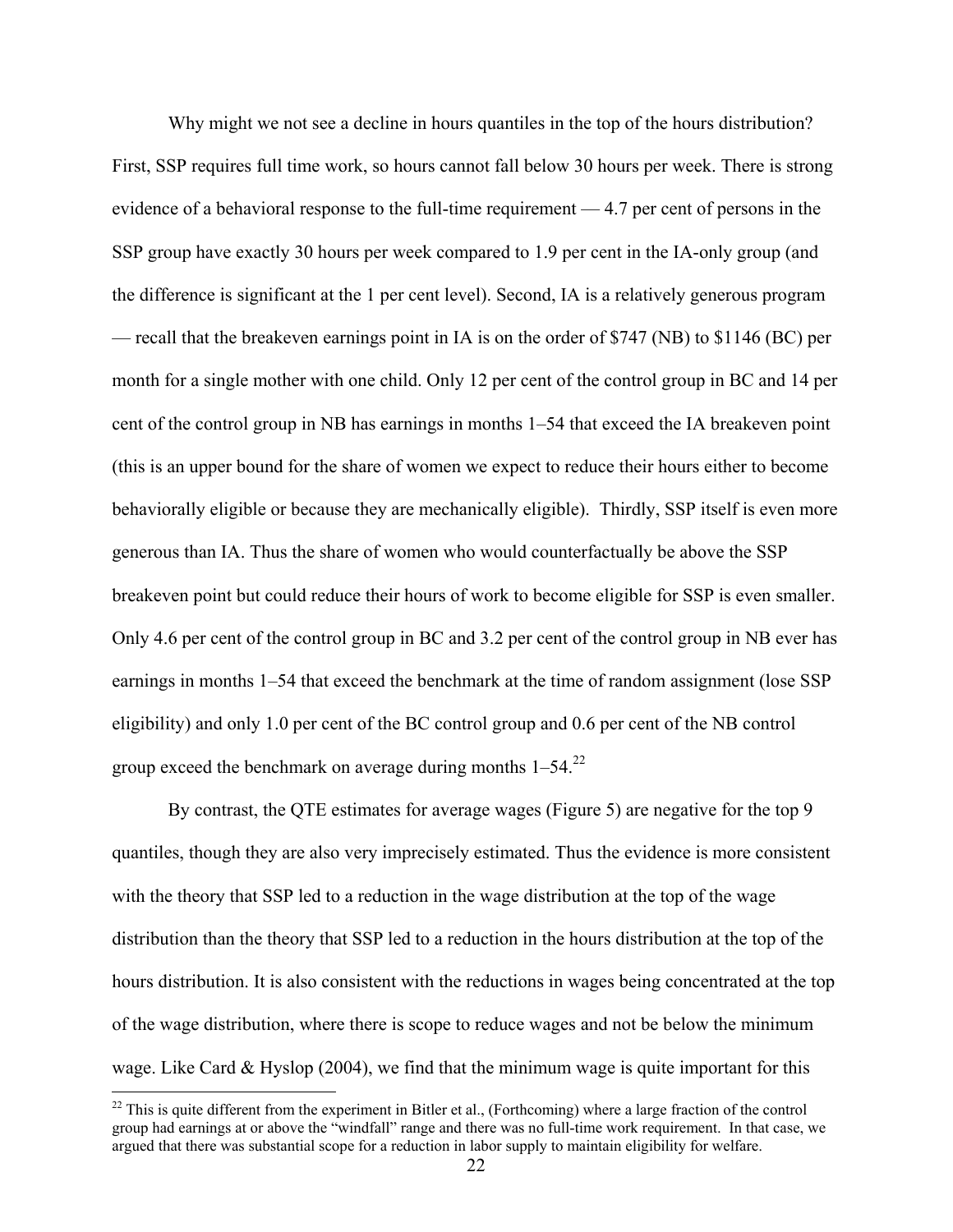group — 4.9 per cent of the SSP group and 3.0 per cent of the IA-only group have average wages equal to the minimum wage during months 1–54. The numbers for workers are more striking, 14.2 per cent of SSP workers and 10.8 per cent of IA-only workers were at the minimum wage during months 1–54.

Figure 6 plots the earnings QTE results in months 49–54, after the three-year SSP receipt period is over for all women. The earnings effects clearly diminish after the completion of the SSP period. However, the basic pattern is still evident: zero impacts at the bottom, (modest) increases in earnings in the middle of the earnings distribution, and reductions in earnings at the top of the earnings distribution.

## Transfers QTEs

Figure 7 presents results for total government transfers  $(IA + SSP)$  in the first 48 months. There are several observations to make from this figure. First, the QTEs are everywhere nonnegative, which reflects the generous nature of the SSP subsidy. Second, the results show that the impact of SSP on the distribution of transfers is very concentrated. In particular, the QTEs are identically 0 for the bottom 18 quantiles, reflecting the fact that for 18 per cent of person-months, both the treatment and control group have zero transfer income. Between quantiles 19 and 36, the QTE estimates range from \$64 to \$422 per month. Many of these impacts are quite large compared to the control group mean level of \$659 per month. The confidence interval for a null of constant treatment effects is [25, 257] at a confidence level of above 99 per cent, while the estimated range over all quantiles in the real data is 423. For quantiles 37–91, the QTE estimates are relatively small and below the mean treatment effect of \$58. This figure provides substantial insight into SSP's effects beyond that afforded by mean treatment effects. Furthermore, the pattern of the QTE estimates is consistent with theoretical predictions. For transfers, the zero-to-small effects in the top two thirds of the transfer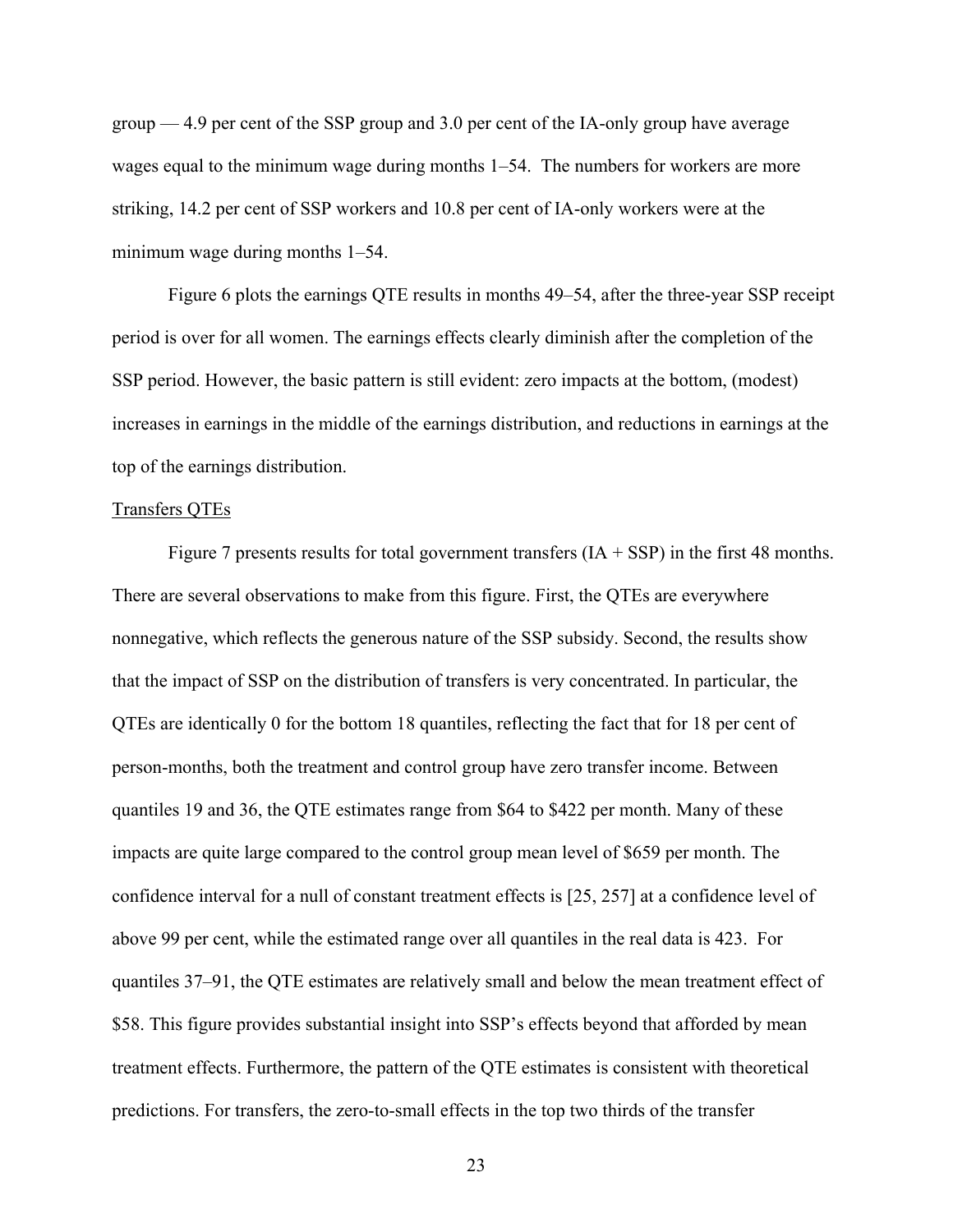distribution is likely to correspond to the bottom of the earnings distribution (where earlier we saw that SSP led to no change in the earnings distribution).

We have also estimated QTEs for IA payments alone (Appendix Figures 1 and 2). Those graphs present a very similar story which is not surprising since anyone getting the supplement must forego IA. The QTEs for IA payments are everywhere nonpositive, and the effects are concentrated in the second quartile of the IA distribution.

 Figure 8 shows that the QTEs for total government transfers during months 49–54 (after SSP payments have ended) are much different. The mean treatment effect shows a small decrease in mean transfers (-\$33) in this period. For the lowest 39 quantiles, the QTE estimates are zero as are all these quantiles for both the SSP distribution and the IA-only distribution. At quantiles 59 and above, the QTE are close to zero, ranging from -\$30 to \$8. But for quantiles 40– 58, the QTE are negative and sometimes sizable, showing a reduction in the transfer distribution associated with SSP. This last finding is consistent with the results in Figure 6, which imply some positive impacts on labor supply even after SSP ends.

## Total Income QTEs

 Figure 9 plots the QTE results for total income in months 1–48. These results again suggest a large degree of heterogeneity in the impact of SSP on the distribution of income. The QTEs range from \$0 for the bottom 9 quantiles — where total income is \$0 for both groups — to a maximum of \$495. The mean treatment effect for this period is \$130, so again the range of quantile treatment effects is large compared to the mean treatment effect. The confidence interval for a null of constant treatment effects is [48, 467] at a confidence level of above 99 per cent, while the estimated range in the real data is 495. Throughout most of the bottom two thirds of the distribution, the QTEs are relatively small and are below the mean treatment effect. Beginning at quantile 66, however, the QTE estimates suggest that SSP leads to a large increase in income in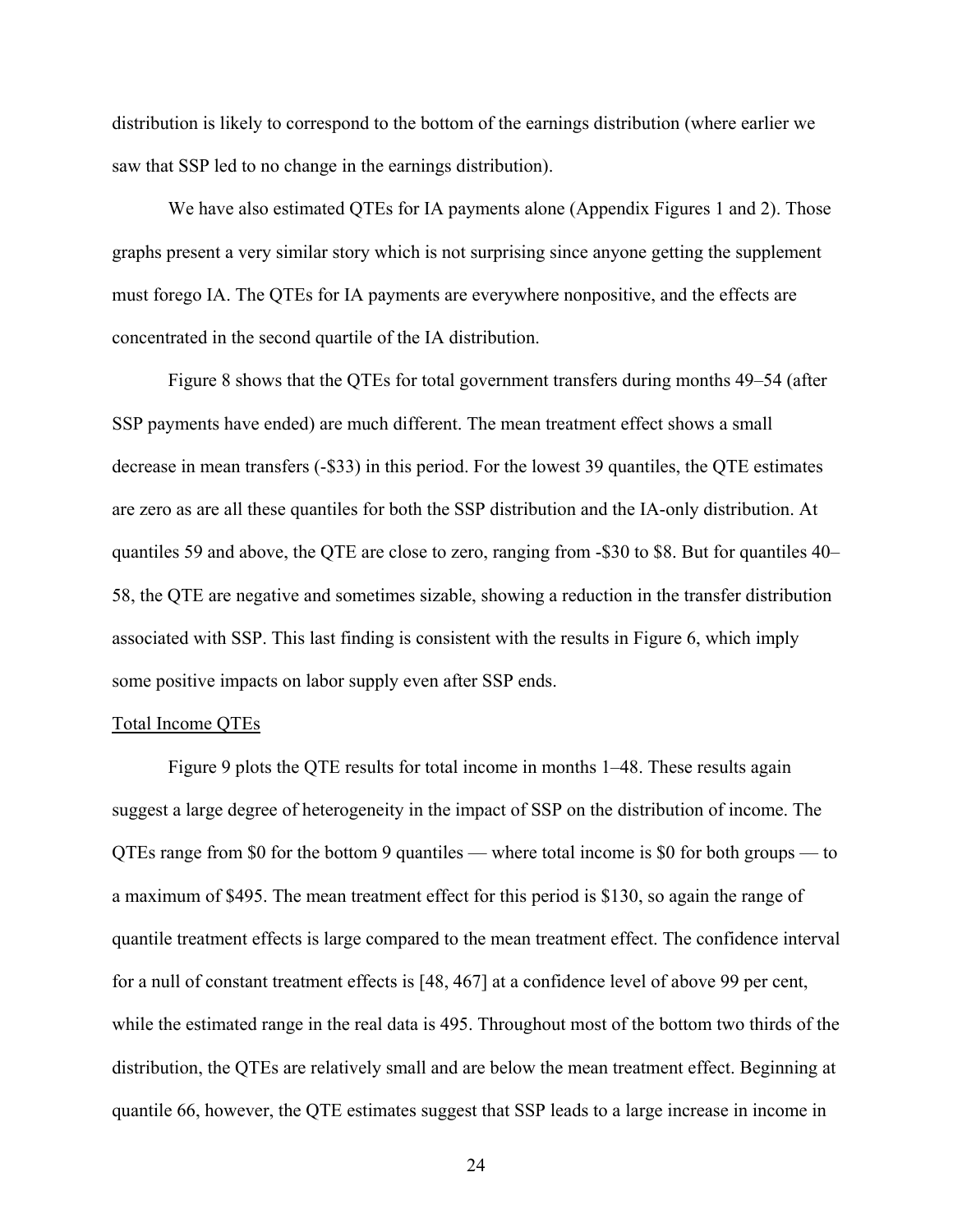the upper third of the income distribution (increase above the mean treatment effect). These gains can be compared to the baseline mean for the IA group of \$922. This pattern suggests that a generous, work-oriented income supplement can lead to increases in the income distribution but that most of the gains may be concentrated at the upper ranges of the income distribution.<sup>23</sup> Thus, at least while the supplement was available, it may have led to increased inequality within this group of long-term welfare recipients.

 It would be useful to decompose the QTE estimates for income into the impacts on earnings and transfers. But there need not be any particular relationship between QTE for total income and changes in its components, since non-zero points in the income distribution could potentially correspond to any of a variety of non-zero points in the earnings and transfer distributions. However, we can try to describe how the components of total income differ across program assignment at different points in each income distribution.

To do so, we use local nonparametric regression techniques to estimate treatment-control differences in earnings and transfers for each quantile of the income distribution.<sup>24</sup> We plot these differences by quantile for months 1–48 in Figure 10. The results show very small differences up to about the 77th quantile, where positive total income QTE are associated with greater transfer payments among treated women than among those in the control group. Over the next 14 quantiles, the average difference in earnings is positive and generally increasing, while the average difference in transfers is negative. The most striking thing about the figure, however, is that at the top of the income distribution the difference in transfers is positive and large while the

<sup>&</sup>lt;sup>23</sup> Given the program design and the fact that income- and otherwise-eligible recipients in the supplement group could qualify for Income Assistance if they were not receiving the supplement, it may not be surprising that no one appears to be worse off income-wise (at least not while the supplement is available).<br><sup>24</sup> In particular, we use locally weighted regression (LOWESS) techniques to regress earnings (and transfers) on

total income at each quantile *q* of the total income distribution separately for the SSP and IA-only groups. We then construct means for the average treatment and control differences in earnings and transfers (from the LOWESS estimates) at each income quantile by taking the difference between the estimates in the SSP and IA-only regressions. Estimates are constructed similarly for transfers.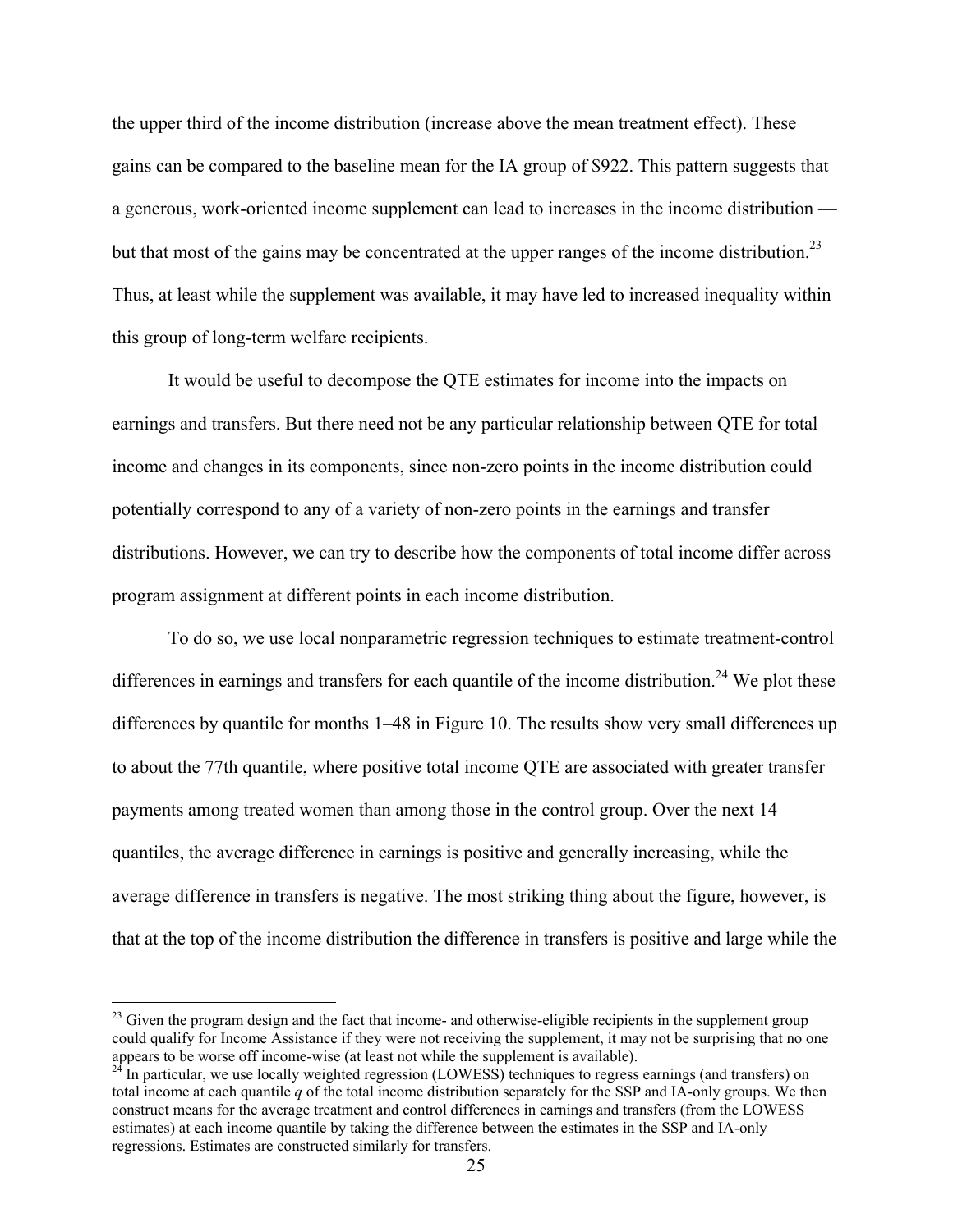difference in earnings is negative and large. These effects are consistent with the interpretation that the positive QTE estimates at the top of the income distribution are associated with a combination of greater transfers and lesser earnings. We emphasize that these differences cannot generally be interpreted as causal, since the total income quantile is not assigned experimentally. In addition, an important drawback to this procedure is that computing average earnings at a given total income quantile implicitly requires varying transfer payments negatively (since transfers plus earnings are held locally fixed in such a regression).

 Figure 11 plots the QTE results for the post-SSP time period, months 49–54. Here, the impacts across the distribution are quite homogeneous, showing no change or very small changes in the income distribution after SSP payments cease. Here the mean treatment effect of -\$1 provides a fairly complete picture of the impacts during months 49–54 over almost the entire range (with the very top of the distribution being the only real exception).

## QTEs by Province

 Our results in Table 2 (above) show that the mean impacts are larger and longer lasting in New Brunswick compared to British Columbia. Here we extend that finding by comparing QTE for the NB and BC samples. Figure 12 presents the QTE for earnings in months 1–48. To facilitate ready comparison, we plot both the QTE for the NB sample (solid line, peaks to the left) and the BC sample (dashed line, peaks to the right) on the same figure. For readability, we omit the mean impacts from the figure. Figure 13 plots the difference in the QTE between the two provinces, along with the 90 per cent confidence interval for this estimate.

 These figures show that the overall pattern of the impact of SSP on the distribution of earnings in months 1–48 is very similar — the QTEs are zero at the bottom of the distribution, positive in the upper part of the distribution with negative or zero QTEs at the very highest quantiles of the earnings distribution. There are qualitative differences, however. The NB sample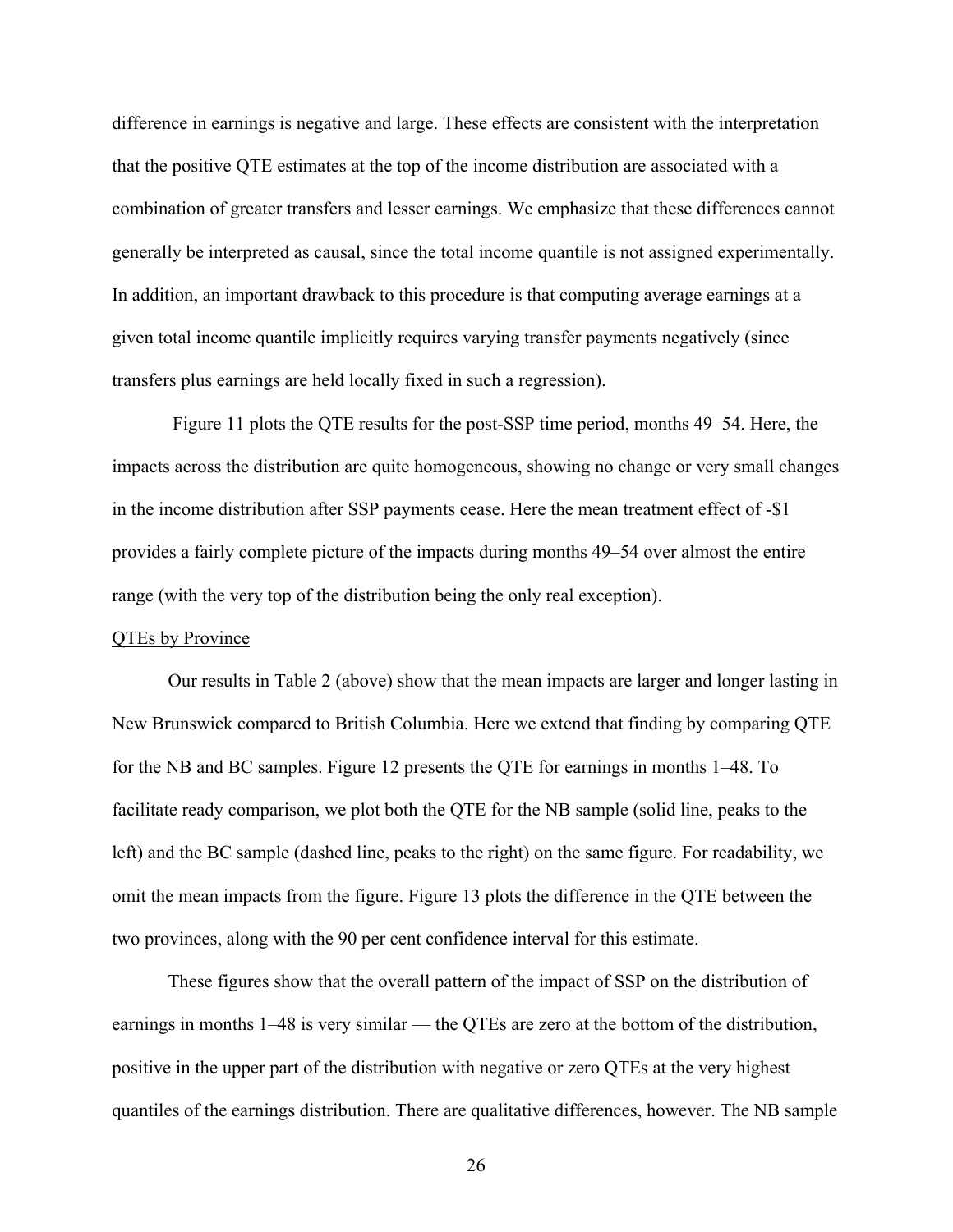has positive QTEs in a larger range of the sample and the largest QTEs are somewhat larger in the BC sample. Figure 13 shows that few of the pairwise differences are statistically significantly different, however.

These differences may reflect differences in the incentives in the two provinces. The guarantee in the IA program is much higher in BC compared to NB. The SSP benchmark, however, was also a more generous \$37,000 in BC relative to \$30,000 in NB. Further, the minimum wage was \$5.50 at the beginning of the experiment in British Columbia but \$5.00 in New Brunswick. In addition, the demographic composition of the welfare population differs in the two provinces. Sample members from British Columbia were more likely to have been born abroad and to have completed some post-secondary education. Women selected in New Brunswick were likely to have had longer welfare spells. One would expect earnings QTEs to be positive first for New Brunswick simply because the minimum wage there is lower, so the lowest earnings level at which one could obtain the supplement is lower.

The QTE results for total income for the two provinces in months 1–48 are presented in Figure 14 (with the difference in the QTE in Figure 15). Again, the QTE for BC and NB look similar: zero at the very bottom, then positive, then close to zero again, then rising at the top and peaking around the 80<sup>th</sup> quantile. However, the positive QTEs at the bottom for BC are concentrated in a tight band near the  $10<sup>th</sup>$  quantile, while those for NB are much broader, ranging from about the  $10^{th}$  to about the  $25^{th}$  quantile. At the same time, only the lower peak for BC rises above the mean impact (not shown on the figure).

Notably, Figures 12 and 14 show that the variation in the QTEs within province outweighs that between provinces. This result shows that differences in unobservables can be large compared to observable differences like the demographic, economic, and programmatic differences between NB and BC.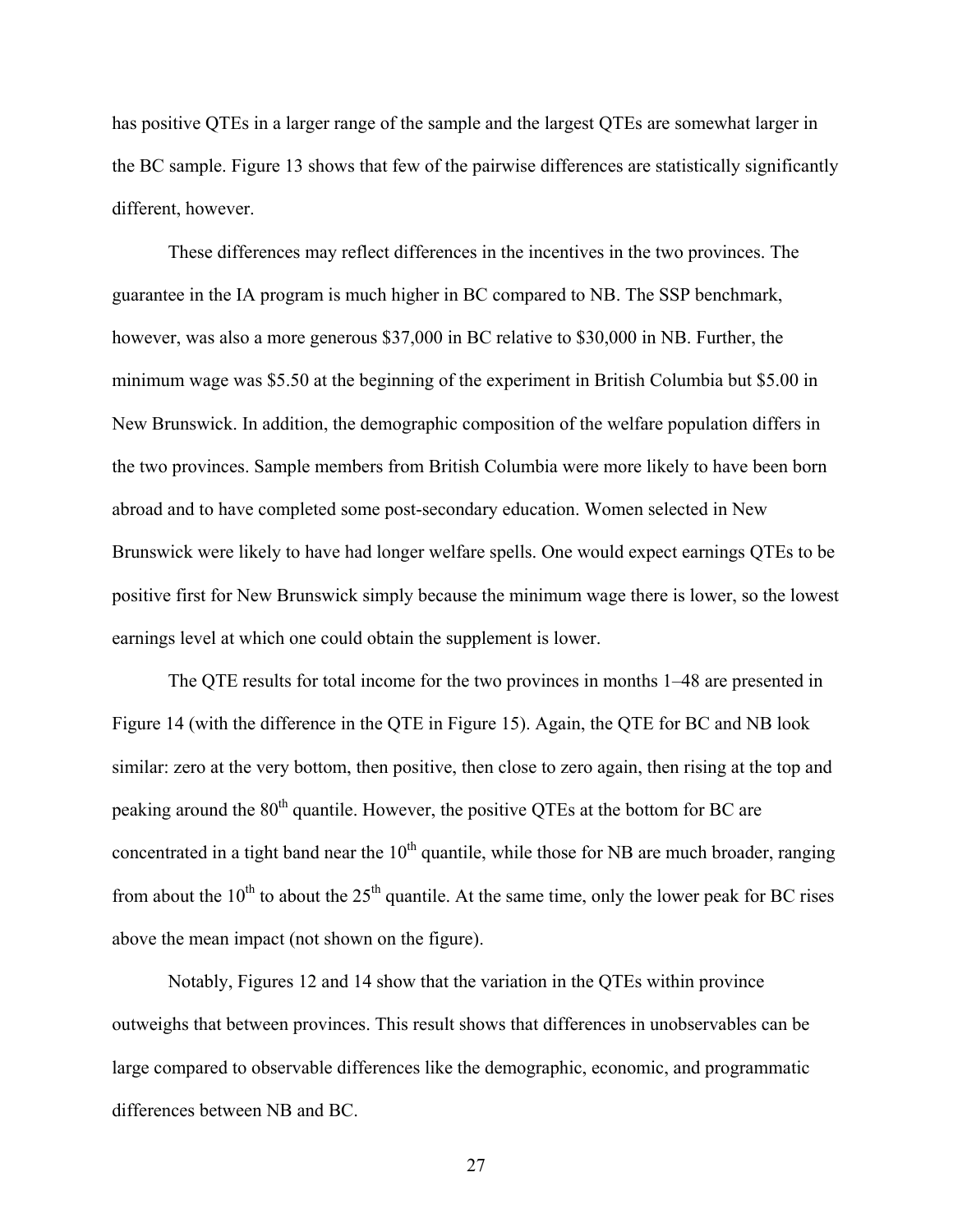The mean impacts for earnings in post-SSP period (reported in Table 2 and documented more completely in Michalopoulos et al., 2002) suggest that earnings impacts were longerlasting in NB. However, earnings QTE for months 49–54 (not shown here) show a more nuanced story: while BC does exhibit a larger range of zero QTEs compared to NB, we find that both provinces show positive earnings impacts for a substantial portion of the distribution. The total income QTEs in the post-SSP period (not shown here) are qualitatively similar for the two provinces.

## **VII. Evidence on Rank Preservation and Rank Reversal**

 The QTE results provide important evidence that the impact of SSP varied across the distribution of earnings, transfers, and income. As discussed above, the impact of the treatment on the distribution is distinct from and generally not equal to the distribution of treatment effects. If a person's rank in the distribution does not change with the treatment (known as rank preservation), however, then the impact of the treatment on the distribution would be equivalent to the distribution of treatment effects. While we cannot test for rank preservation, we can use the treatment and control distributions of demographic characteristics to see if there is indeed evidence of rank reversal. For example, if the distribution of observable characteristics in some range of the earnings distribution varies significantly between the treatment and control group, this would be evidence against rank preservation. Unfortunately, this sort of test can provide only negative evidence: finding no significant differences in demographics does not imply rank preservation. To the best of our knowledge, we are the first to test for evidence of rank reversal in this fashion.

In particular, we estimate QTEs for person averages of earnings, transfers, and income for months 1–48. These are presented in Appendix Figures 3, 4, and 5, respectively. Note first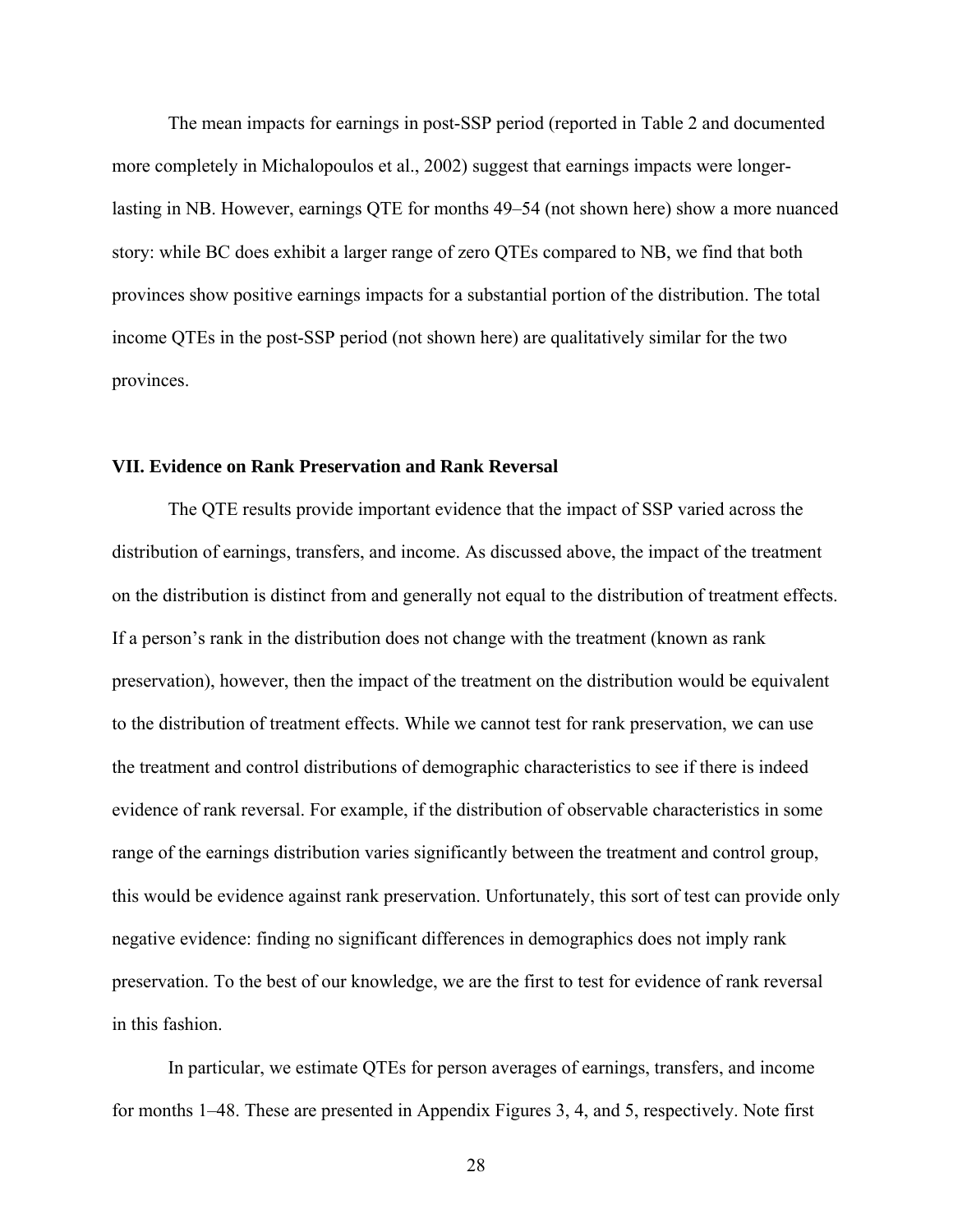that the QTEs for the averages are more spread out than the QTEs for the person-months, as one would expect. Also notice that the patterns are qualitatively quite similar to the person-month estimates. We take the  $25<sup>th</sup>$ ,  $50<sup>th</sup>$ , and  $75<sup>th</sup>$  cutoffs for the distributions of earnings, transfers and incomes for the treatment and control groups, and calculate mean treatment and control group values for the various demographics within the following ranges: less than or equal to the  $25<sup>th</sup>$ percentile, greater than the  $25<sup>th</sup>$  percentile but less than or equal to the  $50<sup>th</sup>$  percentile, greater than the  $50<sup>th</sup>$  percentile but less than or equal to the  $75<sup>th</sup>$  percentile, and greater than the 75th percentile. Since the distributions of average earnings are only positive slightly below the  $50<sup>th</sup>$ percentile, we only calculate the tests for the  $0-50^{th}$ ,  $50^{th}$ –75<sup>th</sup>, and above the 75<sup>th</sup> percentiles for earnings. Note that we could calculate similar statistics for the person-month estimates, but find it more transparent to use average QTEs for this purpose, because then each person only falls within a single range. For example, one estimate of the differences is the fraction white among treatment group members in the  $25<sup>th</sup> - 50<sup>th</sup>$  percentiles of the SSP group's income distribution, minus the fraction white among control group members within the analogous range.

We follow Abadie (2002) in using the bootstrap to estimate the null distribution for these differences; our full bootstrap procedure is as follows:

- 1. Sampling with replacement from the actual data, draw 500 bootstrap samples, each having the same number of observations as the real data. Index these samples with  $b \in \{1, 2, ..., 500\}$ .
- 2. For the *b*th replication sample, do the following:
	- a. Randomly order the observations in the bootstrap sample.
	- b. Assign the first 1,991 to a synthetic "treatment" group, and assign the rest to a synthetic "control" group (there are 1,991 treated observations in the actual data).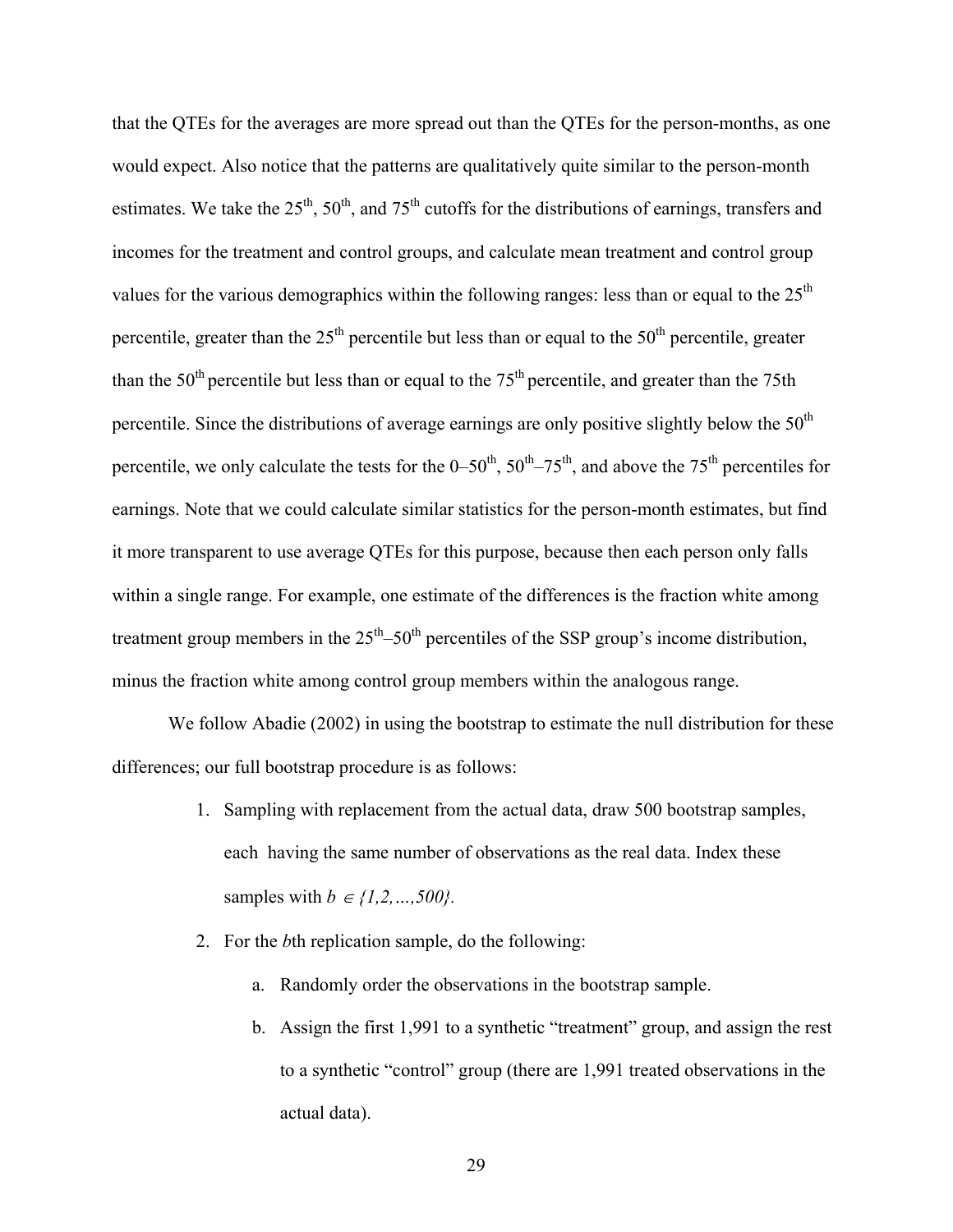- c. For each mean in which we are interested (for example, the fraction white in the first 25 quantiles of the transfer distribution), calculate its value in the synthetic program groups, and then take the difference of these sample means. Call this difference  $d_h$ .
- 3. Sort all elements of the set  $\{d_b\}$ ,  $b = \{1, 2, \ldots, 500\}$  from lowest to highest.
- 4. Use  $d_{25}$  and  $d_{475}$ , respectively, as estimates of the 5<sup>th</sup> and 95<sup>th</sup> percentiles of the null sampling distribution of our statistic *d*; a 90 per cent confidence interval is then constructed as  $C=[d_{25}, d_{475}]$ .

A real-data estimated difference is significantly different from zero if it falls outside the interval *C* just defined. More generally, following Cameron & Trivedi (2005) we can calculate the *p*-value for any statistic as follows. Create a vector of values for the statistic, including the real data realization, with the other 500 values being the realizations of the statistic from the 500 bootstrap draws that impose the null. Take the absolute value of the statistic, and sort these values. Let k be the index of the real data observation in the sorted data. (For example, if the real data estimate in the sorted data lies between the  $431<sup>st</sup>$  and  $432<sup>nd</sup>$  bootstrap realization, then  $k =$ 432.) Then, our *p*-value is *p = 1- (k-1)/501*.

 In Table 3, we present the results for 12 demographic variables for gender, race, ancestry, language, and education. There are three panels in the table; each classifies people by their position (quantile) in the distribution. The top panel uses the earnings distribution, the middle panel uses the transfer distribution, and the bottom panel uses the total income distribution.<sup>25</sup> Each column presents the difference in the demographic variable between the two samples within a given quartile along with their p-value for statistical significance. Of the 132 differences here, 26 are statistically significant at the 10 per cent level or below and 16 are significant at the

 $25$  There are three columns in the top panel and four columns in the middle and bottom panels. This reflects the fact (noted above) that a larger fraction of each average earnings distribution is 0, requiring us to collapse the first and second quartiles into one group in that case.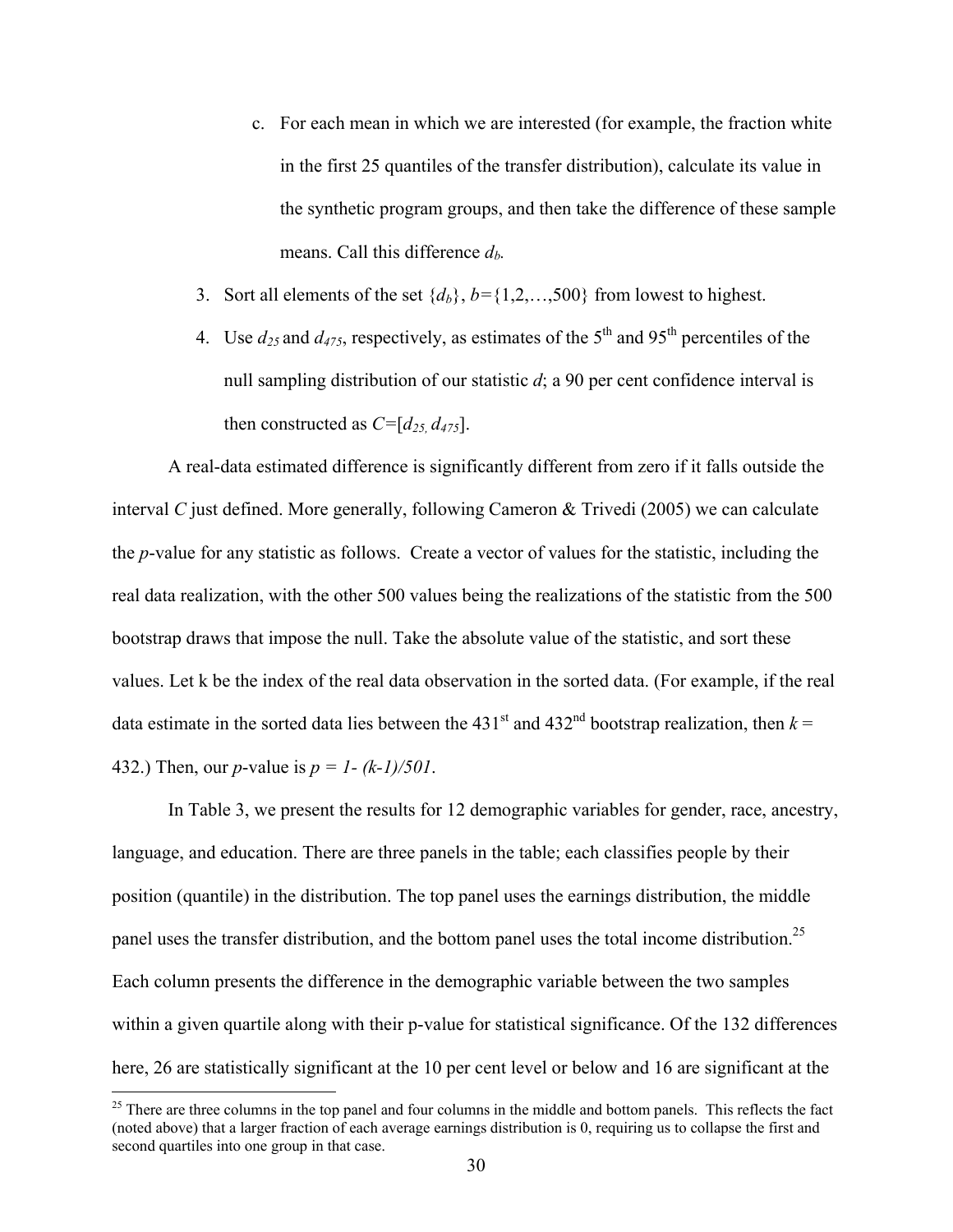5 per cent level or below. This certainly suggests some evidence of rank reversal based on these demographic characteristics. Because we are considering multiple differences in means, simply counting the number of rejections in these individual tests is an inadequate test: each test could have relatively low power, a problem that can be solved with a joint test for the significance of the twelve demographic variables in each quantile range.<sup>26</sup>

When we do joint tests for earnings, transfers, and total income over the entire period, we find that we reject the joint test for earnings in the range  $50 < q \le 75$  (p-value of 0.005), for transfers in the range  $0 < q \le 25$  (p-value of 0.009), and for total income in the ranges  $0 < q \le 25$  (p-value of 0.028) and  $q > 75$  (p-value of 0.004). We fail to reject for the other 7 ranges for earnings, transfers, and total income. We also fail to reject in any ranges for IA payments, highest monthly wage, average monthly wage, usual weekly hours, and total monthly hours (not shown in table). While the individual tests suggest some rank reversal may be present, the joint test results convincingly demonstrate that even at the very coarse level on which our demographics test operates, strict rank preservation is rejected. More work — both theoretical and empirical — would be needed to go further in discussing the degree of rank reversal, and this issue is beyond the scope of this paper. Nonetheless, for reasons already discussed, we firmly believe that QTE methodology is informative for evaluating programs like SSP.

 $26$  To test for the joint significance of these differences within a given quantile range, we will use a simple chi-square test. Let the column vector of sample differences in means for the demographic characteristics be  $\overline{d}$ . Each difference of means is asymptotically normal. Thus,  $\sqrt{n}(\overline{d} - d)$  is distributed  $N(0, V)$ , where V is the covariance matrix for the random variable  $\overline{d}$ . Under the null hypothesis that the true vector of differences d equals zero, the statistic  $d'V^{-1}d$ will have a chi-square distribution with degrees of freedom equal to the dimension of *d*, the vector of differences. The practical challenge is to estimate the covariance matrix; we use our realized bootstrap distribution to do so. Letting  $d_b$  be the realization of our vector of differences for the *b*th bootstrap sample, we estimate this matrix with the estimator  $V^* = \frac{500}{\sqrt{2}} \left( \frac{d_b - \overline{d}}{g} \right)^* \left( \frac{d_b - \overline{d}}{g} \right)^*$ 500 \*

 $V^* = \frac{1}{500} \sum_{b=1}^{500} (d_b - \overline{d}^*)^* (d_b - \overline{d}^*)$ *b*  $= \frac{1}{600} \sum (d_b - d)^* (d_b -$ = , where  $d = \frac{1}{600} \sum$ 1  $\overline{d}^* = \frac{1}{500} \sum_{i=1}^{50} d_i$  is the bootstrap-sample average of

realized differences in means. We then refer our chi-square statistics  $d'V^{-1}d$  to a table of Chi-square critical values.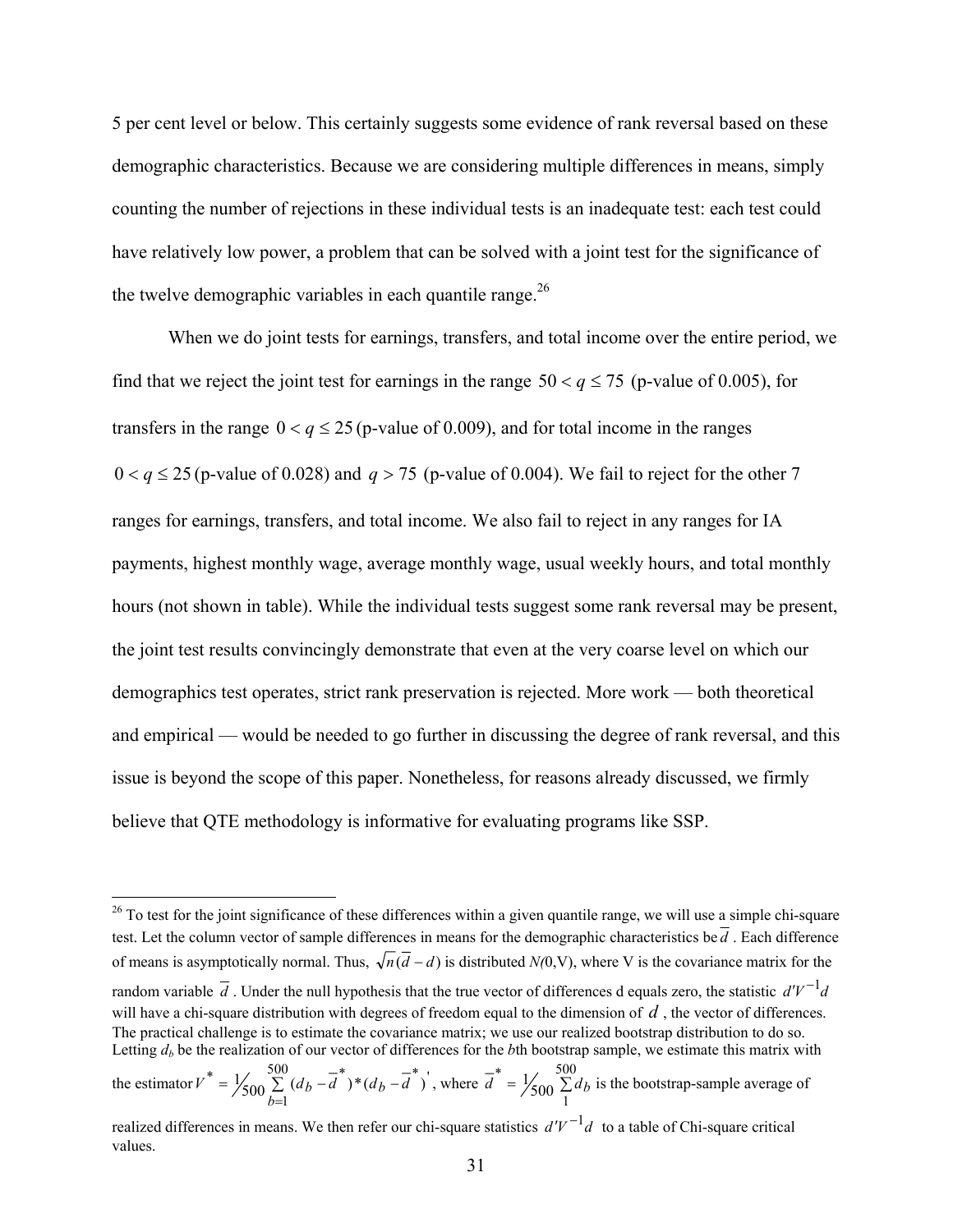It is important to note, however, that this test is rather weak in two respects. First, for computational ease, we have grouped many quantiles together, and we may have missed differences in demographics within our groupings. Second, even if demographics do not change, rank reversals may have occurred among unobservables, such as preferences for work and fixed costs of work, for example, that are not fully reflected in observables.

Since we have found evidence of rank reversal, it suggests that our QTE estimates are informative about the overall impacts of the program but cannot be used to determine impacts for individuals at specific points in the distribution. Social welfare analysis, of course, makes use of the marginal distributions shown in our QTE. Furthermore, our previous results clearly suggest heterogeneity in the impacts of SSP even if we cannot determine exactly who is impacted by it.

#### **VIII. Conclusions**

During the 1990s, a number of governments experimented with changes to their meanstested cash assistance programs to encourage work among low-income women. In this paper, we investigate the impact of a unique experiment—the Canadian Self-Sufficiency Project (SSP). SSP coupled a strict work requirement (full-time work at the minimum wage) with a generous earnings subsidy for a period of up to 3 years for long-term Income Assistance (IA) recipients as an alternative to simply receiving Income Assistance (IA).

Adding to the substantial literature on SSP, we examine the impacts of SSP on the distribution of earnings, transfers (IA plus the SSP supplement), and income for long term IA recipients using quantile treatment effects (QTEs). While mean impact analysis allows one to calculate costs and benefits of new policies, examining impacts on the entire distribution has the potential to uncover effects that may vary systematically across the distribution. For example, we examine whether the benefits of SSP are spread across the distribution or concentrated in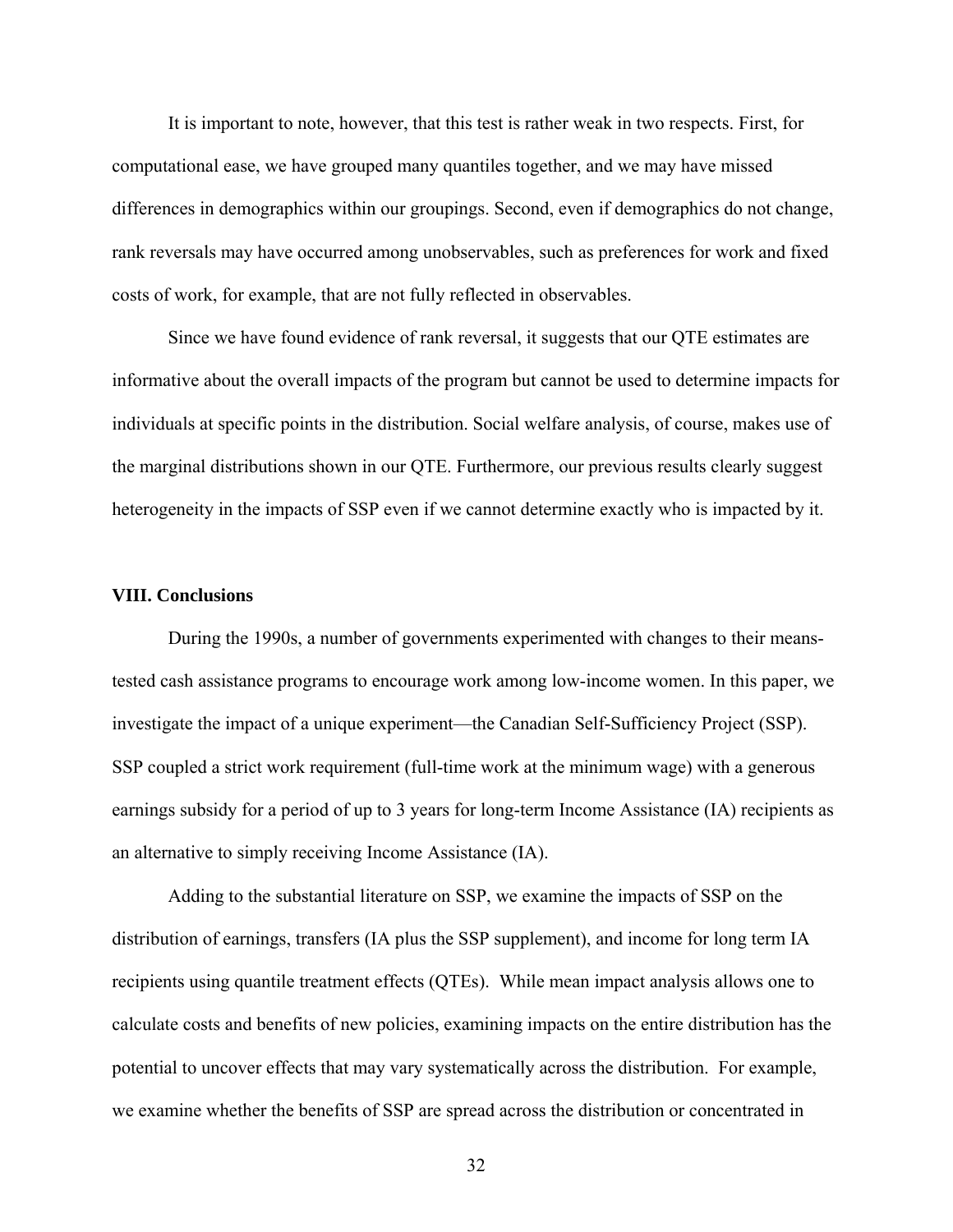particular parts of the distribution. Knowledge of such heterogeneity may be important to policymakers, particularly in the context of programs aimed at poverty alleviation.

Our findings lead to several conclusions. First, we find quite heterogeneous impacts across the various distributions — QTEs for earnings, transfers, and income all show considerable variability that would be missed if we focused on simple mean treatment effects. Moreover, these varied impacts are consistent with predictions of labor supply theory. For example, during the period when the subsidy is available, the impact of SSP on the earnings distribution is zero for the bottom half of the distribution. The SSP earnings distribution is higher than the control group for much of the upper third of the distribution except at the very top, where the earnings distribution is the same under either program or possibly lower under SSP. Further, during the SSP receipt period, positive impacts on the transfer distribution are concentrated at the lower end of the transfer distribution while positive impacts on the income distribution are concentrated in the upper end of the income distribution. Impacts of SSP on these distributions were essentially zero after the subsidy was no longer available. Variation in impacts within province is much larger than variation between provinces.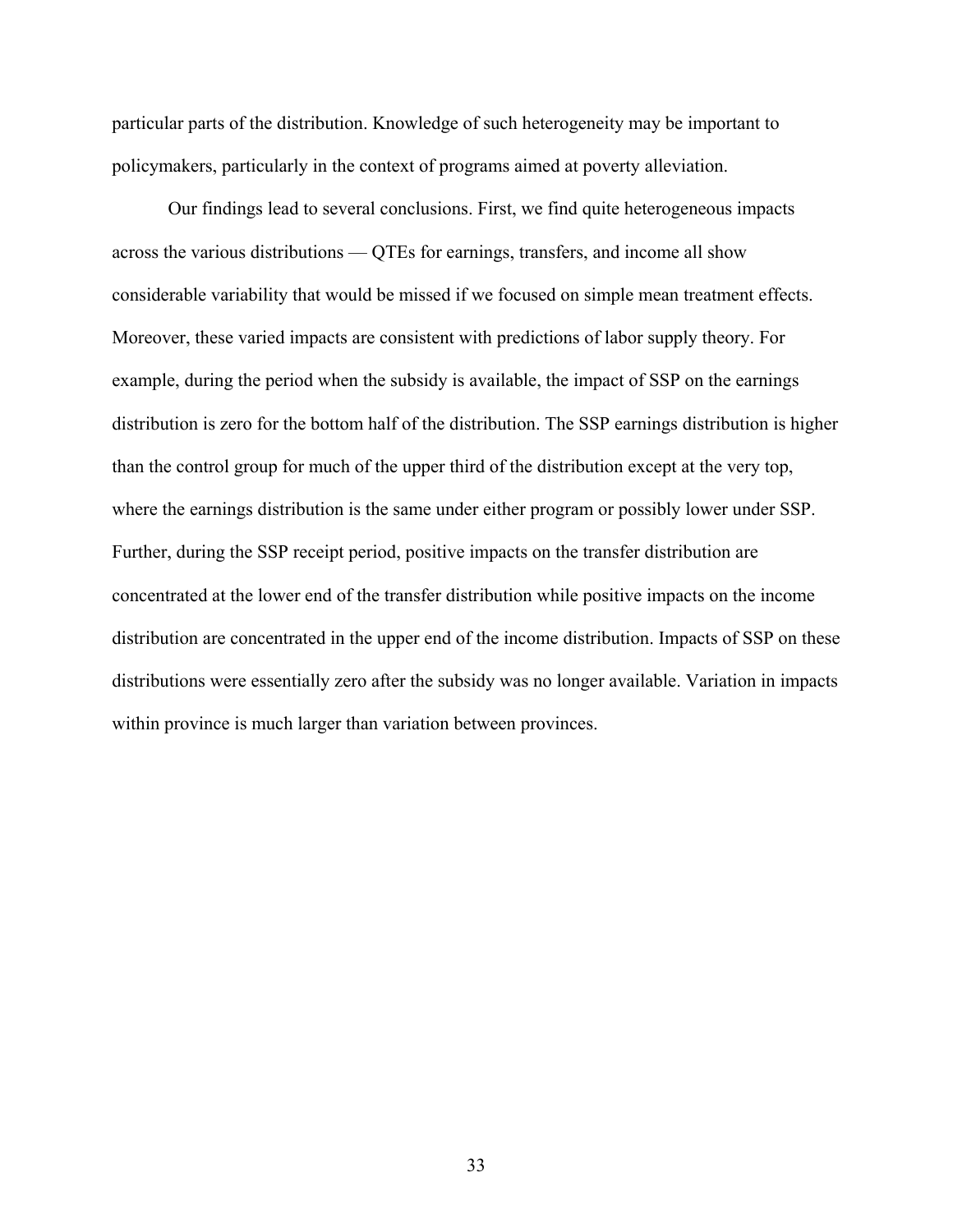## **References**

Abadie, A. (2002). Bootstrap tests for distributional treatment effects in instrumental variables models. *Journal of the American Statistical Association,* 97, 284–292.

Ashenfelter, O. (1983). Determining participation in income-tested social programs. *Journal of the American Statistical Association, 78*(383), 517–525.

Bargain, O., & Orsini, K. (2004). *In-work policies in Europe: Killing two birds with one stone?* (Discussion Paper 1445). Bonn, Germany: IZA.

Barrett, G. F., Doiron, D. J., Green, D. A., & Riddell, W. C. (1996). *The interaction of Unemployment Insurance and Social Assistance*. (IN-AH-218E-02-96). Ottawa: Human Resources Development Canada.

Bitler, M. P., Gelbach, J. B., & Hoynes, H. W. (Forthcoming). *What mean impacts miss: Distributional effects of welfare reform experiments*. Forthcoming, *American Economic Review*.

Blank, R. M., Card, D., & Robins, P. K. (2000). Financial incentives for increasing work and income among low-income families. In, R. Blank & D. Card (Eds.), *Finding Jobs: Work and Welfare Reform* (pp. 373–419). New York, NY: Russell Sage.

Blundell, R., Duncan, A., McCrae, J., & Meghir, C. (2005). *Evaluating the labour market impact of Working Families' Tax Credit using difference-in-differences*. (Working Paper 4). London, United Kingdom: Analysis, HM Revenue & Customs.

Blundell, R., & Hoynes, H. (2004). Has "in-work" benefit reform helped the labour market? In, D. Card, R. Blundell, & R. Freeman (Eds.), *Seeking a Premier Economy: The Economic Effects of British Economic Reforms, 1980-2000* (pp. 411-459). Chicago, IL: University of Chicago Press.

Brewer, M., Duncan, A., Shephard, A., & Suarez, M. (2005). *Did Working Families' Tax Credit work? The final evaluation of the impact of in-work support on parents' labour supply and takeup behaviour in the UK*. (Working Paper 2). London, United Kingdom: Analysis, HM Revenue & Customs.

Cameron, A. C., & Trivedi, P. K. (2005). *Microeconometrics: Methods and applications*, Cambridge University Press, New York.

Card, D., & Hyslop, D. (2004). *Estimating the effects of a time-limited earnings subsidy for welfare-leavers*. (Working Paper 10647). Cambridge, MA: NBER.

Card, D., Michalopoulos, C., & Robins, P. K. (2001). *The limits to wage growth: Measuring the growth rate of wages for recent welfare leavers*. (Working Paper 8444). Cambridge, MA: NBER.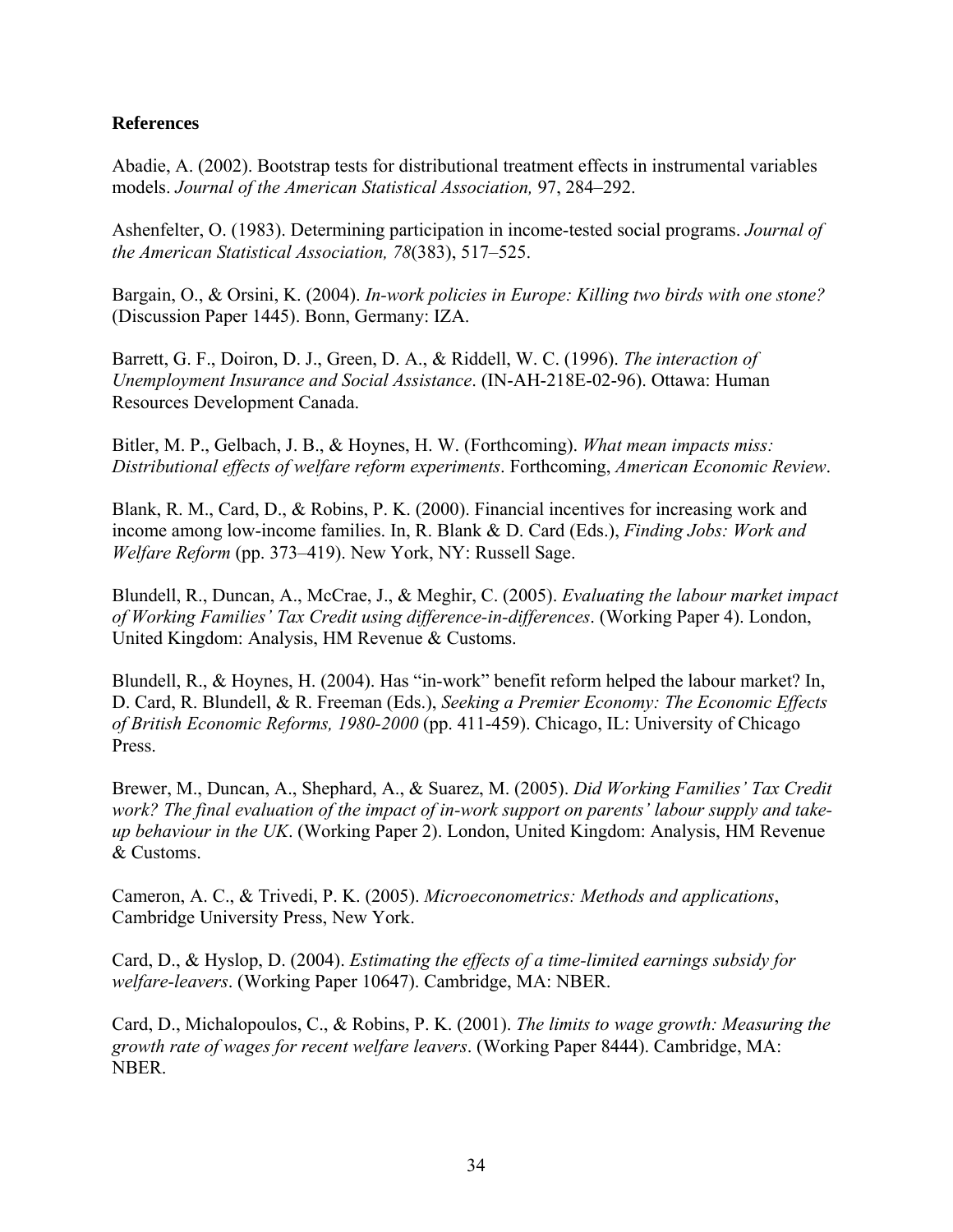Connolly, H., & Gottschalk, P. (2003). *Do earnings subsidies affect job choice? The impact of SSP supplement payments on wage growth*. (SRDC Working Paper 03-02). Ottawa: Social Research and Demonstration Corporation.

Eissa, N., & Hoynes, H. (Forthcoming). *Behavioral responses to taxes: Lessons from the evaluation of the EITC and labor supply.* Tax Policy and the Economy.

Firpo, S. (2004). *Efficient semiparametric estimation of quantile treatment effects*. Mimeograph. Vancouver, Canada: UBC Department of Economics.

Foley, K. (2004). *New evidence from the Self-Sufficiency Project on the potential of earnings subsidies to increase labour force attachment among welfare recipients*. (SRDC Working Paper 04-02). Ottawa: Social Research and Demonstration Corporation.

Foley, K., & Schwartz, S. (2002). *Leaving welfare for a job: How did SSP affect the kinds of jobs welfare recipients were willing to take?* (SRDC Working Paper 02-03). Ottawa: Social Research and Demonstration Corporation.

Ford, R., Gyarmati, D., Foley, K., Tattrie, D., & Jimenez, L. (2003). *Can work incentives pay for themselves? Final report on the Self-Sufficiency Project for welfare applicants.* Ottawa: Social Research Demonstration Corporation.

Francesconi, M., & van der Klauw, W. (2004). *The socioeconomic consequences of "in-work" benefit reform for British lone mothers.* Mimeograph. Chapel Hill, NC: University of North Carolina at Chapel Hill.

Friedlander, D., & Robins, P. K. (1997). The distributional impacts of social programs. *Evaluation Review, 21*(5), 531–553.

Gregg, P., & Harkness, S. (2003). *Welfare reform and lone parents' employment in the UK.* (Working Paper Series Number 03/072). Bristol, United Kingdom: Centre for Market and Public Organisation.

Grogger, J., & Karoly, L. (2005). *Welfare reform: Effects of a decade of change.* Cambridge, MA: Harvard University Press.

Harknett, K., & Gennetian, L. A. (2003). How an earnings supplement can affect union formation among low-income single mothers*. Demography, 40*(3), 458–78.

Heckman, J. J., Smith, J., & Clements, N. (1997). Making the most out of programme evaluations and social experiments: Accounting for heterogeneity in programme impacts. *Review of Economic Studies, 64*, 487–535.

Hotz, V. J., & Scholz, J. K. (2003). The Earned Income Tax Credit. In, R. Moffitt, (Ed.), *Means tested transfer programs in the United States* (pp. 141–197). Chicago, IL: The University of Chicago Press.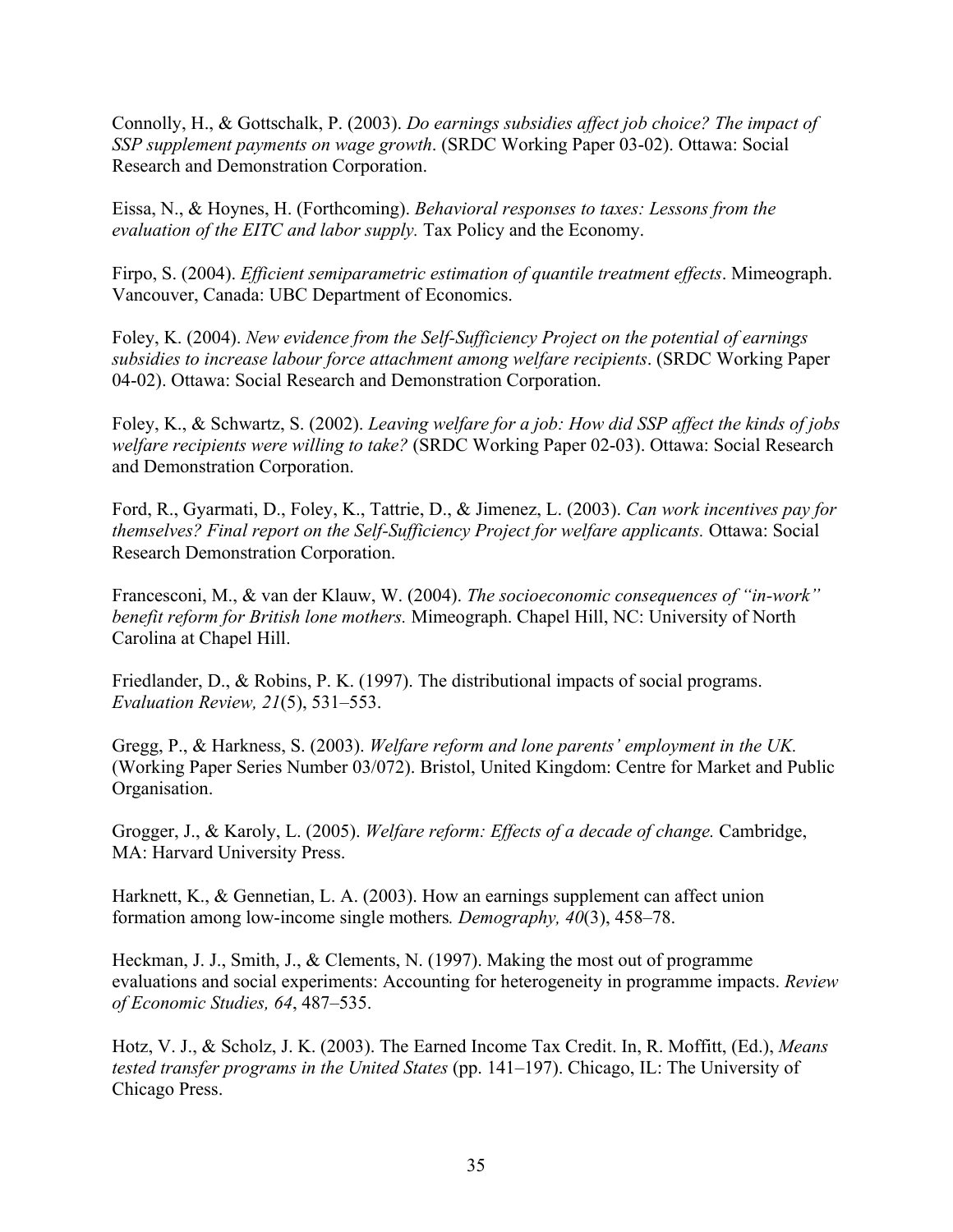Imbens, G. W., & Angrist, J. D. (1994). Identification and estimation of local average treatment effects. *Econometrica, 62*(2), 467–75.

Kamionka, T., & Lacroix, G. (2003). *Assessing the impact of non-response on the treatment effect in the Canadian Self-Sufficiency Project.* (SRDC Working Paper Number 03-05). Ottawa: Social Research and Demonstration Corporation.

Leigh, A. (2004). *Optimal design of Earned Income Tax Credits: Evidence from a British natural experiment.* Mimeograph. Canberra, Australia: Australian National University.

Lise, J., Seitz, S., & Smith, J. (2005). *Equilibrium policy experiments and the evaluation of social programs*. Mimeograph. Kingston, Ontario: Queen's University.

Michalopoulos, C., Tattrie, D., Miller, C., Robins, P. K., Morris, P., Gyarmati, D., Redcross, C., Foley, K., & Ford, D. (2002). *Making work pay: Final report on the Self-Sufficiency Project for long-term welfare recipients.* Social Research and Demonstration Corporation.

Michalopoulos, C., Card, D., Gennetian, L., Harknett, K., and Robins, P. (2000). *The Self Sufficiency Project at 36 Months: Effects of a Financial Work Incentive on Employment and Income.* Social Research and Demonstration Corporation.

Michalopoulos, C., Robins, P., & Card, D. (2005). "When financial work incentives pay for themselves: evidence from a randomized social experiment for welfare recipients," *Journal of Public Economics*, *89*(1), 5–29.

Owens, J. (2005). *Fundamental Tax Reform: The Experience of OECD Countries*. (Background Paper Number 47). Washington, DC: Tax Foundation.

Smith, N., Dex, S., Vlasblom, J., & Callan, T. (2003). The effects of taxation on married women's labour supply across four countries. *Oxford Economic Papers, 55*(3)*,* 417–439.

Wooldridge, J. M. (2003). *Inverse Probability Weighted Estimation for General Missing Data Problems*. Mimeograph. East Lansing, MI: Michigan State University.

Zabel, J., Schwartz, S., & Donald, S. (2004). *An econometric analysis of the impact of the Self-Sufficiency Project on unemployment and employment durations*. (SRDC Working Paper 04-05). Ottawa: Social Research and Demonstration Corporation.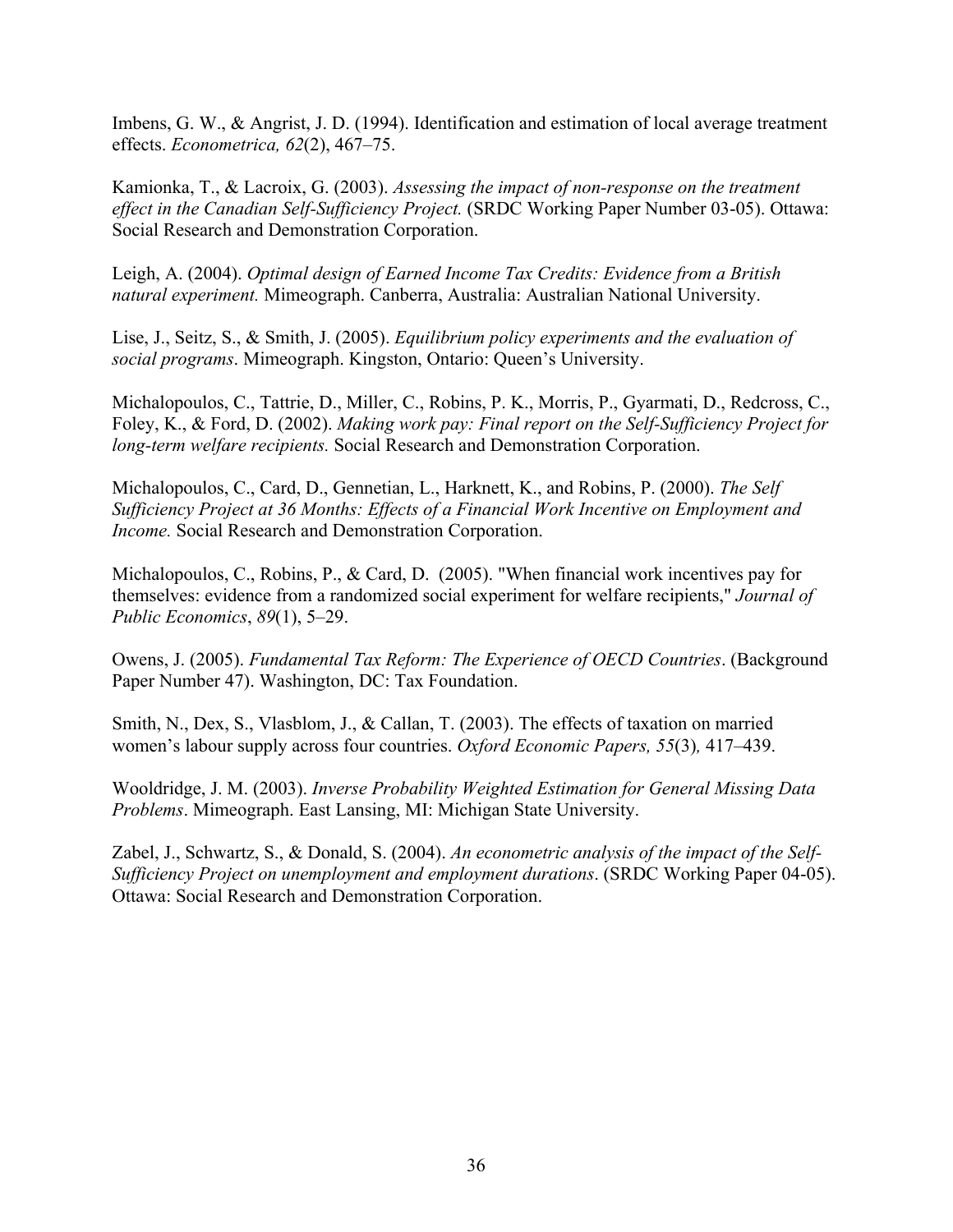

Figure 1: Stylized Budget Constraint for IA and SSP

Notes: Figure depicts stylized budget constraint for IA and SSP, assuming that the wage is such that a recipient's breakeven point for IA is above 30 hours a week of work.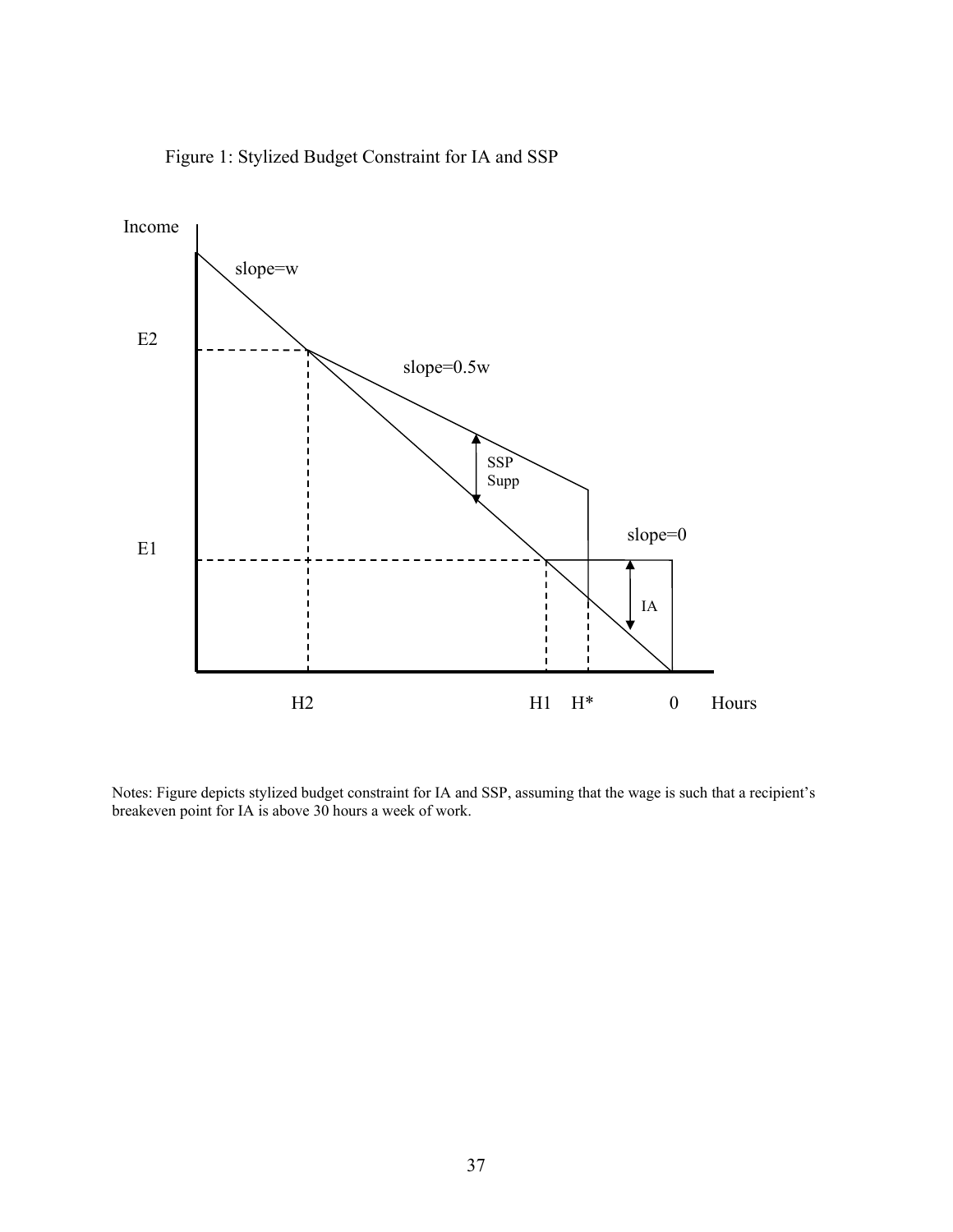

Figure 2: Distribution of Monthly Earnings for SSP and IA-Only Groups, Months 1-48

Notes: Solid lines refer to the treatment (SSP/IA) group and dashed lines refer to the control (IA-only) group. Horizontal lines are means and the other lines are quantiles of the distribution of earnings.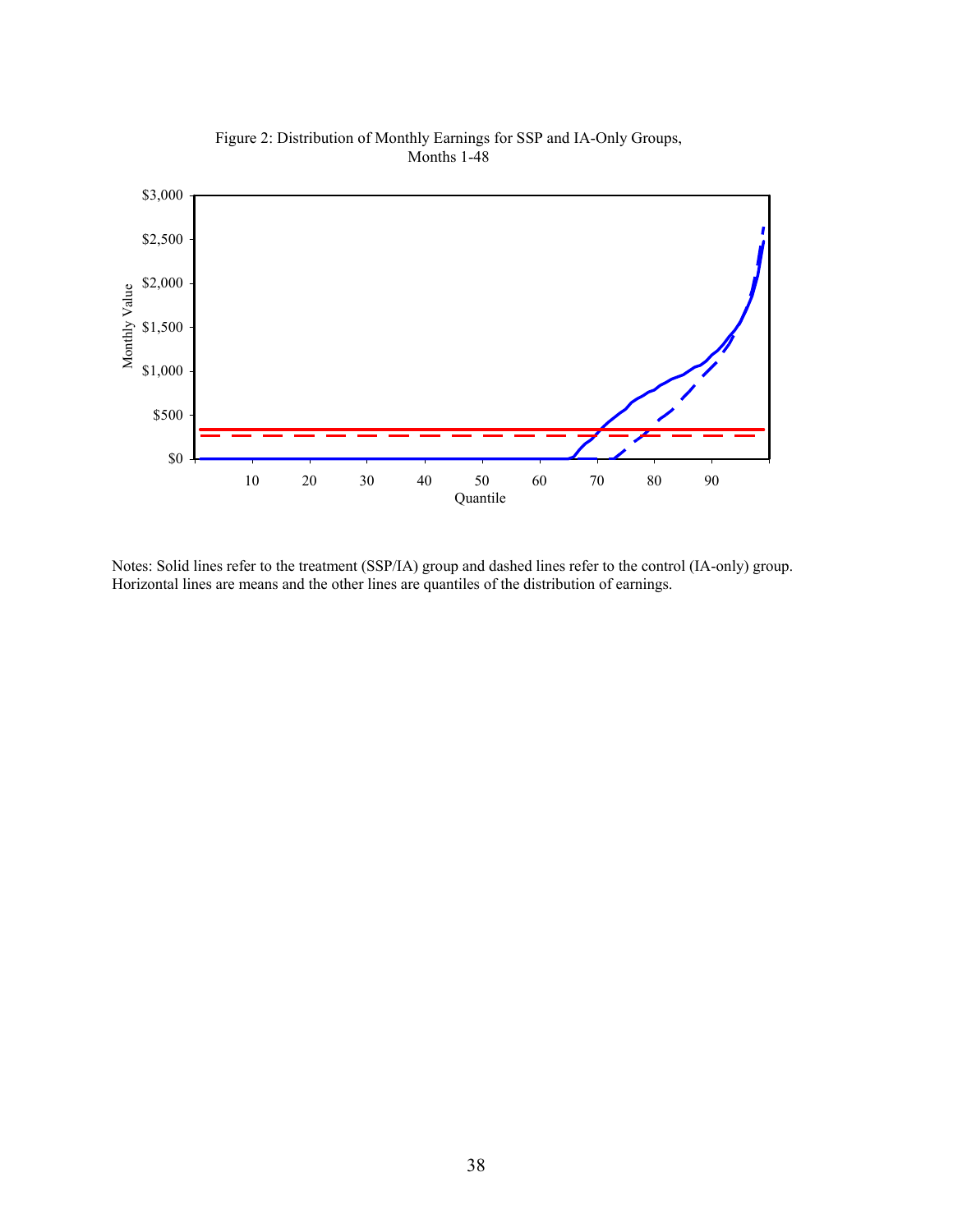

Notes: In each figure, the solid lines are QTEs, dotted lines are bootstrapped 90% confidence intervals (accounting for within person dependence), and dashed lines are mean treatment effects.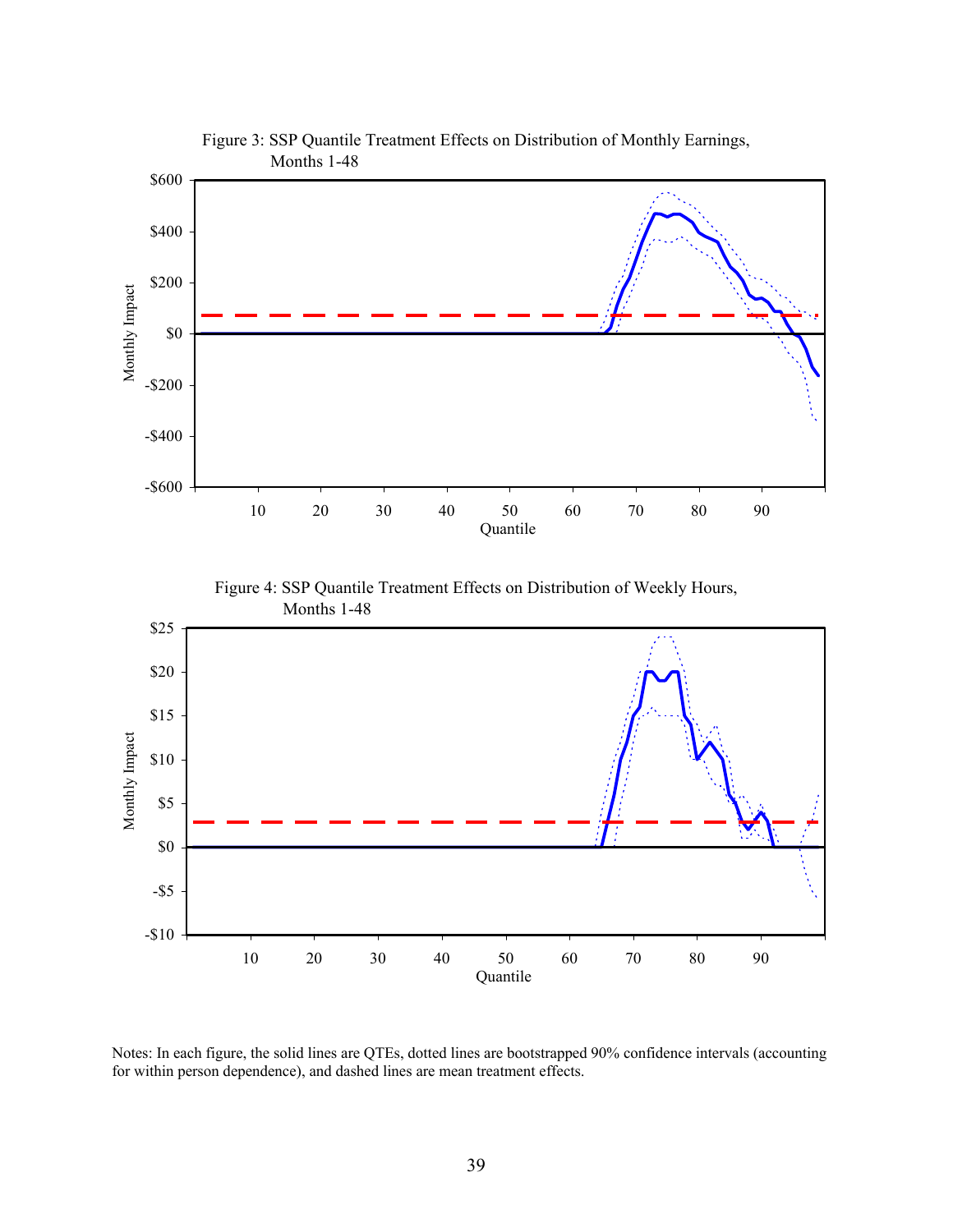

Figure 5: SSP Quantile Treatment Effects on Distribution of Average

Figure 6: SSP Quantile Treatment Effects on Distribution of Monthly Earnings, Months 49-54



Notes: In each figure, the solid lines are QTEs, dotted lines are bootstrapped 90% confidence intervals (accounting for within person dependence), and dashed lines are mean treatment effects.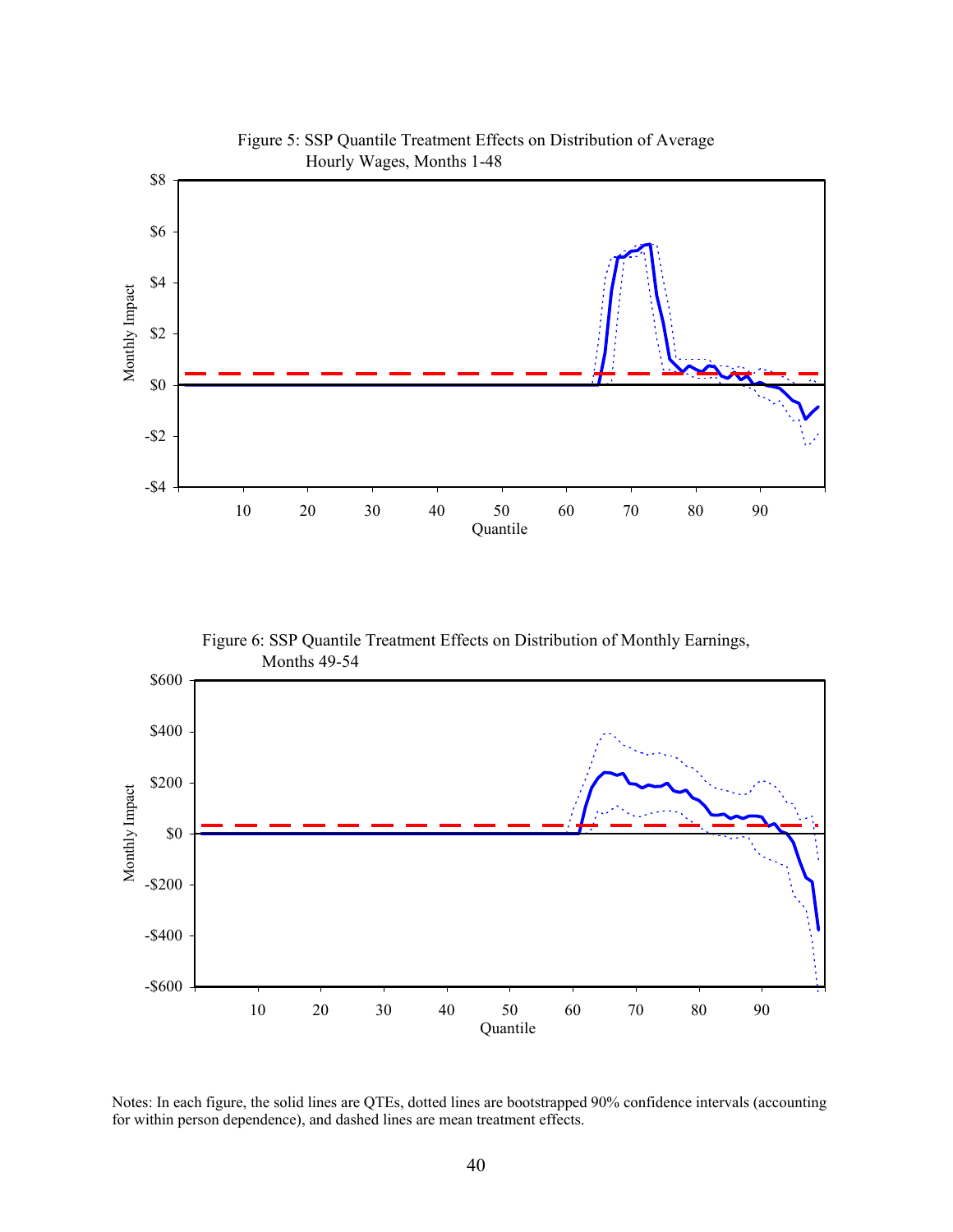

Figure 7: SSP Quantile Treatment Effects on Distribution of Transfers (IA + SSP)





Notes: In each figure, the solid lines are QTEs, dotted lines are bootstrapped 90% confidence intervals (accounting for within person dependence), and dashed lines are mean treatment effects. Transfers include IA and SSP payments (if eligible).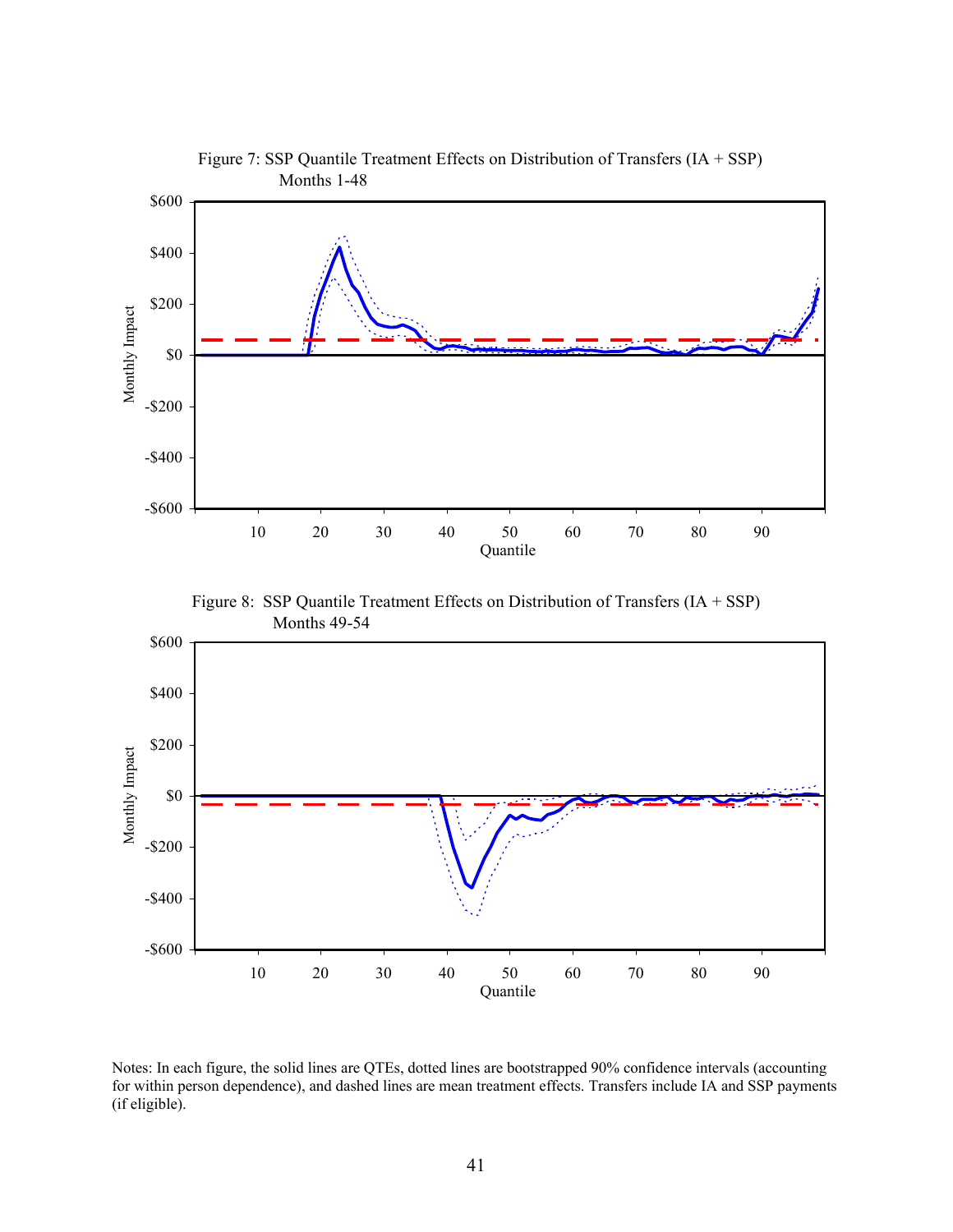

Notes: The solid line shows the QTEs, dotted lines are bootstrapped 90% confidence intervals (accounting for within person dependence), and dashed line shows the mean treatment effect. Total income includes earnings and government transfers (IA+SSP if eligible).



Figure 10: Local Nonparametric Estimates Treatment-Control Differences

Notes: Solid line refers to the difference in transfers between the treatment and control groups and dashed line refers to the differences in earnings between the treatment and control groups. Differences at each quantile calculated by local regression (LOWESS). See text for details.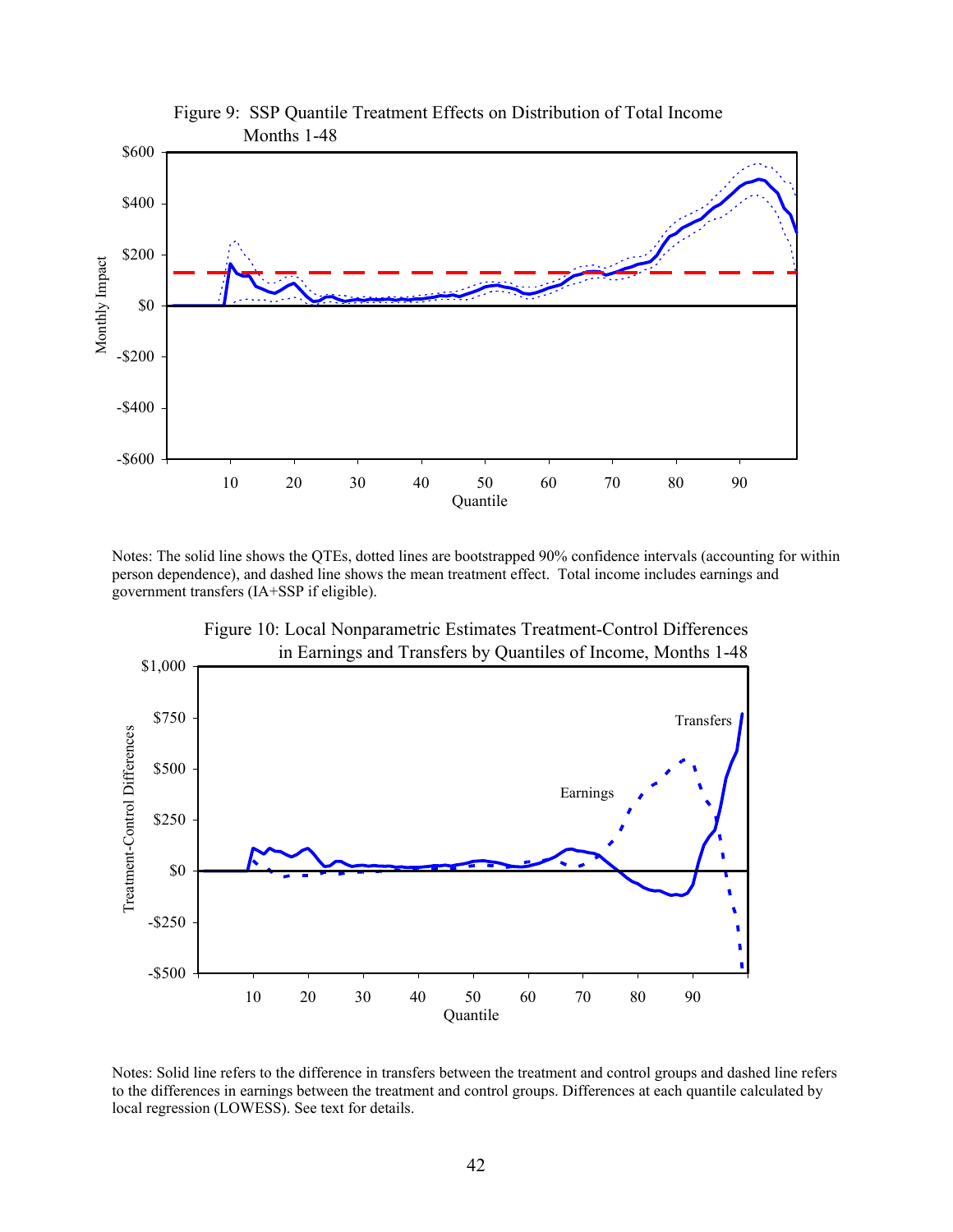

Notes: The solid line shows QTEs, dotted lines are bootstrapped 90% confidence intervals (accounting for within person dependence), and dashed line shows the mean treatment effect. Total income includes earnings and government transfers (IA+SSP if eligible).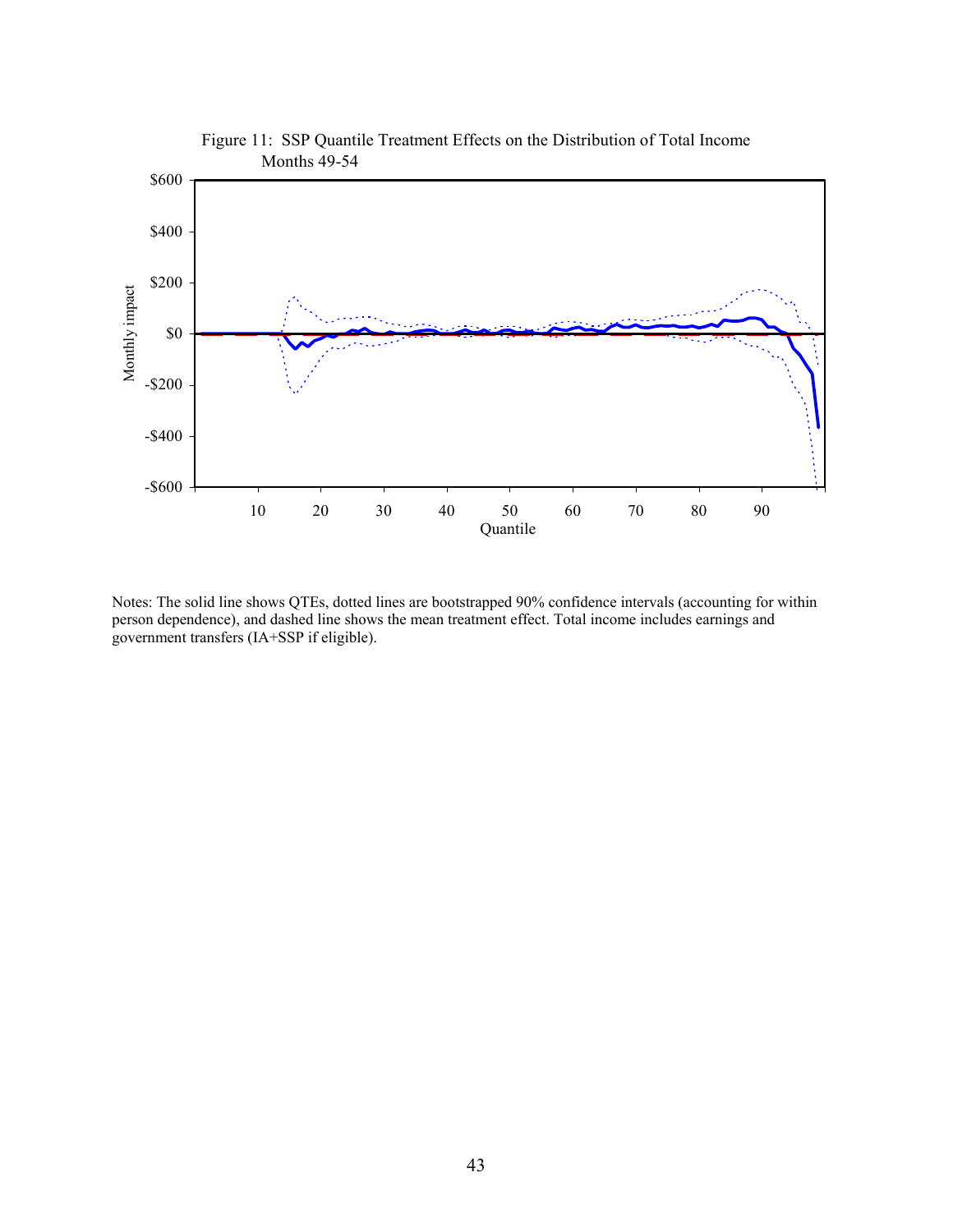

Notes: The solid line (peaks first, on the left) shows the QTEs for New Brunswick, the heavy dashed line (peaks second, on the right) shows the QTEs for British Columbia, and dotted lines are bootstrapped 90% confidence intervals (accounting for within person dependence).



Figure 13: Difference in Monthly Earnings QTEs by Province, Months 1-48

Notes: The solid line shows the difference in QTEs (the QTEs for British Columbia minus the QTEs for New Brunswick) and the dotted lines are bootstrapped 90% confidence intervals for this difference (accounting for within-person dependence).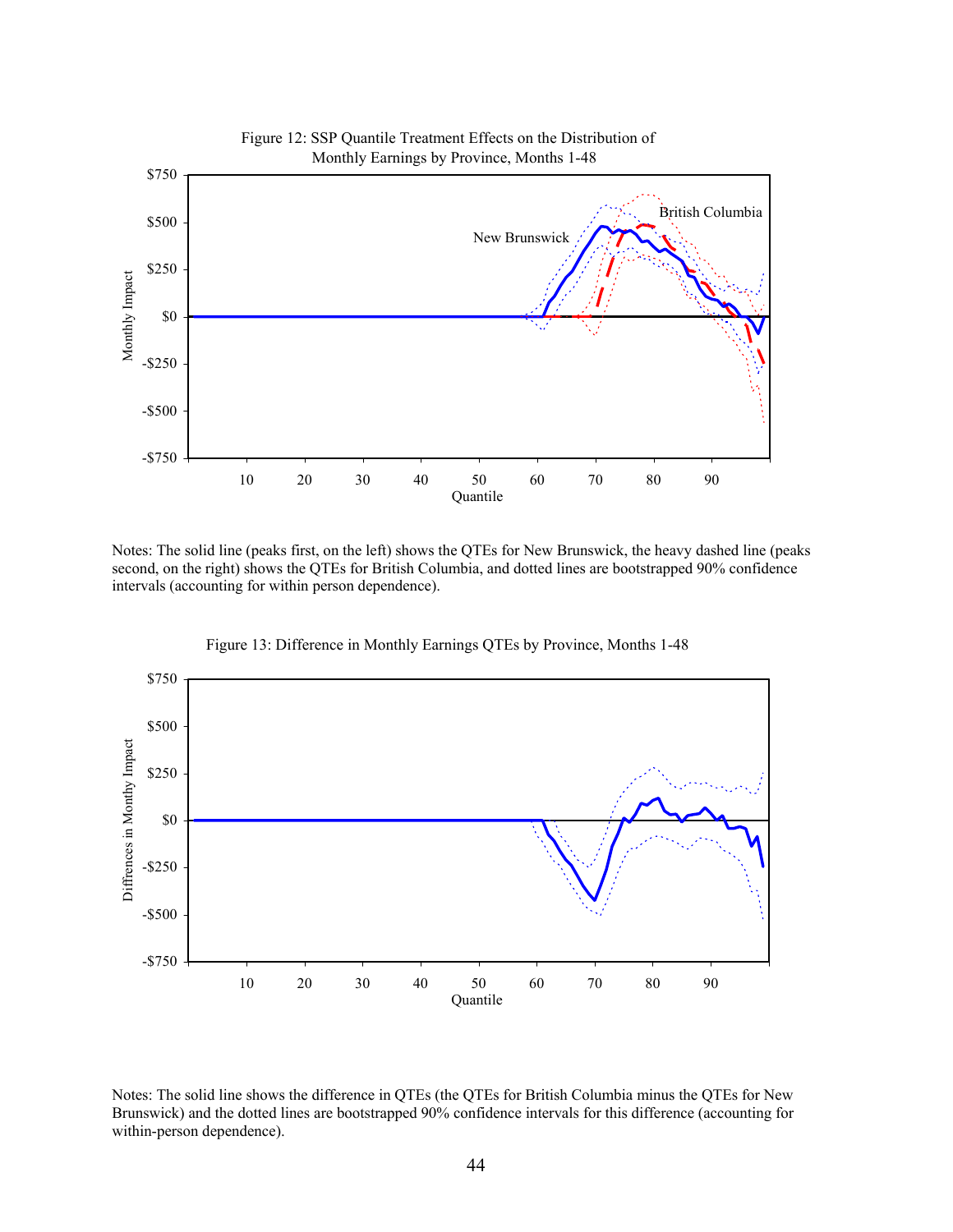

Notes: The solid line shows the QTE for New Brunswick (peaks second on the left and first on the right), the heavy dashed line shows the QTEs for British Columbia (peaks first on the left, and second on the right), and dotted lines are bootstrapped 90% confidence intervals (accounting for within person dependence).



Figure 15: Difference in Monthly Income QTEs by Province, Months 1-48

Notes: The solid line shows the difference in QTEs (the QTEs for British Columbia minus the QTEs for New Brunswick) and the dotted lines are bootstrapped 90% confidence intervals for this difference (accounting for within-person dependence).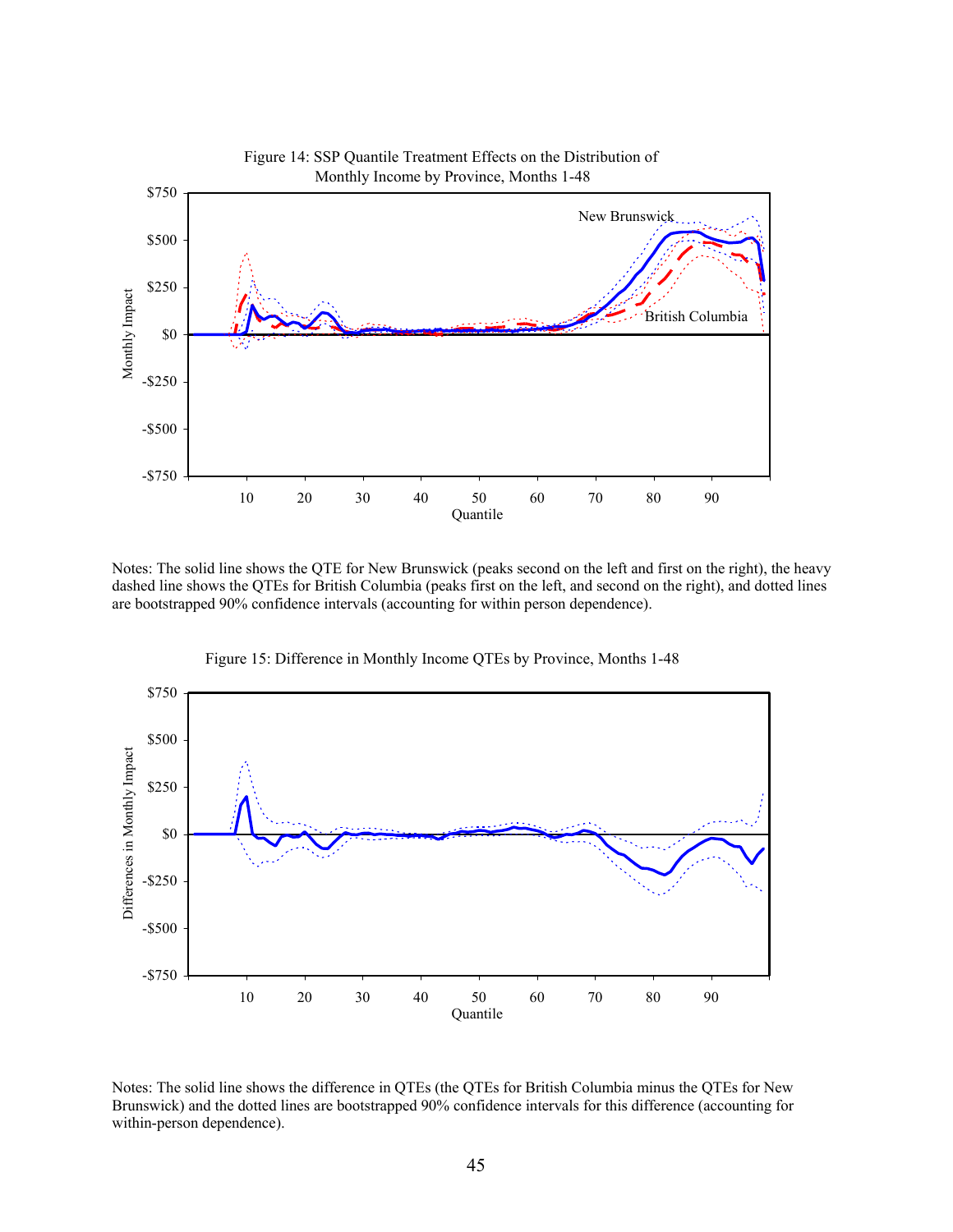# Table 1: Characteristics of SSP Recipient Sample

|                                  | Means by group |         |            |
|----------------------------------|----------------|---------|------------|
|                                  | Treatment      | Control | Difference |
| Female Recipient                 | 0.959          | 0.968   | $-0.009$   |
| Age                              | 31.7           | 31.6    | 0.104      |
| Divorced or Separated            | 0.477          | 0.473   | 0.004      |
| Never-Married                    | 0.485          | 0.481   | 0.004      |
| <b>First Nations</b>             | 0.097          | 0.098   | $-0.001$   |
| <b>Born Abroad</b>               | 0.136          | 0.140   | $-0.005$   |
| Speaks French                    | 0.125          | 0.128   | $-0.003$   |
| # Children under 19 in Case      | 1.629          | 1.668   | $-0.039$   |
| <b>High School Dropout</b>       | 0.541          | 0.562   | $-0.022$   |
| Completed Only High School       | 0.363          | 0.333   | $0.030*$   |
| <b>British Columbia</b>          | 0.528          | 0.525   | 0.003      |
| Currently in School              | 0.146          | 0.136   | 0.009      |
| Working Full-Time at Baseline    | 0.056          | 0.058   | $-0.002$   |
| Working Part-Time at Baseline    | 0.114          | 0.105   | 0.009      |
| Unemployed at Baseline           | 0.212          | 0.236   | $-0.024*$  |
| Months on IA in 36 Months Pre-RA | 30.2           | 29.6    | $0.613**$  |
|                                  |                |         |            |
| Number of Observations           | 1,991          | 1,884   |            |

Notes: Standard errors in parentheses. \*\*\*, \*\*, and \* indicate statistical significance at the 1 per cent, 5 per cent, and 10 per cent levels, respectively. Baseline data on a small number of observations for some variables are missing (and have been set to zero). Data are for 1,991 recipients assigned to SSP and 1,884 recipients assigned to IA. Rounding done independently and thus may cause slight discrepancies in sums and differences.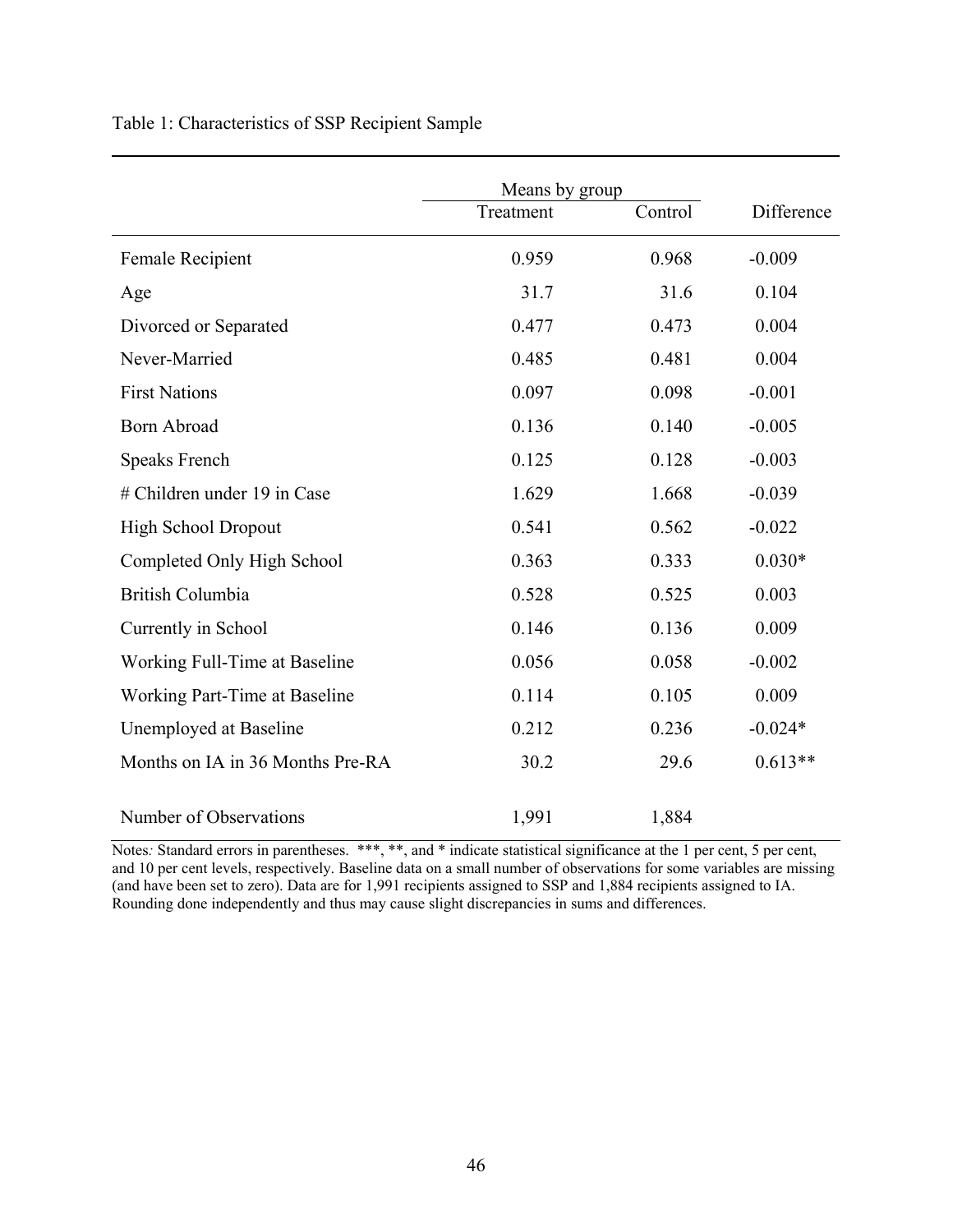|                         |          | Months $1-48$ |            | <b>Months 49-54</b> |         |              |  |
|-------------------------|----------|---------------|------------|---------------------|---------|--------------|--|
|                         | SSP Mean | IA Mean       | Difference | SSP Mean            | IA Mean | Difference   |  |
| <b>Full Sample</b>      |          |               |            |                     |         |              |  |
| Earnings                | 334      | 263           | $72***$    | 455                 | 423     | 32***        |  |
|                         | (1.9)    | (2.0)         | (2.8)      | (6.7)               | (7.2)   | (9.9)        |  |
| Weekly Hours            | 10.7     | 7.8           | $2.9***$   | 12.7                | 11.3    | $1.3***$     |  |
|                         | (0.05)   | (0.05)        | (0.07)     | (0.2)               | (0.2)   | (0.2)        |  |
| Average Wage            | 2.69     | 2.25          | $0.44***$  | 3.49                | 3.28    | $0.22***$    |  |
|                         | (0.01)   | (0.01)        | (0.02)     | (0.05)              | (0.05)  | (0.07)       |  |
| IA                      | 586      | 659           | $-73***$   | 440                 | 474     | $-34***$     |  |
|                         | (1.5)    | (1.5)         | (2.1)      | (3.9)               | (4.0)   | (5.6)        |  |
| IA+SSP                  | 718      | 659           | 58***      | 441                 | 474     | $-33***$     |  |
|                         | (1.4)    | (1.5)         | (2.0)      | (3.9)               | (4.0)   | (5.6)        |  |
| Total Income            | 1,052    | 922           | $130***$   | 896                 | 897     | $-1$         |  |
|                         | (2.1)    | (1.9)         | (2.9)      | (5.8)               | (6.3)   | (8.6)        |  |
| ${\bf N}$               | 95,568   | 90,432        |            | 11,946              | 11,304  |              |  |
| <b>British Columbia</b> |          |               |            |                     |         |              |  |
| Earnings                | 347      | 288           | 59***      | 476                 | 466     | 9            |  |
|                         | (2.9)    | (3.1)         | (4.3)      | (10.3)              | (11.3)  | (15.3)       |  |
| Weekly Hours            | 9.5      | 7.2           | $2.3***$   | 11.1                | 10.6    | 0.47         |  |
|                         | (0.07)   | (0.07)        | (0.10)     | (0.22)              | (0.23)  | (0.31)       |  |
| Average Wage            | 2.84     | 2.54          | $0.30***$  | 3.67                | 3.64    | 0.02         |  |
|                         | (0.02)   | (0.02)        | (0.03)     | (0.08)              | (0.08)  | (0.11)       |  |
| IA                      | 707      | 768           | $-62***$   | 483                 | 492     | $-9$         |  |
|                         | (2.2)    | (2.2)         | (3.2)      | (5.8)               | (6.0)   | (8.3)        |  |
| IA+SSP                  | 826      | 768           | 58***      | 484                 | 492     | $-8$         |  |
|                         | (2.2)    | (2.2)         | (3.1)      | (5.8)               | (6.0)   | (8.3)        |  |
| Total Income            | 1,173    | 1,057         | $117***$   | 960                 | 958     | $\mathbf{1}$ |  |
|                         | (3.1)    | (2.8)         | (4.2)      | (8.8)               | (9.9)   | (13.3)       |  |
| ${\bf N}$               | 50,448   | 47,472        |            | 6,306               | 5,934   |              |  |
| <b>New Brunswick</b>    |          |               |            |                     |         |              |  |
| Earnings                | 320      | 235           | 85***      | 431                 | 374     | $57***$      |  |
|                         | (2.4)    | (2.6)         | (3.6)      | (8.5)               | (8.7)   | (12.2)       |  |
| Weekly Hours            | 12.1     | 8.6           | $3.6***$   | 14.4                | 12.1    | $2.3***$     |  |
|                         | (0.08)   | (0.08)        | (0.11)     | (0.25)              | (0.24)  | (0.35)       |  |
| Average Wage            | 2.53     | 1.93          | $0.60***$  | 3.30                | 2.87    | $0.43***$    |  |
|                         | (0.02)   | (0.02)        | (0.02)     | (0.06)              | (0.06)  | (0.08)       |  |
| $\rm IA$                | 451      | 539           | $-88***$   | 391                 | 454     | $-63***$     |  |
|                         | (1.8)    | (1.7)         | (2.4)      | (5.2)               | (5.2)   | (7.4)        |  |
| IA+SSP                  | 597      | 539           | 58***      | 392                 | 454     | $-62***$     |  |
|                         | (1.7)    | (1.7)         | (2.4)      | (5.2)               | (5.2)   | (7.4)        |  |
| Total Income            | 917      | 774           | 143***     | 824                 | 828     | $-4$         |  |
|                         | (2.7)    | (2.4)         | (3.7)      | (7.4)               | (7.5)   | (10.5)       |  |
| ${\bf N}$               | 45,120   | 42,960        |            | 5,640               | 5,370   |              |  |

Table 2: Outcomes and Mean Impacts in SSP Recipient Sample

Notes: Standard errors in parentheses. \*\*\*, \*\*, and \* indicate statistical significance at the 1 per cent, 5 per cent, and 10 per cent levels, respectively (only for differences). Data are for 1,991 recipients assigned to SSP and 1,884 recipients assigned to IA. Rounding done independently and thus may cause slight discrepancies in sums and differences.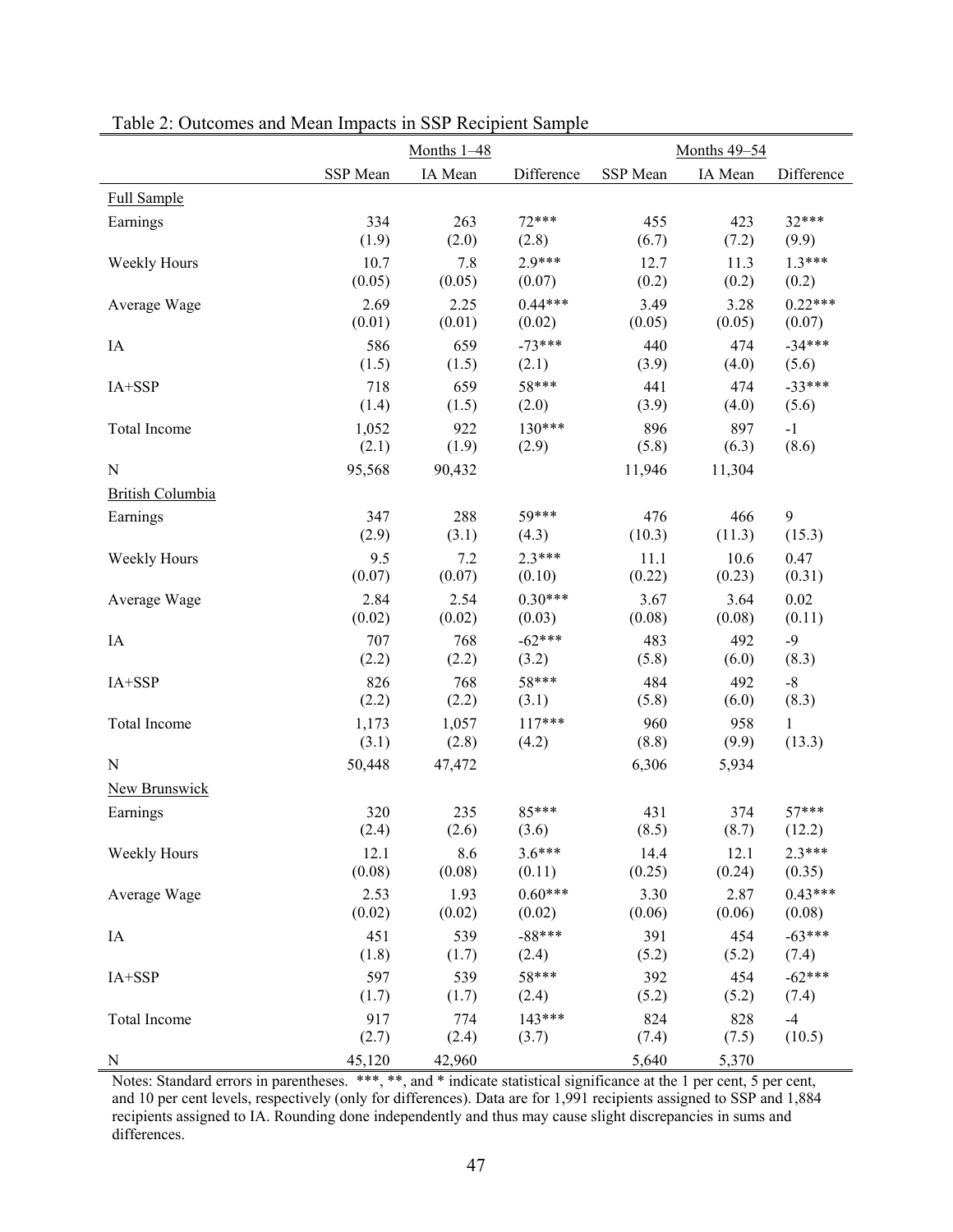|                                                                                                                   | $q \leq 50$   |         | 50 < $q \leq 75$ |         | q > 75          |         |          |         |
|-------------------------------------------------------------------------------------------------------------------|---------------|---------|------------------|---------|-----------------|---------|----------|---------|
|                                                                                                                   |               |         |                  |         |                 |         |          |         |
| <b>Earnings Distribution</b>                                                                                      | Mean<br>Diff. | p-value | Mean<br>Diff.    | p-value | Mean<br>Diff.   | p-value |          |         |
| Ranges                                                                                                            |               |         |                  |         |                 |         |          |         |
| Female                                                                                                            | $-0.009$      | 0.353   | 0.002            | 0.866   | $-0.019$        | 0.098   |          |         |
| Age                                                                                                               | $-0.132$      | 0.743   | 0.296            | 0.557   | 0.400           | 0.425   |          |         |
| <b>Employed Full Time</b>                                                                                         | $-0.001$      | 0.735   | 0.040            | 0.004   | $-0.046$        | 0.066   |          |         |
| <b>Asian Ancestry</b>                                                                                             | $-0.009$      | 0.485   | 0.009            | 0.327   | 0.007           | 0.469   |          |         |
| <b>Canadian Ancestry</b>                                                                                          | 0.024         | 0.305   | $-0.046$         | 0.136   | 0.016           | 0.613   |          |         |
| <b>Black Ancestry</b>                                                                                             | $-0.002$      | 0.731   | $-0.009$         | 0.244   | $-0.005$        | 0.567   |          |         |
| <b>First Nations Ancestry</b>                                                                                     | $-0.009$      | 0.523   | 0.034            | 0.060   | $-0.020$        | 0.232   |          |         |
| European Descent                                                                                                  | $-0.013$      | 0.595   | $-0.039$         | 0.188   | 0.026           | 0.405   |          |         |
| French Speaking                                                                                                   | 0.004         | 0.800   | $-0.039$         | 0.126   | 0.019           | 0.393   |          |         |
| <b>English Speaking</b>                                                                                           | $-0.012$      | 0.259   | $-0.004$         | 0.521   | 0.003           | 0.703   |          |         |
| High School Dropout                                                                                               | $-0.034$      | 0.136   | $-0.076$         | 0.022   | 0.055           | 0.076   |          |         |
| High School Graduate, No                                                                                          |               |         |                  |         |                 |         |          |         |
| College                                                                                                           | 0.042         | 0.040   | 0.043            | 0.186   | $-0.008$        | 0.818   |          |         |
|                                                                                                                   | $q\leq$ 25    |         | $25 < q \leq 50$ |         | 50< $q \leq 75$ |         | q > 75   |         |
| <b>Transfer Distribution</b>                                                                                      | Mean          | p-value | Mean             | p-value | Mean            | p-value | Mean     | p-value |
| Ranges                                                                                                            | Diff.         |         | Diff.            |         | Diff.           |         | Diff.    |         |
| Female                                                                                                            | $-0.021$      | 0.082   | $-0.004$         | 0.754   | 0.000           | 0.996   | $-0.011$ | 0.345   |
| Age                                                                                                               | $-0.098$      | 0.850   | 0.374            | 0.527   | $-0.359$        | 0.497   | 0.502    | 0.323   |
| <b>Employed Full Time</b>                                                                                         | $-0.067$      | 0.004   | 0.026            | 0.092   | 0.017           | 0.074   | 0.016    | 0.096   |
| <b>Asian Ancestry</b>                                                                                             | 0.003         | 0.802   | 0.005            | 0.553   | $-0.010$        | 0.355   | 0.001    | 0.946   |
| <b>Canadian Ancestry</b>                                                                                          | 0.005         | 0.900   | 0.045            | 0.150   | $-0.020$        | 0.557   | $-0.011$ | 0.752   |
| <b>Black Ancestry</b>                                                                                             | $-0.009$      | 0.285   | $-0.003$         | 0.735   | 0.003           | 0.685   | $-0.009$ | 0.277   |
| <b>First Nations Ancestry</b>                                                                                     | 0.045         | 0.012   | $-0.017$         | 0.325   | $-0.009$        | 0.641   | $-0.022$ | 0.277   |
| European Descent                                                                                                  | 0.023         | 0.461   | $-0.058$         | 0.034   | 0.015           | 0.649   | $-0.019$ | 0.609   |
| French Speaking                                                                                                   | 0.019         | 0.475   | $-0.009$         | 0.719   | $-0.004$        | 0.866   | $-0.016$ | 0.172   |
| <b>English Speaking</b>                                                                                           | $-0.007$      | 0.385   | 0.003            | 0.717   | $-0.007$        | 0.469   | $-0.016$ | 0.385   |
| High School Dropout                                                                                               | 0.027         | 0.381   | 0.003            | 0.928   | $-0.048$        | 0.126   | $-0.068$ | 0.032   |
|                                                                                                                   |               |         |                  |         |                 |         |          |         |
| High School Graduate, No                                                                                          |               |         |                  |         |                 |         |          |         |
| College                                                                                                           | $-0.010$      | 0.762   | 0.003            | 0.938   | 0.041           | 0.156   | 0.086    | 0.006   |
|                                                                                                                   | $q\leq 25$    |         | $25 < q \leq 50$ |         | 50< $q \leq 75$ |         | q > 75   |         |
| <b>Total Income Distribution</b>                                                                                  | Mean          | p-value | Mean             | p-value | Mean            | p-value | Mean     | p-value |
| Ranges                                                                                                            | Diff.         |         | Diff.            |         | Diff.           |         | Diff.    |         |
| Female                                                                                                            | $-0.028$      | 0.032   | 0.006            | 0.609   | $-0.004$        | 0.731   | $-0.009$ | 0.403   |
| Age                                                                                                               | 0.675         | 0.287   | $-0.254$         | 0.657   | $-0.453$        | 0.371   | 0.443    | 0.359   |
| <b>Employed Full Time</b>                                                                                         | $-0.030$      | 0.008   | $-0.001$         | 0.906   | 0.012           | 0.417   | 0.014    | 0.503   |
| <b>Asian Ancestry</b>                                                                                             | 0.009         | 0.393   | $-0.002$         | 0.890   | 0.020           | 0.313   | $-0.028$ | 0.104   |
| <b>Canadian Ancestry</b>                                                                                          | $-0.022$      | 0.525   | $-0.005$         | 0.890   | $-0.025$        | 0.453   | 0.073    | 0.034   |
| <b>Black Ancestry</b>                                                                                             | 0.003         | 0.631   | $-0.001$         | 0.890   | $-0.011$        | 0.130   | $-0.010$ | 0.275   |
| <b>First Nations Ancestry</b>                                                                                     | 0.039         | 0.032   | $-0.007$         | 0.701   | 0.014           | 0.473   | $-0.049$ | 0.012   |
| European Descent                                                                                                  | $-0.018$      | 0.559   | $-0.051$         | 0.090   | $-0.024$        | 0.443   | 0.050    | 0.116   |
| French Speaking                                                                                                   | $-0.025$      | 0.331   | $-0.021$         | 0.393   | $-0.008$        | 0.575   | 0.044    | 0.020   |
| <b>English Speaking</b>                                                                                           | $-0.015$      | 0.132   | $-0.007$         | 0.479   | $-0.024$        | 0.148   | 0.020    | 0.076   |
| High School Dropout                                                                                               | 0.021         | 0.507   | $-0.020$         | 0.587   | 0.002           | 0.922   | $-0.092$ | 0.006   |
| High School Graduate, No                                                                                          |               |         |                  |         |                 |         |          |         |
| College                                                                                                           | $-0.019$      | 0.585   | 0.034            | 0.263   | 0.027           | 0.361   | 0.078    | 0.018   |
| Notes: Mean treatment-control differences and n-values for tests of individual differences being significant Null |               |         |                  |         |                 |         |          |         |

Table 3: Tests of Rank Reversal from Distribution of Observables for Ranges in Earnings, Transfers and Income Distributions

Notes: Mean treatment-control differences and p-values for tests of individual differences being significant. Null distribution derived using method of Abadie (2002). See text for more information.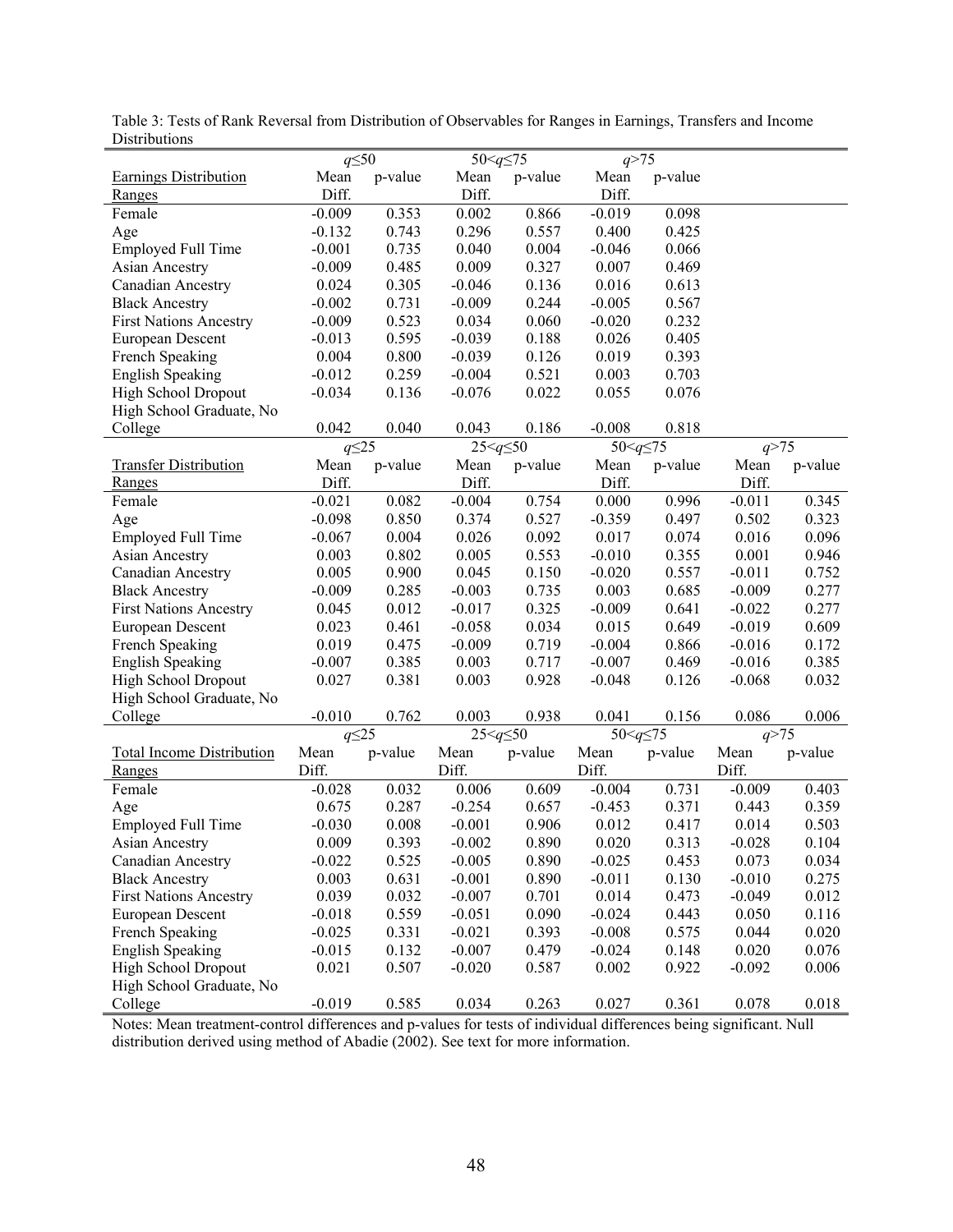

Appendix Figure 1: QTE on the Distribution of IA, Months 1-48

Notes: In each figure, the solid lines are QTEs, dotted lines are bootstrapped 90% confidence intervals (accounting for within person dependence), and dashed lines are mean treatment effects.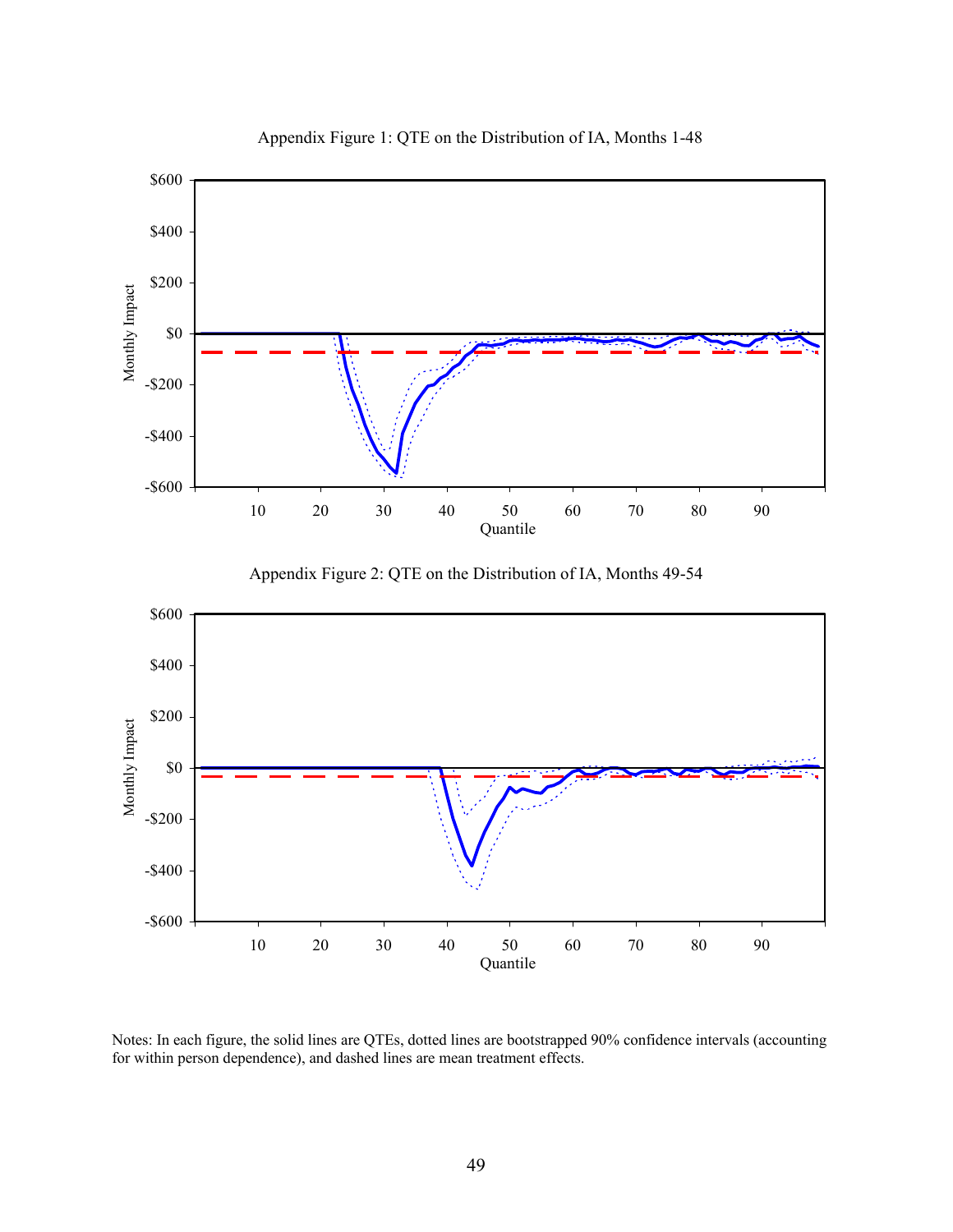

Notes: In each figure, the solid lines are QTEs, dotted lines are bootstrapped 90% confidence intervals (accounting for within person dependence), and dashed lines are mean treatment effects. Sample consists of one observation per person with averages over monthly amounts for months 1-48.